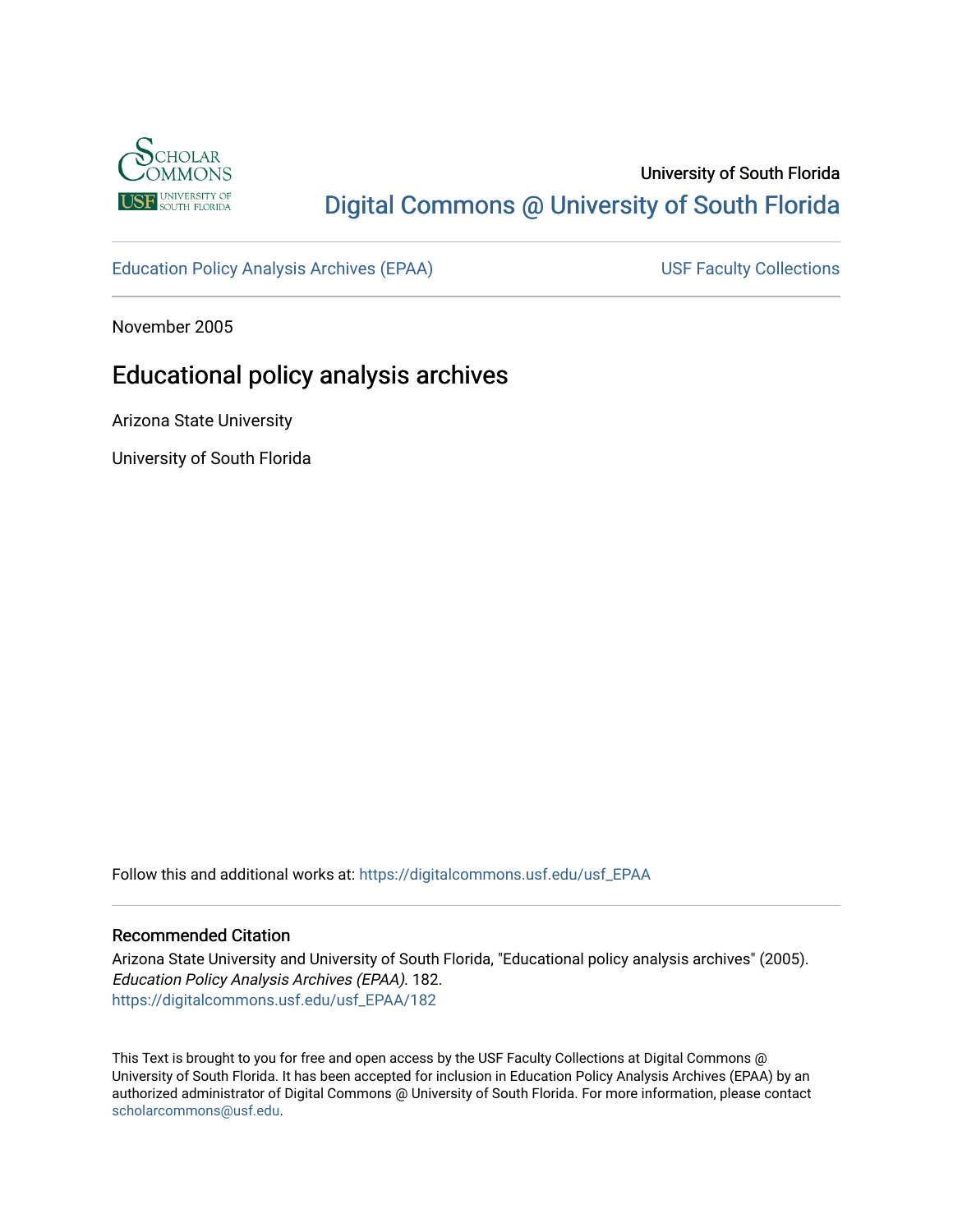# **EDUCATION POLICY ANALYSIS ARCHIVES**

**A peer-reviewed scholarly journal Editor: Sherman Dorn College of Education University of South Florida** 

**Volume 13 Number 46 November 23, 2005 ISSN 1068–2341** 

### **Achievement Gaps and Correlates of Early Mathematics Achievement: Evidence from the ECLS K–First Grade Sample1**

### **Madhabi Chatterji Teachers College, Columbia University**

Citation: Chatterji, M. (2005). Achievement gaps and correlates of early mathematics achievement: Evidence from the ECLS K–first grade sample. *Education Policy Analysis Archives, 13*(46). Retrieved [date] from http://epaa.asu.edu/epaa/v13n46/.

#### **Abstract**

In light of the NCLB Act of 2001, this study estimated mathematics achievement gaps in different subgroups of kindergartners and first graders, and identified childand school-level correlates and moderators of early mathematics achievement. A subset of 2300 students nested in 182 schools from the Early Childhood Longitudinal Study K–First Grade data set was analyzed with hierarchical linear models. Relative to school mean estimates at the end of kindergarten, significant mathematics achievement gaps were found in Hispanics, African Americans and high poverty students. At the end of Grade 1, mathematics gaps were significant in African American, high poverty, and female subgroups, but not in Hispanics. School-level correlates of Grade 1 Mathematics achievement were class size (with a small negative main effect), at-home reading time by parents (with a large positive main effect) and school size (with a small positive main effect). Cross-level interactions in Grade 1 indicated that schools with larger class and school sizes had a negative effect on

(လ)

-

<sup>1</sup> An early version of this study was supported by the Institute for Urban and Minority Education (IUME), Teachers College, Columbia University during the summer of 2002. The author acknowledges Professor Edmund W. Gordon, Director of IUME, for the opportunity to begin work on problems and issues on minority education. Earlier papers were presented at the Annual Meetings of the American Evaluation Association in 2002, and the American Educational Research Association, in 2004. My thanks to Alissa Peltzman and Nancy Koh, currently in the M.A. program in Policy Studies at Teachers College, for their assistance with the paper.

SUME RIGHTS RESERVED Readers are free to copy, display, and distribute this article, as long as the work is attributed to the author(s) and **Education Policy Analysis Archives,** it is distributed for non-commercial purposes only, and no alteration or transformation is made in the work. More details of this Creative Commons license are available at http://creativecommons.org/licenses/by-nc-nd/2.5/. All other uses must be approved by the author(s) or **EPAA**. **EPAA** is published jointly by the Colleges of Education at Arizona State University and the University of South Florida. Articles are indexed by H.W. Wilson & Co. Send commentary to Casey Cobb (casey.cobb@uconn.edu) and errata notes to Sherman Dorn (epaaeditor@shermandorn.com).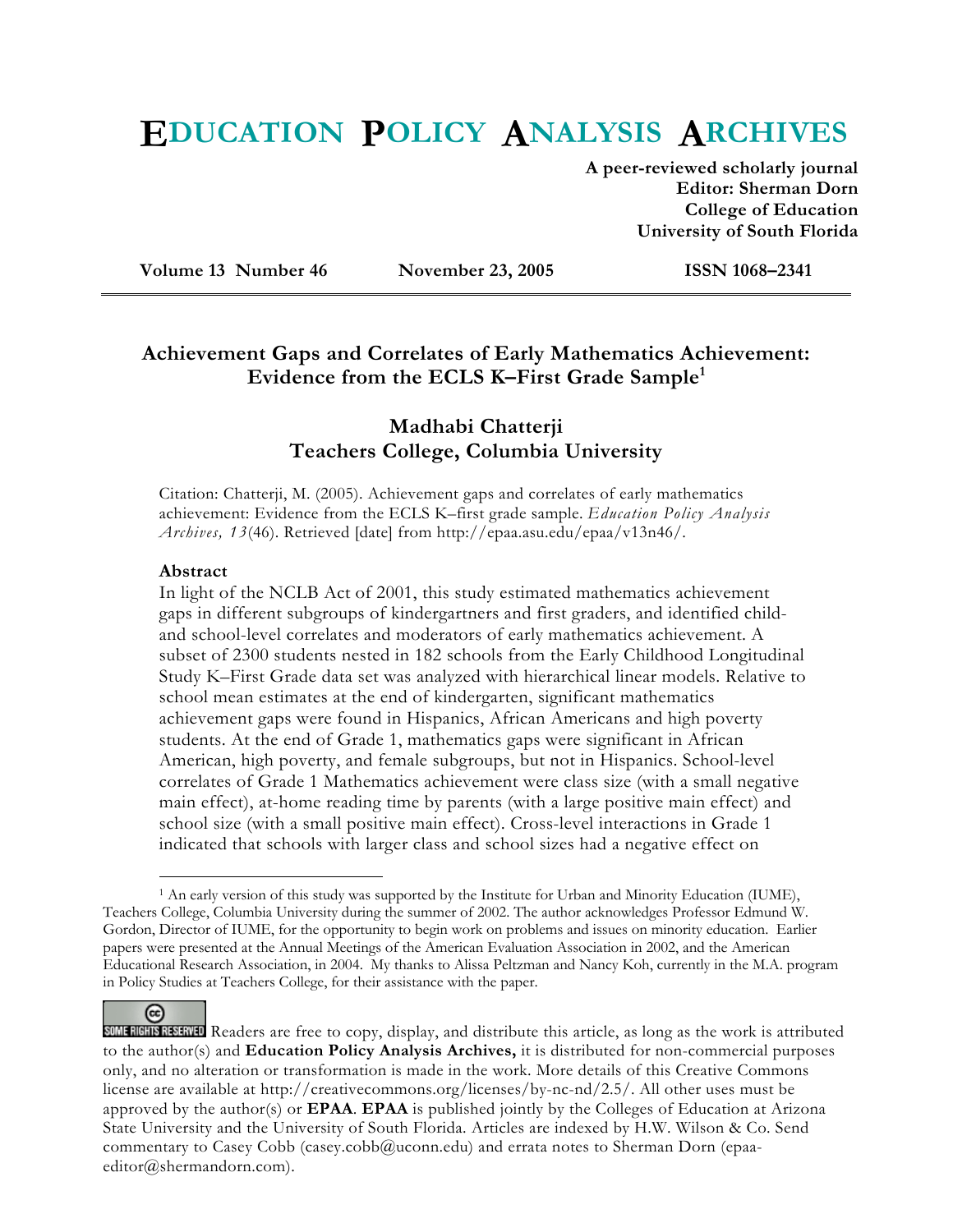African American children's math scores; schools giving more instructional time to reading and math had a positive effect on high poverty students' scores, and schools with higher elementary teacher certification rates had a positive effect on boys' mathematics achievement.

Keywords: achievement gap; early childhood; primary grades; Early Childhood Longitudinal Study (ECLS); correlates and moderators of mathematics achievement.

### **Purpose**

The passage of the No Child Left Behind (NCLB) Act of 2001 has drawn attention to achievement differentials in diverse U.S students, commonly referred to as the "achievement gap". By law, public schools are now held accountable for equitable achievement outcomes in subgroups of minority versus non-minority, normally-achieving versus exceptional, as well as socio-economically advantaged versus disadvantaged students (P.L 107–110, 115 Stat. 1425, 2002). As a consequence of such school reform legislation, disparities among children's mathematics achievement as well as factors that influence the observed differences, are now of central concern to researchers, practitioners, policymakers and the public alike. Although much research now concludes that gender gaps in mathematics are declining in large scale examinations of adolescents and adults (see for example, Friedman, 1989), documentation is sparse on the mathematics gender gap in early school years. Questions surrounding the time at which mathematics achievement gaps first develop, groups in which they are consistently manifested, and circumstances under which they reduce or are sustained over time, is of particular relevance today. The isolation of school- versus child-level characteristics that potentially narrow observed differences in early mathematics achievement is a needed area of research.

This study estimates achievement gaps and correlates of early mathematics achievement with a particular focus on male versus female, poor versus well-to-do and various ethnic subgroups in the U.S. A main aim of the research was to estimate the size of mathematics achievement gaps manifested in early school years in the context of recently set reform agendas for schools to close gaps by 2014. As formal instruction in mathematics tends to be more consistently distributed in first grade rather than in kindergarten, the study focuses mainly on first grade achievement outcomes. At the same time, kindergarten gaps are estimated so that changes in achievement patterns can be meaningfully compared and interpreted.

A subset of data from the Longitudinal Kindergarten-First Grade Public Use file of the Early Childhood Longitudinal Study (ECLS) was analyzed. The ECLS, consisting of data collected between kindergarten entry (Fall 1998) and the end of first grade (Spring 2000), uses a nationally representative sample. Particular research objectives that guided the present study were to determine: (1) the extent to which variability in children's mathematics achievement in first grade is explained by child- versus school-level factors; (2) whether children's membership in a specific subgroup resulted in significant within-school achievement gaps in kindergarten and subsequently, in first grade, controlling for particular child background characteristics; (3) the degree to which selected, theoretically-supported or policy-relevant school factors significantly influenced first grade mathematics achievement, when some child background characteristics are controlled while others allowed to vary randomly by school; and (4) whether children's membership in particular ethnic, gender or poverty subgroups interacted with their school membership to affect mathematics scores, and school factors accounting for the variance in school slopes.

Kindergarten education varied based on length of day (half versus full day) in the ECLS sample (Walston & West, 2004). To assay the cumulative effects of K–1 years on end-of-first grade mathematics achievement in selected analytic models, child mathematics measures taken at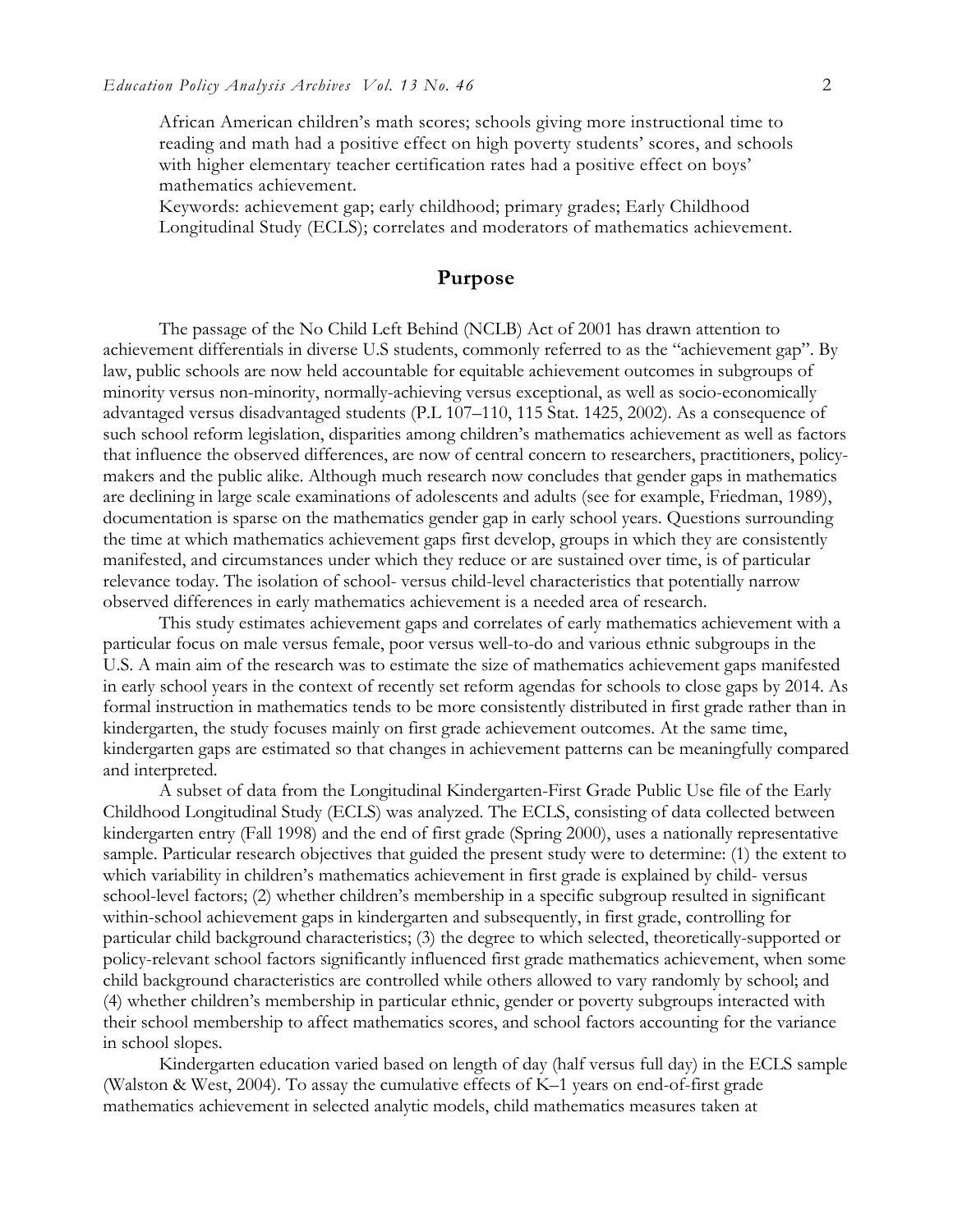kindergarten entry (K-entry) were used as indicators of prior achievement. In other models, end-ofkindergarten mathematics achievement measures (K-end) were used to control for differences in prior mathematics learning. The latter effects were interpreted as indicative mainly of children's first grade school experiences on end-of-first grade achievement, assuming all children entered with similar levels of prior preparation in mathematics. Results of both series of models are compared.

### **Theoretical Framework**

Predictors with which to build explanatory models for early mathematics achievement were drawn from a review of a broad literature base that focused on four areas: the national push for reducing achievement gaps in mathematics; the documented demographic shifts in the U.S. and achievement trends in diverse students; early findings of the Kindergarten year ECLS sample; and existing evidence on child- and school-level correlates of achievement. That literature is now discussed, with specific attention devoted to research on early care, gender differences, and particular school practice variables, such as reduced class size, school size and teacher qualifications, and their expected influences on early mathematics achievement.

#### **The NCLB Act's Emphasis on the Achievement Gap**

The most recent legislative action on the standards-based reform movement in the U.S., the No Child Left Behind Act of 2001 (NCLB), uses challenging academic standards, coupled with *highstakes standards-based testing* and accountability, as its main strategy for fostering school improvement (P.L 107–110, 115 Stat. 1425, 2002). For the first time in the history of national school reforms, the law places an emphasis on achievement by all groups of students, particularly those who are historically low-achieving, such as ethnic minorities, socio-economically disadvantaged or special needs students. To monitor the status of achievement gaps and ensure that historically low-achieving students receive much needed attention, NCLB mandates disaggregated reporting of state test scores. That is, schools must break down results on student performance by relevant subgroups in key subject areas such as reading and mathematics, and attempt to close achievement gaps evidenced in various sub-categories by 2014.

NCLB provides states with some flexibility in selecting appropriate standards-based assessments, as well as in defining the meaning of "Adequate Yearly Progress" (AYP) using performance standards (cut-scores) on state tests. However, the Act requires that schools monitor and reduce achievement lags in students belonging in high risk groups by the pre-set deadline. The lack of comparability in state standards and current practices for monitoring achievement gaps have raised concerns among researchers and policy-analysts (Linn, 2003; Linn, Baker & Betebenner, 2002).

The recruitment and retention of *qualified teachers* in schools is another NCLB strategy for enhancing school and student outcomes (see Section 1119, P.L 107–110, 115 Stat. 1425, 2002). Each local educational agency supported by NCLB funds must ensure that hired teachers are "highly qualified". Proof of teacher qualifications can be in the form of full state licensure or certification in the relevant area of specialization, a Bachelor's degree, professional development, classroom experience, and knowledge of a subject garnered over time. States are allowed freedom in devising ways by which teachers might demonstrate their competency and subject matter knowledge. Nevertheless, schools are expected to be in compliance by 2005–06. Schools in rural areas, where the same teacher might teach more than one subject, and secondary schools, where higher levels of subject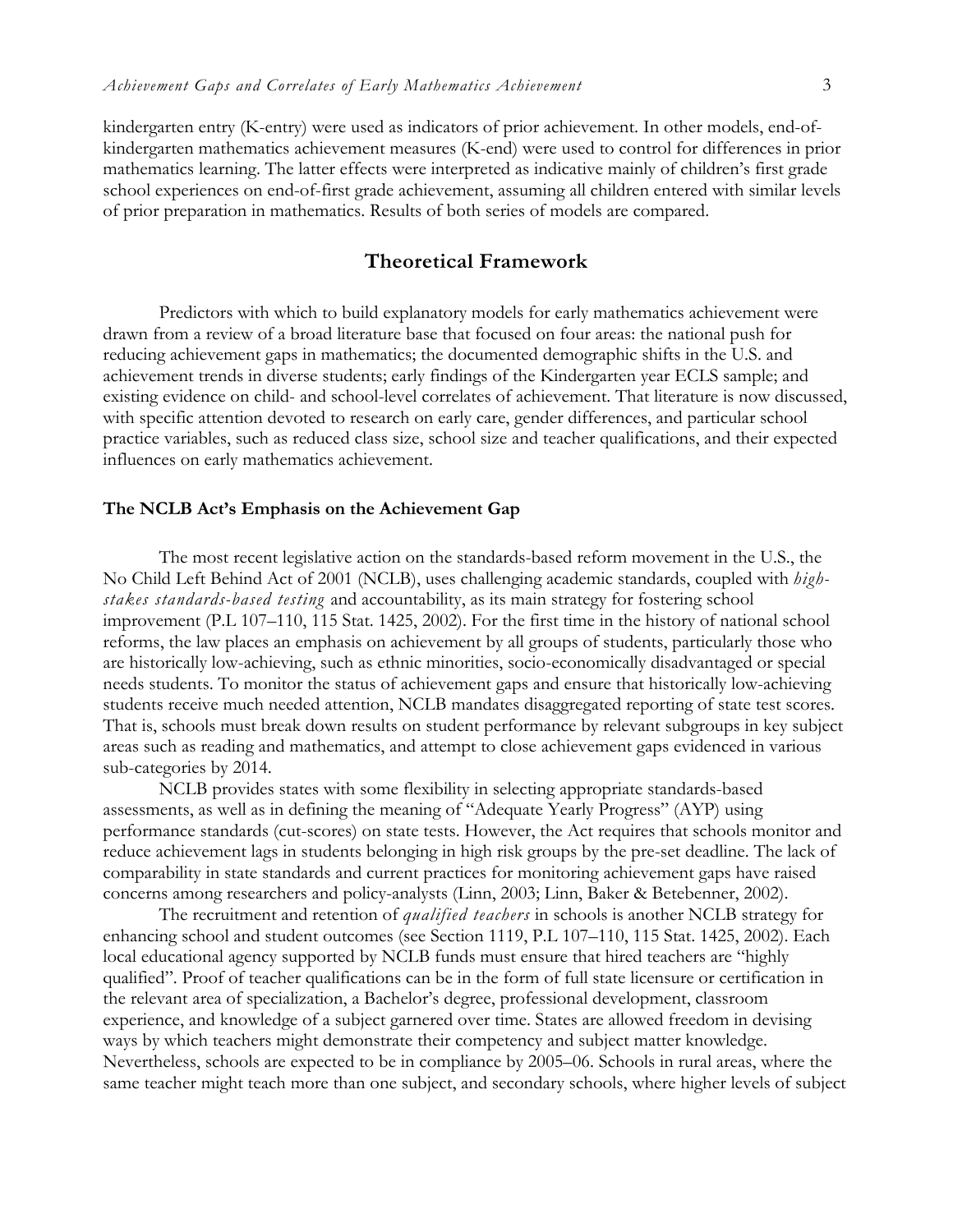area knowledge are needed, have been accorded some flexibility in meeting the NCLB requirements (http://www.ed.gov/nclb/methods/teachers/hqtflexibility.html).

#### **Student Background Characteristics and Scholastic Achievement**

Outside legislative mandates, what factors are likely to diminish or exacerbate the academic deficits in children in high risk subgroups at school? *Academic risk* factors that are frequently documented in the clinical and child development literature include ethnicity, age, gender, poverty and lack of parental education, family mobility, limited English proficiency, along with nutritional and health factors (for examples, see Garmezy, 1993; Garmezy & Masten, 1986; Werner, 1993). It is thus not unreasonable to think that children who are at academic risk due to multiple risk factors, such as membership in particular ethnic groups combined with high poverty levels, are likely to start school at a greater disadvantage.

However, the same body of literature also recognizes *protective* factors in children's personal, family, and school backgrounds that foster resilience despite observed child or family risk levels. For example, parenting and family socio-economic factors are viewed as major predictors of children's cognitive and social development because families play a central role in children's lives and both genetic and environmental influences are known to have a combined effect on their scholastic success (see Collins, Maccoby, Steinberg, Hetherington & Bornstein, 2000). Public initiatives, such as Head Start and Title 1 programs were founded to counter the well-documented negative relationship of children's poverty levels with their cognitive, social and physical development.

*Influences of prior learning and poverty*. A fairly recent meta-analysis of 60 studies determined that cognitive and social skills measured in late preschool years were predictive of performance in the same domains in the early school years (Laparo & Pianta, 2000). Effect sizes were positive (+0.49) for cognitive and academic predictors. The National Institute of Child Health and Human Development (NICHD Early Child Care Research Network, 2002) also reported results from studies on the positive influences of parenting and child-care centers on children's pre-academic skills. A recent longitudinal study of 1000 children showed that higher *quality of child care* and *experience in preschool* center-type activities were positive correlates of pre-academic skills and language (NICHD Early Child Care Research Network, 2002), with gender, ethnicity, family income, parenting and other background factors controlled. Higher quality of child care predicted better pre-academic and language outcomes, irrespective of the hours and type of care. Contrary to expectations, however, these researchers were not able to document that better quality child care would be advantageous to children from disadvantaged environments, such as low income households. That is, they did not find significant interaction effects between poverty and quality of care. They concluded that their findings were limited by their use of multiple regression models to test for interactions (p. 159).

*Influences of ethnic differences*. A 1994 report published by the U.S. Department of Education (NCES, 1995a) concluded that African American children were less likely to be enrolled in pre-primary education relative to Whites, and were more likely to be below modal grade for their age in school. The same report showed that White-African American gaps in mathematics, reading, and science appeared as early as age 9, and did not narrow with age. Over the years, Hispanic children have also been found to start school with less preschool experience than White children and the achievement gap between these two groups was found to widen considerably by 1993 (17% to 38%) (NCES, 1995b). The Hispanic-White gap was also found to appear at age 9 and persisted through age 17, but there were areas in which the gap seemed to narrow.

Evidence from other longitudinal studies of adolescents suggests that certain subgroups among particular ethnic minorities tend to perform better than other students of the same ethnic origin.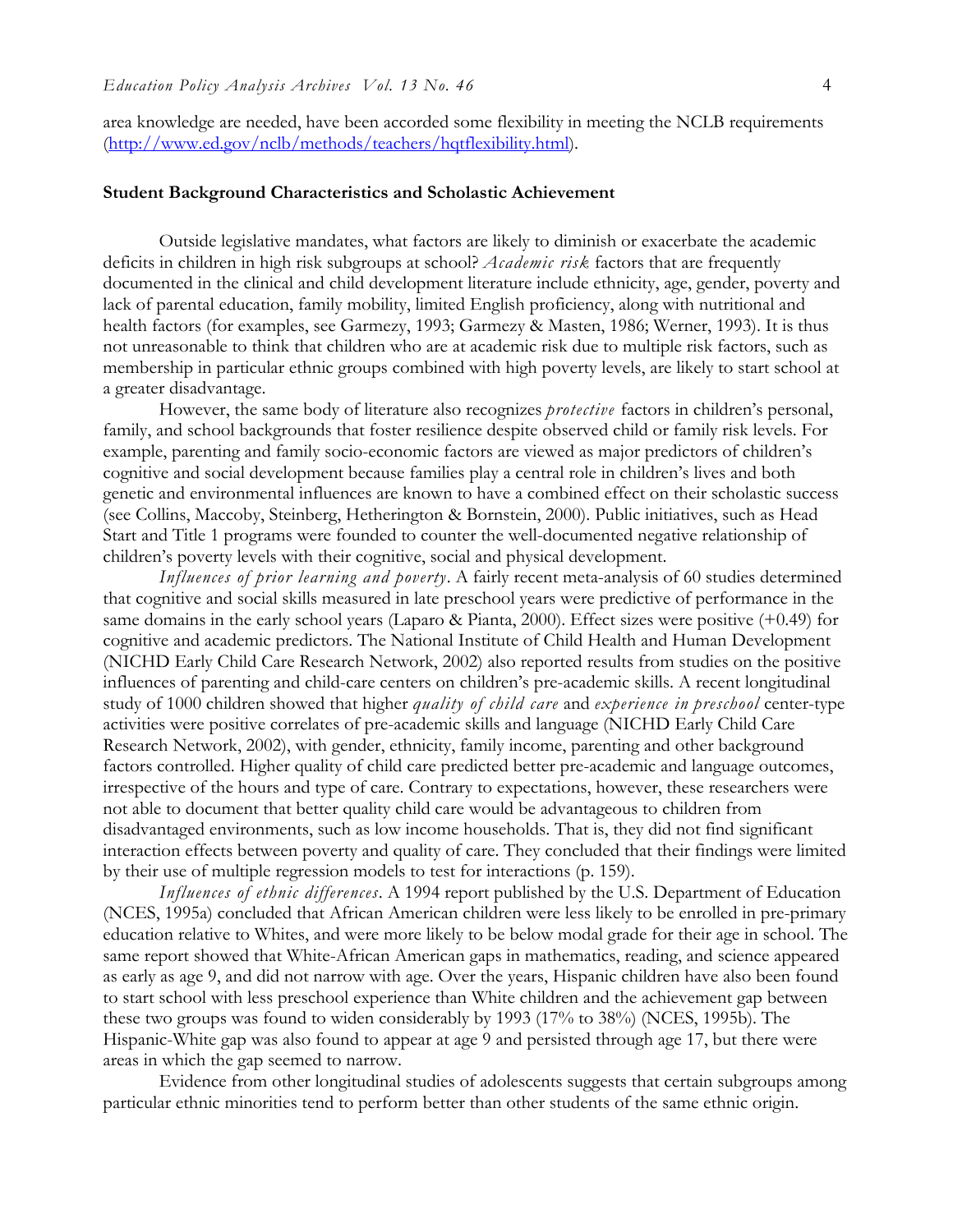Grissmer and colleagues (1994), for instance, found that Hispanic White youth demonstrate different achievement gains over time relative to their Hispanic Black counterparts. Systematic studies on Asian students in the U.S. are rare, possibly because they are perceived to perform well, or as well as the majority ethnic group in U.S. schools.

Are there any signs of the *ethnic achievement gaps* reducing? As the literature suggests, manifestation of achievement gaps in early school years is predicated on background differences in young children, which affect their school readiness levels as well as social and cognitive potential (Boethel, 2004). There is some evidence that early care programs such as the Head Start give a significant boost to children from low income environments, particularly African American children (see Lee, Brooks-Gunn, Schnur, 1988; Hubbs-Tait et al, 2002). Such evidence would suggest that with appropriate parenting and pre-school care, achievement gaps could narrow before children start kindergarten.

Lee (2002) observed an overall reduction in ethnic achievement gaps on the *National Assessment of Educational Progress* (NAEP) and the *Scholastic Aptitude Test* (SAT) through the 1980s, and concluded that schools had made "great progress toward equity". African American-White and Hispanic-White gaps narrowed in the early 1980s. In the late 1980s and 1990s, however, the performance gaps either stabilized or widened again, corresponding with the onset of standards-based reforms.

Using recent NAEP results in reading, mathematics and writing, some states are demonstrating that the achievement gap is reducing after the passage of NCLB, according to National Governors' Association (NGA) Clearinghouse (www.subnet.nga.org). Despite high mobility rates, Department of Defense schools show the smallest gaps between White and African American students, even in fourth grade. Multi-faceted approaches to building educational programs, use of "best" practices and improvement of teacher quality are identified by the NGA as key factors that alter and influence student achievement outcomes.

*Gender differences.* Gender differences in mathematics are now documented to be small and decreasing over time, but they exist in college entrance examinations (Friedman, 1989; 1995; Hyde, Fennema, & Lamon, 1990). Whether due to socialization differences, innate genetic differences, or different spatial aptitudes influenced by combined genetic-environmental factors, the gender gap in mathematics is one that seems to interest both researchers and policy-makers. Friedman's (1995) metaanalysis examining correlational studies of spatial and mathematics skills in males versus females led to the conclusion that the relationship was stronger in males than females in many studies, showing gender-specific relationship patterns that favored males. In select samples, however, the relationship between spatial concepts and mathematics ability was stronger in females—leading to the conclusion that motivation, career goals, and factors such as socialization in the environment moderate such relationships. The jury is thus still out as to *gender differences* and moderators of mathematics skills in younger school-going children from developed countries such as the U.S.

#### **School-level Correlates of Student Achievement**

Reviews of literature on standards-based school reforms (Chatterji, 2002; Darling-Hammond, 1998; Knapp, 1997) as well as empirical studies (see for examples, Ferguson, 1991; Ferguson & Ladd, 1996; Sirotnik & Kimball, 1999) conclude that high student achievement on standards-based tests is more likely when teachers are certified to teach and both teachers and school leaders are appropriately trained on the new content standards. In light of NCLB's emphasis on *teacher qualifications* and professional development, these factors merit continuing evaluation.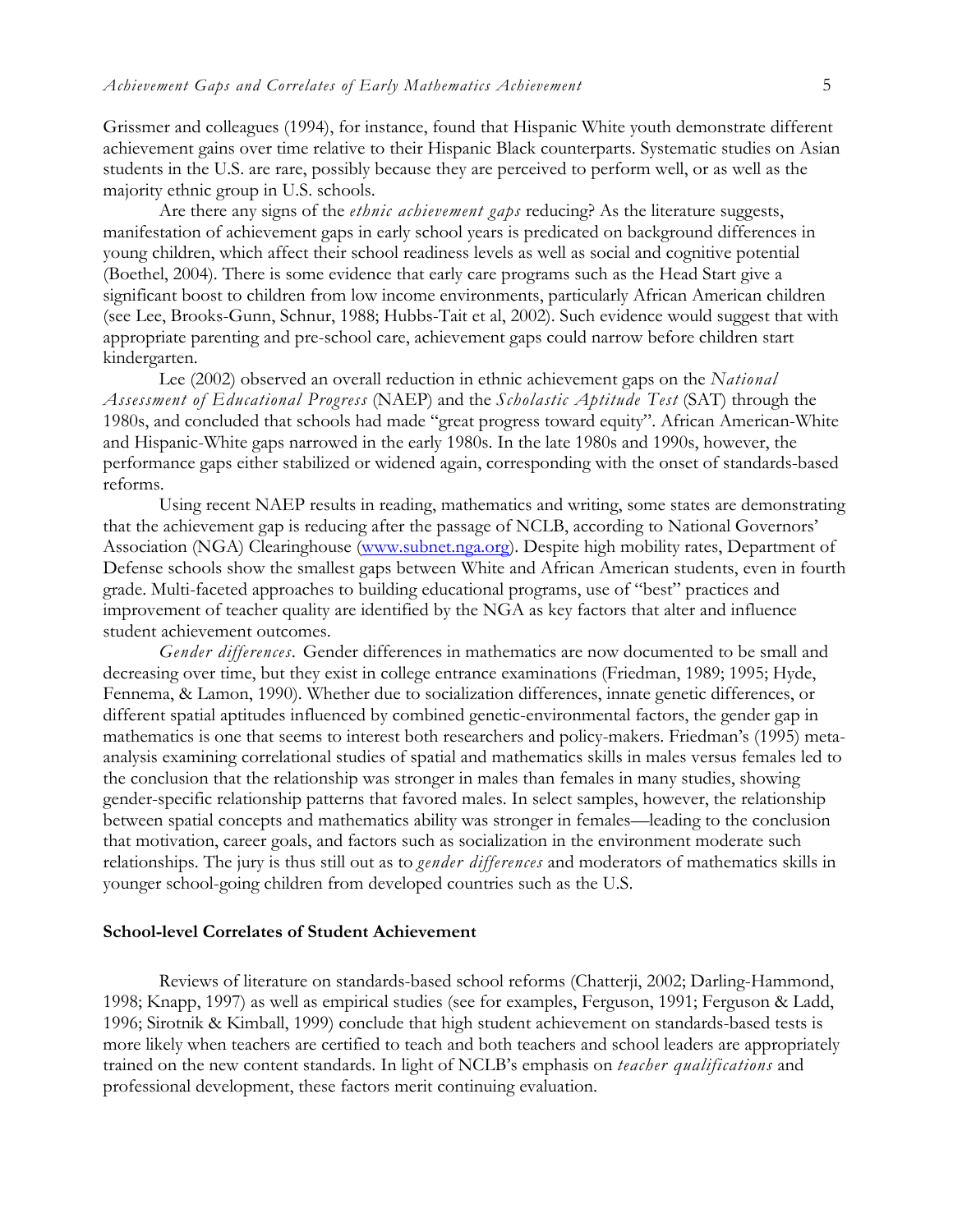#### *Education Policy Analysis Archives Vol. 13 No. 46* 6

Efficient allocation of *resources* to support particular reforms, such as through the infusion of technology, reduced school and class sizes, alignment of classroom instructional practices with new content standards, longer blocks of time dedicated to subject-specific instruction, alignment of practices to meet needs of diverse student populations, higher levels of parent involvement in children's education, is also expected to influence achievement at all levels. School context factors, such as overall poverty levels in the student body, have also been shown to affect leadership behaviors, schooling practices, and organizational culture (Hannaway & Talbert, 1993; Hannaway & Kimball, 1998), and in turn, academic outcomes.

Discussions of *class size* as a reform initiative often center on cost effectiveness issues rather than on what schools and teachers actually do with the added resources that could moderate student outcomes when class sizes are small. The experimental Tennessee STAR project provided evidence that classes with under 20 pupils have positive effects on students' academic performance in early school years (Finn & Achilles, 1999). Molnar et al. (1999) also examined classroom processes in smaller classes in Wisconsin, documenting that smaller classes lead to more individualized instruction, with greater variety in instructional activities. A large scale study in the U.K, conducted by Blatchford and colleagues (2002) also supports to the latter contention—more individualized attention is evident in smaller-size classes, and potentially facilitates an environment in which students' early academic difficulties can be tackled.

Does *school size* matter at the elementary level? Based on existing research from the past decade, effective school sizes at the elementary level were determined to lie at 300–400 students (Williams, 1990), making schools of 500 or more students too large for educating younger learners. Some recent research syntheses concluded that small schools are better at raising student achievement, especially for minority and low income students. Small schools were also found to increase attendance, teacher satisfaction, and parent and community involvement (see Williams, 1990; Ayers, Bracey, & Smith, 2000).

Although seemingly dated, the "effective schools" literature identified a strong school leadership, a focus on academic outcomes (success orientation and academic press values), a positive and orderly school climate, and teachers' positive expectations for students as educationally effective factors for disadvantaged students (see, for example, Brookover, Beady, Flood, Schweitzer, & Wisenbaker, 1979; Clark, Lotto, & McCarthy, 1980; Edmonds, 1979; Rowan, Bossert, & Dwyer, 1983. While this work faced criticisms from methodological and substantive perspectives because studies often failed to arrive at common factors supported by solid statistical evidence (see for example, Purkey & Smith, 1983, Rosenholtz, 1985), some "effective schools" factors have surfaced in the recent literature on standards-based reforms, and merit further empirical testing at the elementary level.

#### **Early Findings from the ECLS**

The ECLS data, the focus of the present study, permits a unique look at subsets of a nationally representative sample of kindergartners on a range of cognitive, behavioral, and health indices. Zill and West (2001) reported descriptive statistics from the ECLS-K data from the 1998–99 kindergarten class. Their initial analyses show considerable variation in children's knowledge and skills as they enter school. Descriptive breakdowns of the first year sample suggest that the variations in achievement were partially related to age, gender, and family risk factors. Family risk was defined based on low maternal education, welfare dependency or poverty status, having one parent at home, and having parents whose native language is not English. Children's health and behaviors were, in turn, found to be dependent on family risk factors. Disturbingly, 33% of Hispanic students were found to have two or more family risk factors; 27% of African Americans fell in the same category; while 17% of Asians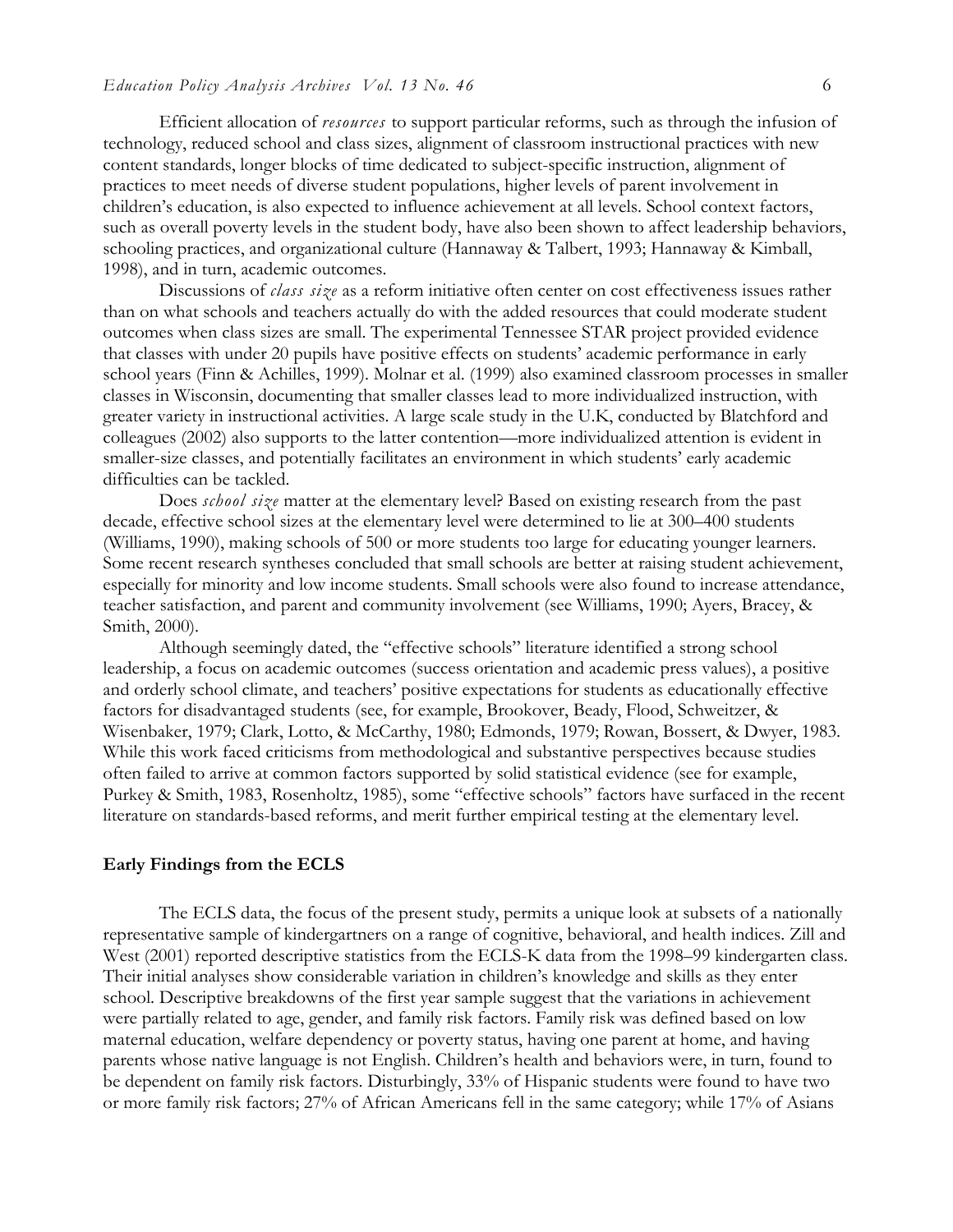had the same profile. In contrast, 6% of White students were categorized in the same family risk category in the ECLS-K sample.

Consistent with literature in clinical and child development fields, Zill and West (2001) also reported that socio-demographic risk factors, such as single parent families, high levels of poverty, and transiency, were more common among kindergartners from ethnic minorities than among those from White families in the ECLS-K sample, and that the at-risk children started with lower scores on cognitive assessments in kindergarten.

Given the policy directions set by the standards-based reform movement and NCLB, the need is high for additional and replicated evidence on direct and moderating effects of particular school practices and policies in the early school years. New information has begun to emerge with data on the ECLS, but very little is available on school-level correlates and moderators of early mathematics achievement in high risk groups emphasized in the NCLB*.* Further, it is not clear as to whether stable achievement gaps in mathematics form as early as in first grade, how large they are, and whether gaps are comparable in magnitude in all high risk subgroups identified in the legislation. The present study addressed these unresolved issues.

#### **Method**

Procedures used for identification or construction of child- and school-level variable measures, for setting up a data set with complete information on chosen variables, and for testing particular analytic models, are described next.

#### **School- and Child-level Factors Selected for Study**

Separate sets of factors were selected at the child- versus school-level for analysis. At the child level, variables included child development factors (age of the child in months and gender), sociodemographic factors (ethnicity, family's socio-economic status), and cognitive measures taken prior to formal schooling (mathematics achievement scores in the beginning and at end of kindergarten—Kentry and K-end scores). The ethnic minority sub-samples of interest in this study consisted of children coded as African-American (non-Hispanic), Asian, Hispanic (race specified), and Hispanic (race unspecified) students in the ECLS database. The term "poverty" refers to students falling at or below the second quintile on the continuous measure of family socio-economic status used in the ECLS.

At the school level, variables included appropriately aggregated context factors (poverty rate, school size), school inputs (mean class size, teacher certification rates), organizational practice/policy factors (success orientation and academic press values, levels of teacher support for planning and professional development, student attendance rate, incidence of individualized educational plans (IEPs, an index of exceptional education services), and several parent involvement factors–such as, on average, how long parents read to children at home every week; overall education support at home, parent satisfaction with school activities, and parental involvement in school functions. School means on the child poverty index and prior achievement were built into the models as controls in some HLMs. Initially, all theoretically relevant variables were incorporated in the models; in the final models, variables with negligible and/or statistically non-significant effects or excessive missing data were dropped from the analyses.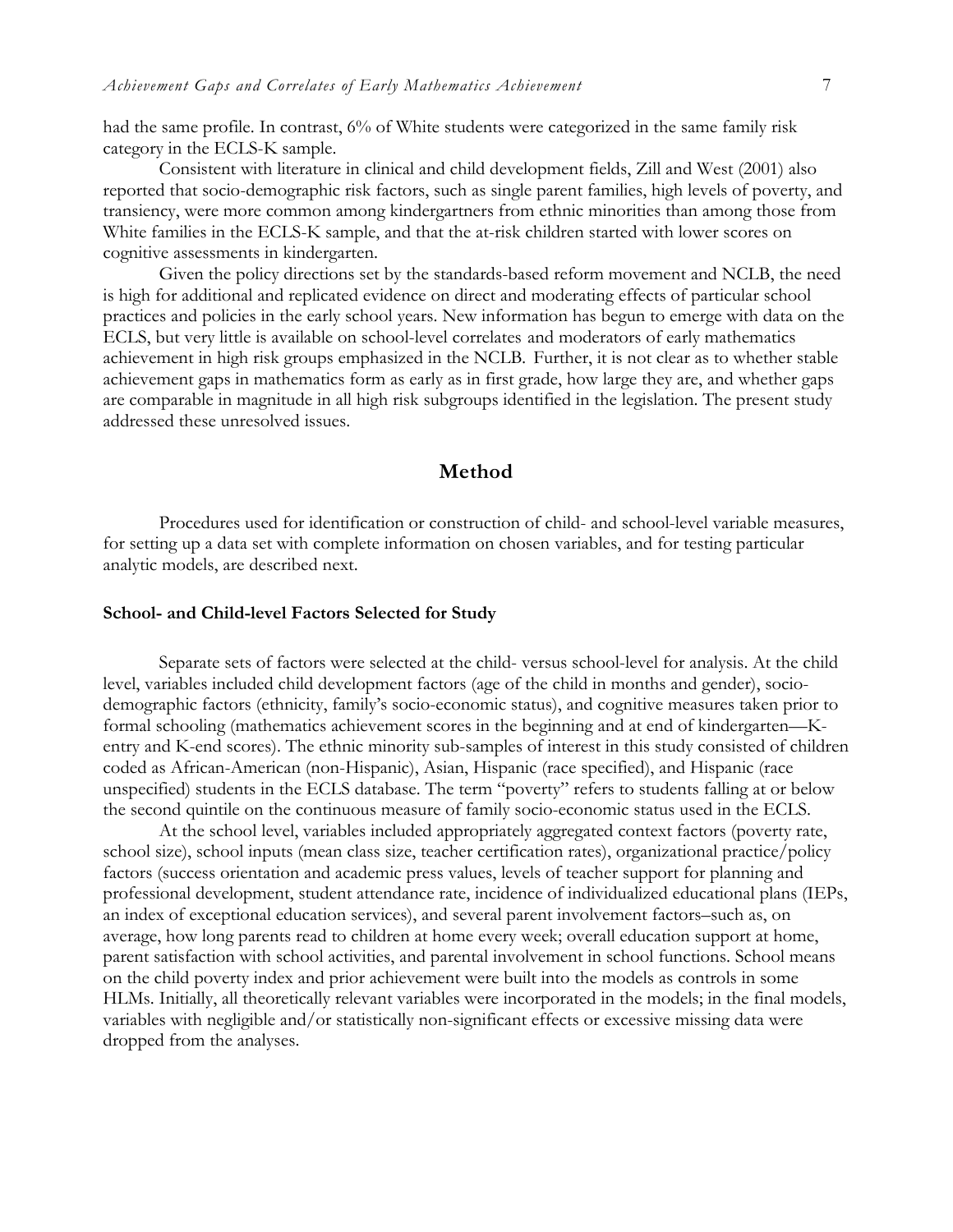### **Variables/Measures: Operational Definitions**

Table 1 provides descriptive statistics on all variables used in the analyses at the child and school levels. The operational definitions of different constructs, their theoretical and psychometric bases, and coding methods are described briefly next, and detailed in Appendix A.

Table 1

*Descriptive Statistics on Level 1 and Level 2 Variables* 

| Variable name                         | N    | Mean  | <b>SD</b> | Minimum          | Maximum        |
|---------------------------------------|------|-------|-----------|------------------|----------------|
| Level 1: Child Characteristics        |      |       |           |                  |                |
| Age in months                         | 2300 | 79.89 | 4.10      | 70.13            | 94.77          |
| Math score at K-entry, C1RMSCAL       | 2300 | 20.75 | 7.18      | 7.18             | 56.91          |
| Math score at K-end, C2RMSCAL         | 2300 | 29.26 | 8.51      | 9.14             | 57.25          |
| Math score at Grade 1, C4RMSCAL       | 2300 | 45.06 | 8.37      | 12.20            | 60.50          |
| African American (%)                  | 2300 | 0.12  | 0.33      | $\theta$         | $\mathbf{1}$   |
| Hispanic-1 $(\%)$                     | 2300 | 0.06  | 0.25      | $\theta$         | $\mathbf{1}$   |
| Hispanic-2 (%)                        | 2300 | 0.05  | 0.22      | $\overline{0}$   | 1              |
| Asian $(\%)$                          | 2300 | 0.03  | 0.18      | $\theta$         | $\mathbf{1}$   |
| Poverty $(\%)$                        | 2300 | 0.29  | 0.46      | $\overline{0}$   | 1              |
| Gender (Male=1; %)                    | 2300 | 0.49  | 0.50      | $\overline{0}$   | 1              |
| Level 2: School Characteristics       |      |       |           |                  |                |
| Number of children nested in schools  | 182  | 16.74 | 4.76      | 10               | 33             |
| Teacher support                       | 182  | 14.30 | 2.90      | $\overline{4}$   | 20             |
| School success orientation            | 182  | 12.84 | 1.64      | 8                | 15             |
| Student attendance rate               | 182  | 97.46 | 1.14      | 93.02            | 99.73          |
| Education support at home             | 182  | 10.85 | 0.94      | 7.92             | 13.90          |
| Parent satisfaction                   | 182  | 6.23  | 0.77      | 4.84             | 10             |
| Class size                            | 182  | 21.50 | 4.74      | 11.84            | 52             |
| Class time to reading and math        | 182  | 3.82  | 1.06      | $\boldsymbol{2}$ | $8\,$          |
| School size                           | 182  | 0.85  | 0.36      | $\boldsymbol{0}$ | $\mathbf{1}$   |
| Public versus private sector          | 182  | 0.89  | 0.31      | $\overline{0}$   | $\mathbf{1}$   |
| Individualized Educational Plans      | 182  | 5.45  | 9.65      | $\theta$         | 67.94          |
| At home reading time                  | 182  | 0.58  | 0.17      | 0.20             | $\mathbf{1}$   |
| Parent involvement                    | 182  | 6.65  | 0.80      | 5.10             | $\overline{9}$ |
| Teacher certification rate-Elementary | 182  | 0.79  | 0.28      | $\overline{0}$   | $\overline{1}$ |
| School-level controls                 |      |       |           |                  |                |
| K-end Math                            | 182  | 33.26 | 5.55      | 19.80            | 48.02          |
| K-entry Math                          | 182  | 22.83 | 4.55      | 12.81            | 38.26          |
| Poverty rate                          | 182  | 38.57 | 29.16     | $\theta$         | 100            |
| Minority rate                         | 182  | 0.33  | 0.34      | $\theta$         | $\mathbf{1}$   |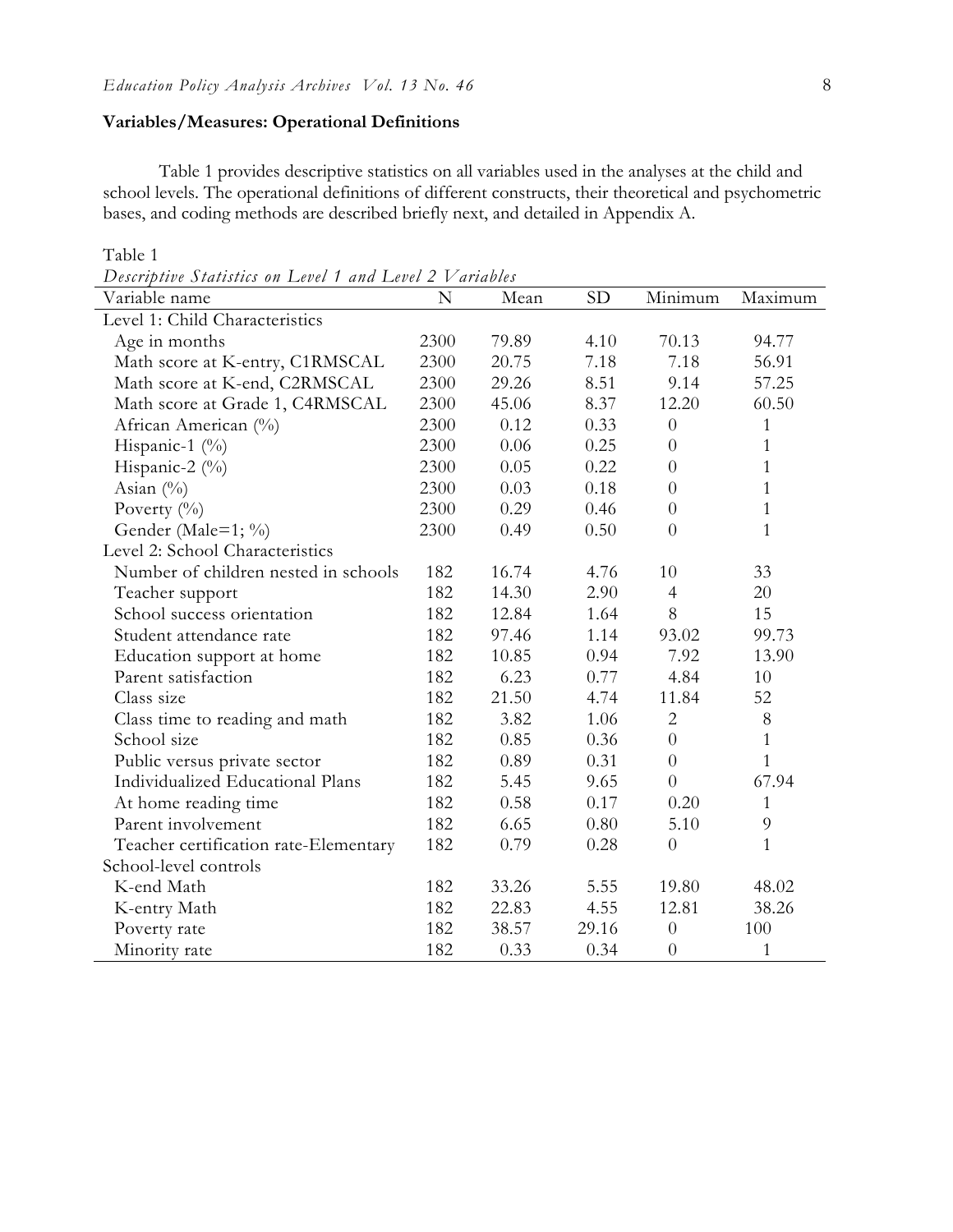*The ECLS mathematics assessment*. The ECLS mathematics assessment is a multi-level, interview-based assessment that was administered in two stages, using an adaptive design. First, children received a 12–20 item routing test. Their performance on the routing test determined the second stage form that would be at the appropriate difficulty level for different children. For individual children, scores on the full set of test items were estimated using Item Response Theory (IRT) procedures. IRT equating methodology was used to place all items on a common scale, making scale scores comparable across children at different levels, regardless of the items to which they responded.

 The item content of the ECLS mathematics assessment is as follows: *number and shape* (identifying one-digit numerals, recognizing geometric shapes, and one-to-one counting of up to 10 objects); *relative size (*reading single-digit numbers, counting beyond 10, recognizing a sequence of patterns, and using non-standard units of length to compare objects); *ordinality and sequence* (reading 2-digit numerals, recognizing the next number in a sequence, identifying ordinal position in a sequence, and solving a simple word problem); *addition and subtraction* (solving simple addition and subtraction problems); and *multiplication and division* (solving simple multiplication and division problems and recognizing more complex number patterns). Reliability of scores from the ECLS mathematics assessments are reported to be in the following ranges: .88–.95, for ability estimates on IRT scale scores; and .78–.88, for the routing tests (NCES et al., 1999).

*First grade mathematics outcome measure (C4RMSCAL*). IRT-scaled scores from the ECLS mathematics assessment, taken at the end of first grade, were used a dependent variables in HLM equations after their distribution properties were examined in the larger ECLS sample.

*Prior achievement in mathematics* (C1RMSCAL, C2RMSCAL). IRT-scaled scores from the ECLS mathematics assessment, taken either at the beginning (K-entry) or end of kindergarten (K-end), were used as child-level predictors or as dependent variables after their distribution properties were examined in the overall ECLS sample with all available cases. Both the kindergarten measures were preferred over prior mathematics measures taken at the beginning of first grade (C3RMSCAL), as about 2/3 of the original sample had missing data on this measure. A possible summer lag between the end of kindergarten and first grade was anticipated to have been made up by the end of the Grade 1 year.

*Survey constructs*. Composite measures were created with selected item sets from different ECLS questionnaires to serve as predictors. Indices created with child-level data were aggregated by school, and treated as school-level factors. The descriptions of each survey construct, data sources from which they were extracted, and results of various psychometric analyses on variables, are detailed in Appendix A.

Exploratory factor analytic work (principal components analysis followed by varimax rotation) was done to extract relatively independent but theoretically meaningful factors. Internal consistency reliability estimates of factor-supported composites were obtained using Cronbach's alpha prior to incorporating the index scores into HLM equations as child- or school-level factors. Item-factor loadings of .40 and above, and Cronbach's alpha estimates of .70 were used as criteria for psychometric defensibility of indices. All available cases in the ECLS database were used for various psychometric analyses—the range of cases varied from 4,637 to 11,379 for these examinations.

*Unique variable definitions*. In this study, the "special education" service variable refers to the *incidence or percent of* IEPs, aggregated by school. That is, the percents of children in the study sample were those identified by their schools as having IEPs on file. Appendix B, Table B3 provides the frequency breakdown on the ECLS survey item that served as the data source (U4IEP) for this variable. The unique variable definition yields lower percents than national estimates of students with disabilities (typical range from 10–15%). Elsewhere, Walston and West (2004) reported the percent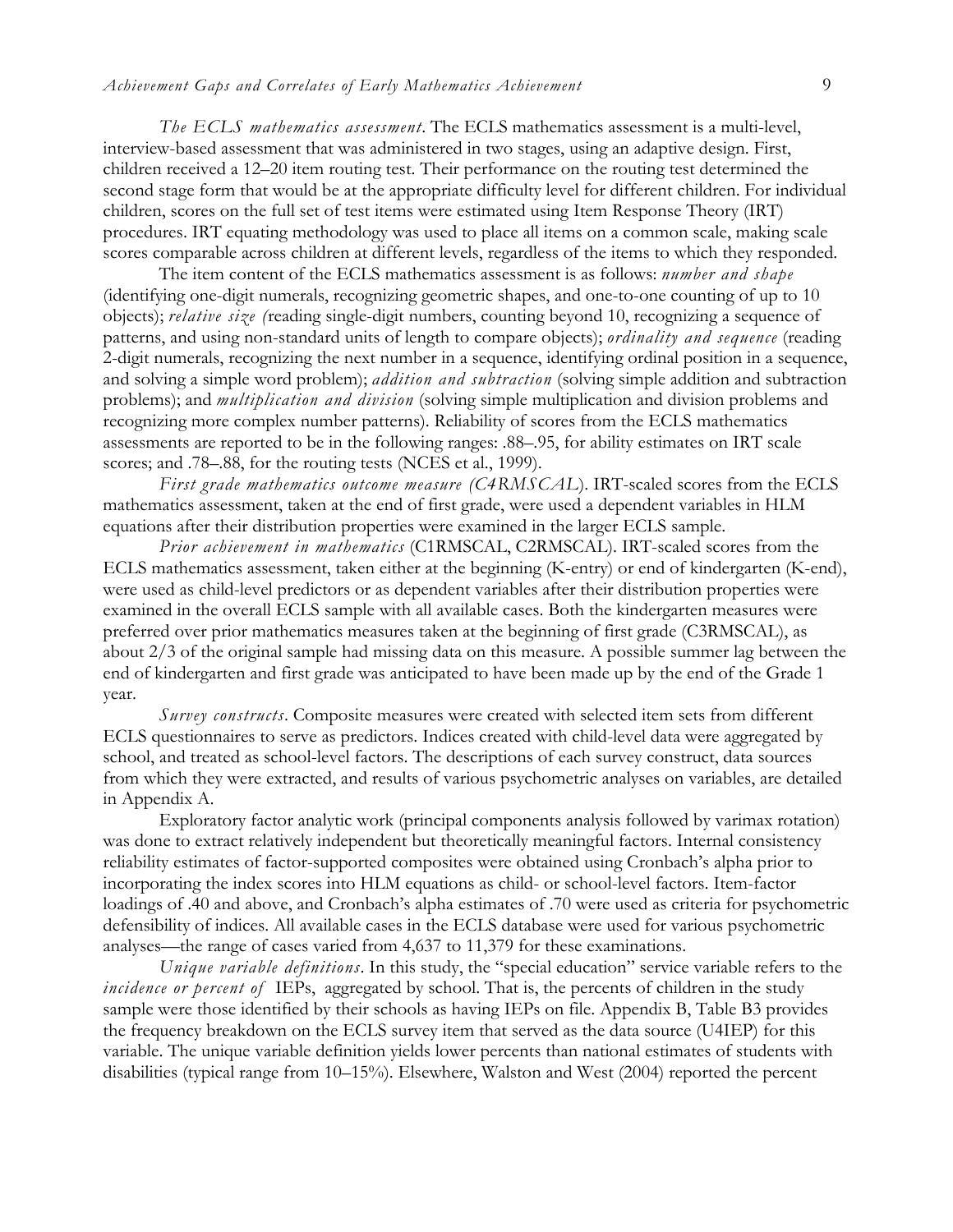representation of students with disabilities in the larger ECLS sample was 12% (2568 out of 21260), close to the national estimate.

Likewise, the "poverty" variable is not based on student enrollment in free or reduced lunch programs at schools (as found in many policy studies), but rather the ECLS composite for socioeconomic status computed for individual children based on parent education, occupation and income (see Appendix A). The lower two quintile ranges in this continuous SES measure were selected as a cut to identify "high poverty" students. The percents in the original ECLS sample and initially screened study sample were thus at or around 40%; the final 2300 cases had a lower poverty rate (29%) by this definition (see Table B1 in Appendix B). However, when school-level aggregates were computed, the mean poverty rate across schools was about 39% (see Table 1, lower panel).

Finally, "Reading Time" given by parents at home was based on an individual item that was *separate* from the items used to construct remaining parent involvement composites from the Parent Questionnaire. This item asked how long parents read to their child at home (more than 30 minutes per week versus less, a (1/0) binary variable). The data were incorporated in the models as a schoollevel aggregate–a proxy for family care/parenting variable shown to influence future academic performance of children.

Prior to running the HLMs, the relationship of this variable with other school-level aggregates, such as a school's aggregated poverty rate across sampled children, was examined to identify possible suppressor effects (see Appendix B, Table B2, for a correlation table). The magnitude of these overlaps was judged to be too small to cloud subsequent interpretations of results with multiple predictors. As is evident, Reading Time, averaged by school, correlated -.087 (n.s.) with the Poverty rate, and .18 (*p* < .05) with the Educational Support variable. The latter correlation suggested that schools with higher levels of parental support for education also had higher at-home reading time values. Several of the correlations in Table B2 were similarly meaningful and were formally tested with HLMs.

#### **Sample Size and Composition**

Utilization of multiple data elements and composite variables necessitated a careful examination of missing data in the data set prepared for analysis. Some decisions were made on how best to retain an optimal sample size with as much complete data as possible on variables that were relevant to the research objectives. Normalized sample design weights using the C124PW0 variable were applied, as recommended by ECLS staff, to retain original degrees of freedom.

To start, all grade-retained children were screened out by including only those who were firsttime kindergartners (P1FIRKDG=1) and first-time first graders in traditional classrooms and schools (T4GLVL=4) with data available on the weighting variable. Next, new variable measures were constructed as described previously and a child-level file was created using all cases with complete data on gender, poverty, race, and prior achievement and outcome indicators. Lastly, a school-level file was created, aggregating all school factors to be tested in HLMs, including at least 10 students within each school. Missing values on 6 constructs were imputed with the mean substitution procedure in SPSS (detailed at the end of Appendix A). The final data set for the present analysis yielded 182 schools with 2300 cases. The composition of the screened study sample with weighted and unweighted cases, compared to the original ECLS sample and the final data set, is described in Appendix B, Table B1 on key demographic variables.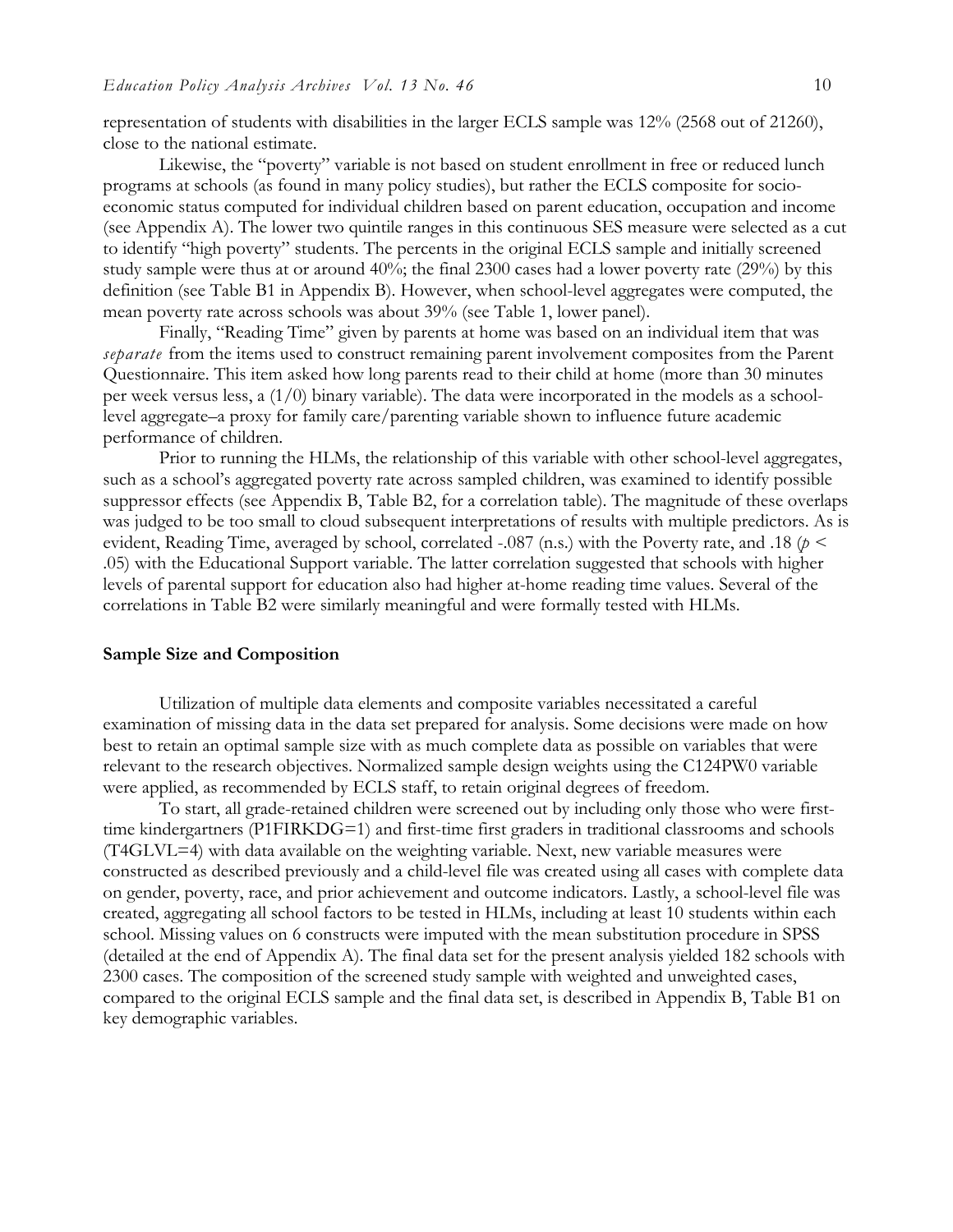#### **Descriptive Statistics on Child and School-level Variables**

The top panel in Table 1 shows descriptive statistics on child-level (Level 1) variables in the dataset (*N*=2300). As is evident, 12% of the sample were Blacks, 6% belonged to the Hispanic-1 group (race specified), 5% were Hispanic-2 (race unspecified), and 3% were Asian children. The children had a mean age of 79.89 months at the beginning of first grade; 29% were from high poverty households; and about half (49%) were male. At the school level, the number of children nested in schools varied from 10–33, with a mean of 17. This number is different from the "class size" variable and reflects children sampled by school per the ECLS sample design, where on average, 5 children and 3 classrooms were sampled from each school.

#### **Analytic Models**

A series of two-level models, with children's achievement modeled at the child-level, nested under schools at the second level, were run with the HLM Version 5.02 program (Raudenbush, Bryk, Cheong & Congdon, 2001). The research rationale for each HLM was as follows.

*Unconditional (null) model*. The first analysis involved the use of a one-way random effects ANOVA, also called the unconditional or null model. This analysis was motivated by the need to partition the total variance in achievement into within- and between-school components. The variance estimates were obtained by fitting an HLM where each child's end-of-first grade achievement score, y<sub>ij</sub>, is explained by the estimated school mean,  $\beta_{i0}$  and unique error associated with that child,  $r_{ij}$ . School means were explained by the grand mean,  $G_{00}$  and unique error for each school,  $u_i$ 

$$
y_{ij} \equiv \beta_{j0} + r_{ij},
$$
  

$$
\beta_{j0} \equiv G_{00} + u_{j}.
$$

The analysis with the null model yielded answers to three questions: How much do individual students vary around their school means ? How much of total variance in mathematics achievement is attributable to schools? and How precise an estimate of the population mean is the school mean,  $\beta_{j0}$ ? These questions were answered by examining the variance estimates within schools  $(\sigma^2)$  and between schools  $(\tau)$ , and the size of the intraclass correlation (proportion of total variance that is between schools). ICC values greater than .10 indicate that there are sufficient within-school dependencies to justify multi-level analysis. A reliability estimate for school mean estimates (intercepts,  $\beta_{00}$ ), is reported in the HLM output. A criterion of .60 was set for the reliability of the intercepts. Subsequent models incorporating predictors at both levels were evaluated against these initial variance estimates.

*Random intercepts model with only child-level predictors*. The next series of HLMs was specified to answer two main questions: Given the estimated within- school variance, what proportion of that variance in achievement can be accounted for by child background characteristics, such as their age, prior achievement in math , gender, poverty, and ethnicity ? Compared to school mean estimates and controlling for other child background characteristics, how large are the achievement gaps in selected ethnic, poverty, and gender groups? The school-level model remained as in the null model; predictors were all entered in the child level equation.

All predictors were centered around their school means; thus, the estimated coefficients for each risk group showed the within-school achievement differential, controlling for the other child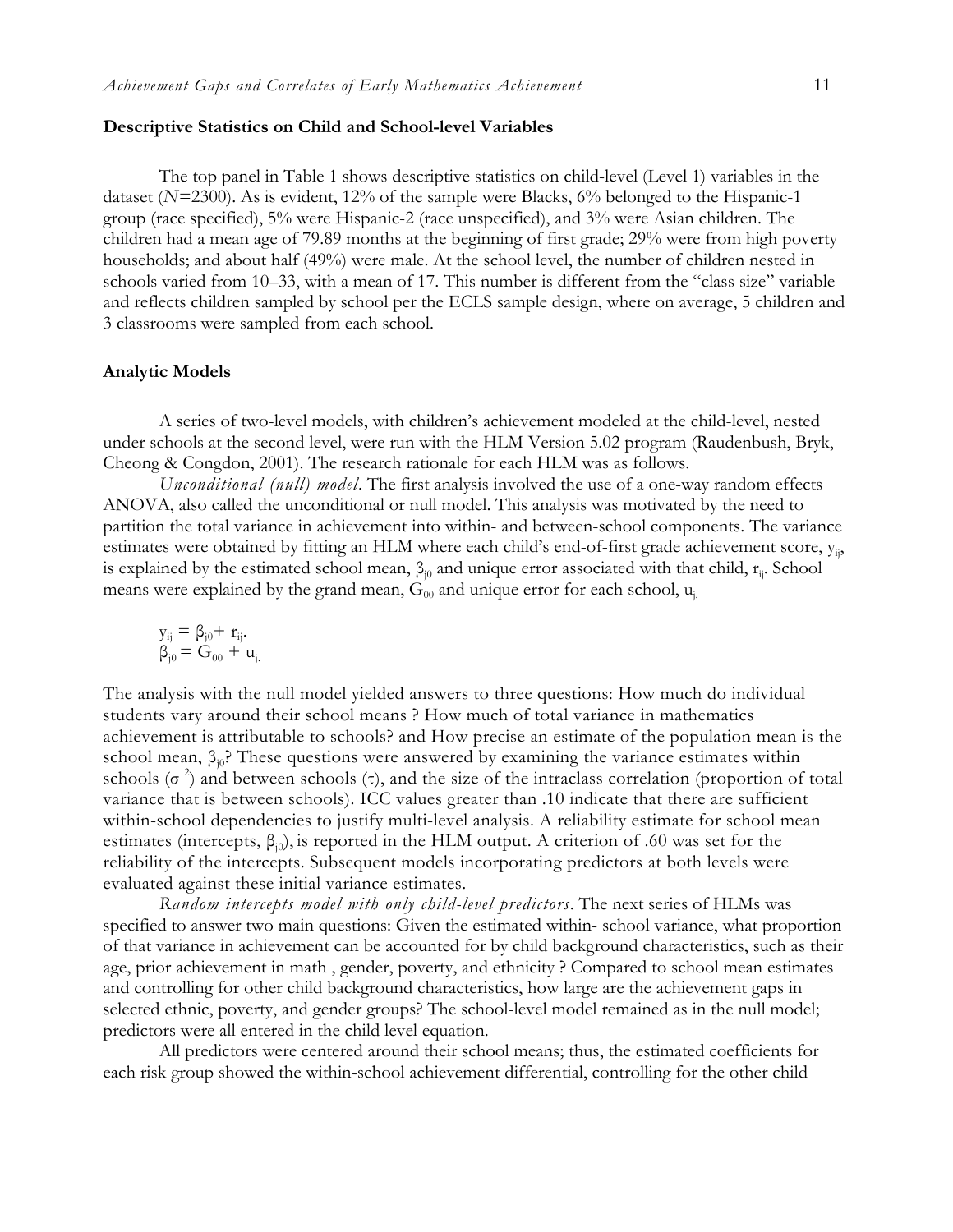background characteristics serving as predictors in the models but allowing variability between schools—a primary research objective for the study.

 $y_{ii} = \beta_{i0} + \beta_{i1}$  ( African American) +  $\beta_{i2}$  ( Hispanic-Race specified) +  $\beta_{i3}$  (Hispanic-Race unspecified) +  $\beta_{i4}$  (Asian) +  $\beta_{i5}$  (Prior Achievement) +  $\beta_{i6}$ ( Poverty) +  $\beta_{i7}$ ( Male) +  $\beta_{i8}$ ( Age)+  $r_{ii}$ .

 $\beta_{j0} = G_{00} + u_j$ .

 $β<sub>11</sub> = G<sub>10</sub>$ 

 $β<sub>i2</sub>$  through  $β<sub>i8</sub>$  ( all slopes fixed as in  $β<sub>i1</sub>$ ).

Gaps were estimated at the end of kindergarten and in Grade 1, using both the K-entry and Kend mathematics measures as prior achievement indicators in separate models. Findings were compared. The models were evaluated against the null model by examining the proportion of unexplained within-school variance that was accounted for, after all the child-level predictors were included in the model.

*Random intercepts model with child level covariates and school-level predictors*. In the third series of HLMs, theoretically-supported school variables were modeled to explain between-school variability in achievement, with child-level predictors also entered. Effects of child-level predictors that were main focus of the study, ethnicity, gender, and poverty were again allowed to vary randomly between schools—that is, they were group (school) mean-centered. School aggregates on poverty and prior achievement were reentered in second level equations as context controls to study effects of other school factors, adjusted for these average effects. Remaining child-level factors, such as age, were now centered around the grand mean, and served as a constant across schools. Again both the K-entry and K-end mathematics measures were used as covariates at the child-level in different runs to compare findings.

 $y_{ij} = \beta_{j0} + \beta_{j1}$  (African American) + β<sub>j2</sub> (Hispanic-Race specified) + β<sub>j3</sub> (Hispanic-Race unspecified) +  $\beta_{i4}$ (Asian) +  $\beta_{i5}$ (Prior Achievement) +  $\beta_{i6}$ (Poverty) +  $\beta_{i7}$ ( Male) +  $\beta_{i8}$ ( Age) +  $r_{ii}$ .

 $\beta_{i0} = G_{00} + G_{01}$  Mean Poverty) +  $G_{02}$ (Mean Prior Achievement) +  $G_{03}$  (School Size) +  $G_{04}$  (Mean Class Size)+ \*  $G_{05}$ (Mean Teacher Variables)  $+ * G_{06}$  (Mean Organizational Variables) +  $G_{07}$  (Mean Reading Time)  $+ *G_{08}$  (Mean Parent Involvement Variables) + u<sub>j</sub>,

where

 $β_{i1} = G_{10}$  $β<sub>i2</sub>$  through  $β<sub>i8</sub>$  (all slopes fixed as in  $β<sub>i1</sub>$ ).

(\* indicates that there is more than one coefficient in this predictor category.)

This series of HLMs revealed the degree to which the selected school factors significantly and positively influenced first grade mathematics achievement in schools, as main, additive effects. The reduction in the variance estimate of u<sub>j</sub> enabled a calculation of the proportion of originally estimated between-school variance (from the Null Model) that could be explained by the school factors chosen, and an evaluation of the usefulness of models. A comparison of models examining K-entry to Grade 1 versus K-end to Grade 1 effects was also made. Slope parameters for predictors at the child level were again fixed; that is, the influence of individual child-level characteristics was not set to vary by school.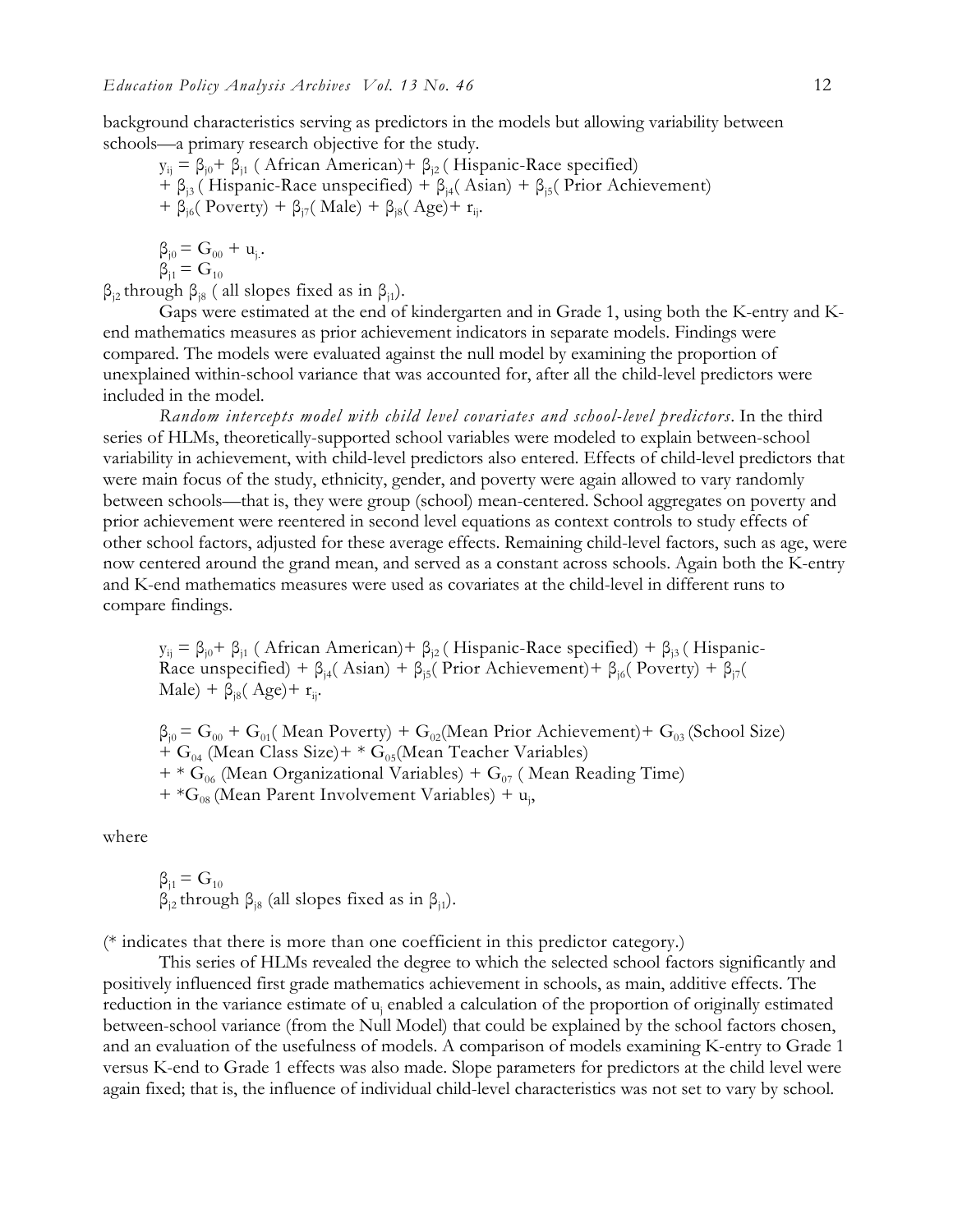*Random intercepts and slopes models, with explanatory variables to examine cross-level interactions*. Finally, to answer questions as to whether mathematics achievement varied due to interaction of a child's risk group membership modeled in the child-level equation and schools in which they belonged, modeled at the second-level, slopes for these predictors were next allowed to vary randomly. Here, only the K-end mathematics measure was used as a covariate. When statistically significant slope variance was found, the equation for that slope parameter was modeled with schoollevel predictors to identify significant explanatory variables. For example, with the poverty variable, the questions were: Does mathematics achievement vary significantly in poor versus well-to do children who belong in different schools? If so, what school variables significantly explain the achievement variance in the slopes? The equations were:

 $\beta_{i6}$ ( Poverty) =  $G_{60}$ + u<sub>6</sub>,

to examine if the poverty slope,  $\beta_{i6}$ , had significant variance when modeled as a random variable. To identify significant explanatory variables, the subsequent equation was built as follows:

 $\beta_{j6} = G_{60} + G_{61}$  (Mean Minority) +  $_{662}$  (Mean Poverty) +  $G_{63}$  (Mean Prior Achievement)  $+G_{64}$ ( School Size)  $+G_{65}$ ( Mean Class Size) +  $*G_{66}$  (Mean Teacher Variables)  $+$  \* $G_{67}$  (Mean Organizational Variables) \* $G_{68}$  (Mean Parent Involvement Variables) + u<sub>6</sub>.

These analyses were pursued with one slope modeled at a time. The number of schools with necessary data at the school level dropped in the cross-level models and are reported in tables with results. The reliability of the slopes and intercepts was checked at each stage of the analysis and are also reported.

#### **Results**

The results of the final models are presented in Tables 2–10. A few predictors that did not significantly contribute to the variance of achievement (such as early childhood certification rate) were dropped from reduced models.

#### **Child versus School Variance Components in First Grade Mathematics**

How much variability in first grade mathematics achievement could be attributed to children versus schools? The results with the unconditional model for mathematics are presented in Table 2. Children were found to vary significantly around their school means, as evidenced in the statistically significant *t* value. The within-schools variability in achievement was estimated at 66.06; the betweenschools variability was estimated at 16.37. This yielded an intraclass coefficient (ICC) of .198, showing that about 20% of the total variability in mathematics achievement could be attributed to schools (i.e., between-school variance). The estimated school mean was 44.28 (*SE*=0.34). The reliability of this estimate was .76.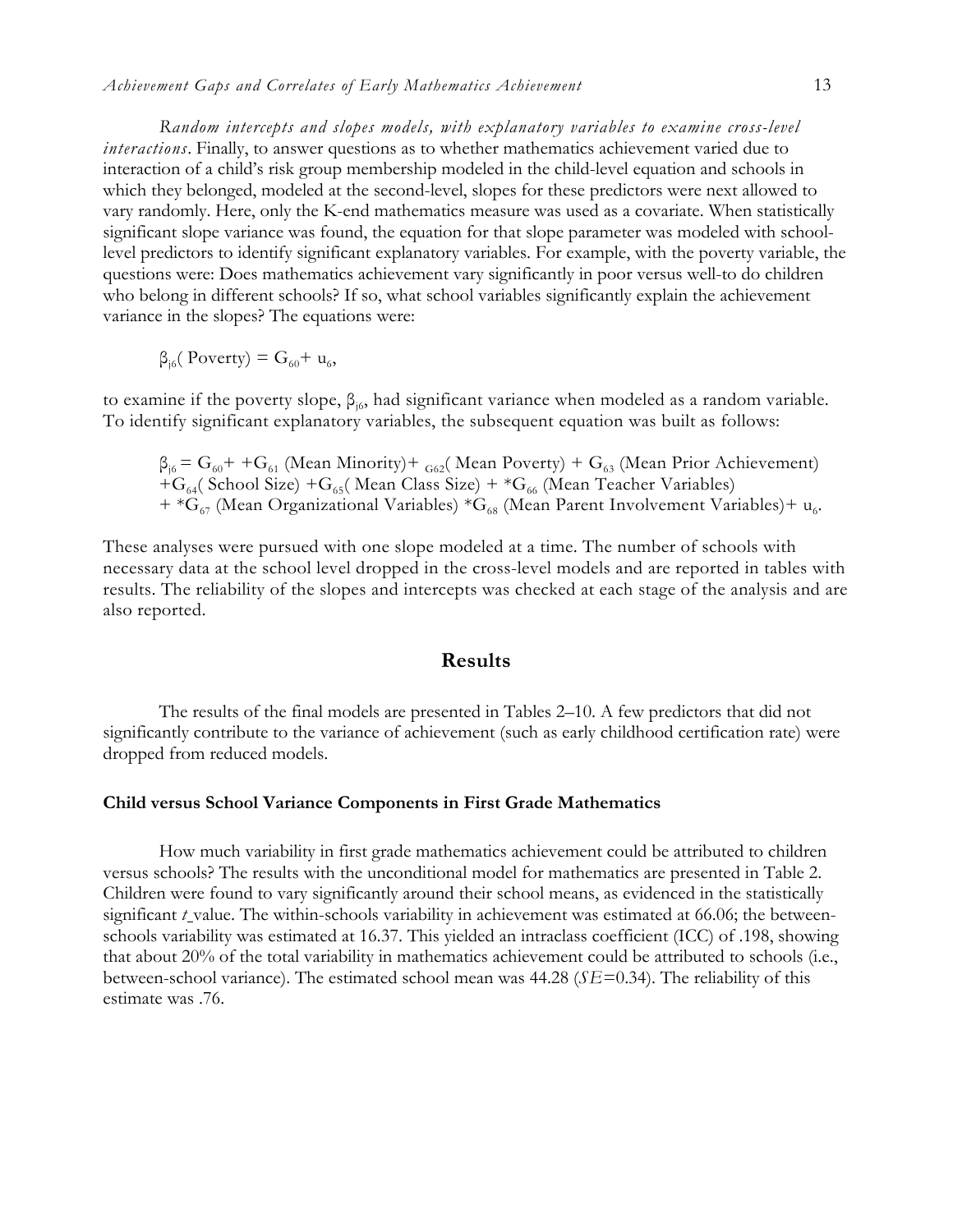| First Grade Mathematics V ariance Partitioned to Students versus Schools: Results from Null N |             |                     |        |      |            |  |
|-----------------------------------------------------------------------------------------------|-------------|---------------------|--------|------|------------|--|
| Variable                                                                                      |             | Parameter estimates |        | d.f. |            |  |
| <b>Fixed Effect</b>                                                                           | Coefficient | SE                  |        |      |            |  |
| School mean <sup>a</sup> , $G_{00}$                                                           | 44.28       | 0.34                | 129.30 | 181  | $\leq .01$ |  |
| Random Effect                                                                                 | Variance    |                     |        |      |            |  |
|                                                                                               | Component   |                     | $X^2$  |      |            |  |
| School level effect, $u_{oi}$                                                                 | 16.37       |                     | 831.95 | 181  | $\leq .01$ |  |
| Child level effect, $r_{\text{in}}$                                                           | 66.06       |                     |        |      |            |  |

Table 2 *First Grade Mathematics Variance Partitioned to Students versus Schools: Results from Null Model* 

Child level effect,  $r_{ij}$  66.06 <br><sup>a</sup> Reliability of intercept (school mathematics mean estimates at end of Grade 1) = .76 Variance Attributable to Schools (ICC) =  $[16.37/(16.37+66.06)]=.20$ 

#### **Mathematics Achievement Gaps in Kindergarten and First Grade**

What were the within-school achievement differentials in kindergarten and first grade of different ethnic, gender and poverty groups, adjusting for K-entry versus K-end variability in children's mathematics achievement? How much of the within-school variance in first grade achievement was accounted for by the chosen predictors? Tables 3–5 provide the estimates on the size and significance of mathematics achievement gaps and child-level predictors. Figures 1-3 present a pictorial view of the achievement gaps.

Table 3

*Kindergarten Achievement Gaps: Results from Random Intercepts Model with Level 1 Predictors and K-Entry Measures of Prior Achievement* 

| Variable                                               |             | Parameter estimates |                |      |            |  |
|--------------------------------------------------------|-------------|---------------------|----------------|------|------------|--|
| Fixed effects                                          | Coefficient | SE                  | t              |      |            |  |
| School mean <sup>a</sup> , $G_{00}$                    | 28.20       | 0.35                | 80.58          | 181  | $\leq .01$ |  |
| Within-school effects                                  |             |                     |                |      |            |  |
| Age in months                                          | 0.02        | 0.03                | 0.66           | 2291 | .51        |  |
| Poverty Status Gap                                     | $-0.56$     | 0.25                | $-2.23$        | 2291 | .03        |  |
| African American Gap                                   | $-1.55$     | 0.45                | $-3.40$        | 2291 | $\leq .01$ |  |
| Hispanic-1 (Race sp.) Gap                              | 0.14        | 0.49                | 0.28           | 2291 | .78        |  |
| Hispanic-2 (Race Not sp.) Gap                          | $-0.90$     | 0.46                | $-1.95$        | 2291 | .05        |  |
| Asian Gap                                              | 0.01        | 0.54                | 0.02           | 2291 | .99        |  |
| Gender Gap (Male vs. Female)                           | 0.08        | 0.24                | 0.36           | 2291 | .72        |  |
| Achievement at K-entry                                 | 0.92        | 0.02                | 42.00          | 2291 | $\leq .01$ |  |
|                                                        | Variance    |                     |                |      |            |  |
| Random effects                                         | Component   |                     | $\mathrm{X}^2$ |      |            |  |
| School level effect, $u_{oi}$                          | 20.43       |                     | 2276.48        | 181  | $\leq .01$ |  |
| Child level effect, $r_{ii}$                           | 24.61       |                     |                |      |            |  |
| <sup>a</sup> Reliability estimate of intercept $= .91$ |             |                     |                |      |            |  |

Within-school variance accounted for by Level 1 predictors: [(66.08-24.61/66.08)]= .64.

It should be noted that "achievement gap" in Tables 3–5 are the multilevel regression coefficients. They are interpreted as the achievement difference of a selected subgroup (e.g., African American vs. others) as compared to the estimated school mean (the intercept), controlling for prior achievement and other demographic characteristics.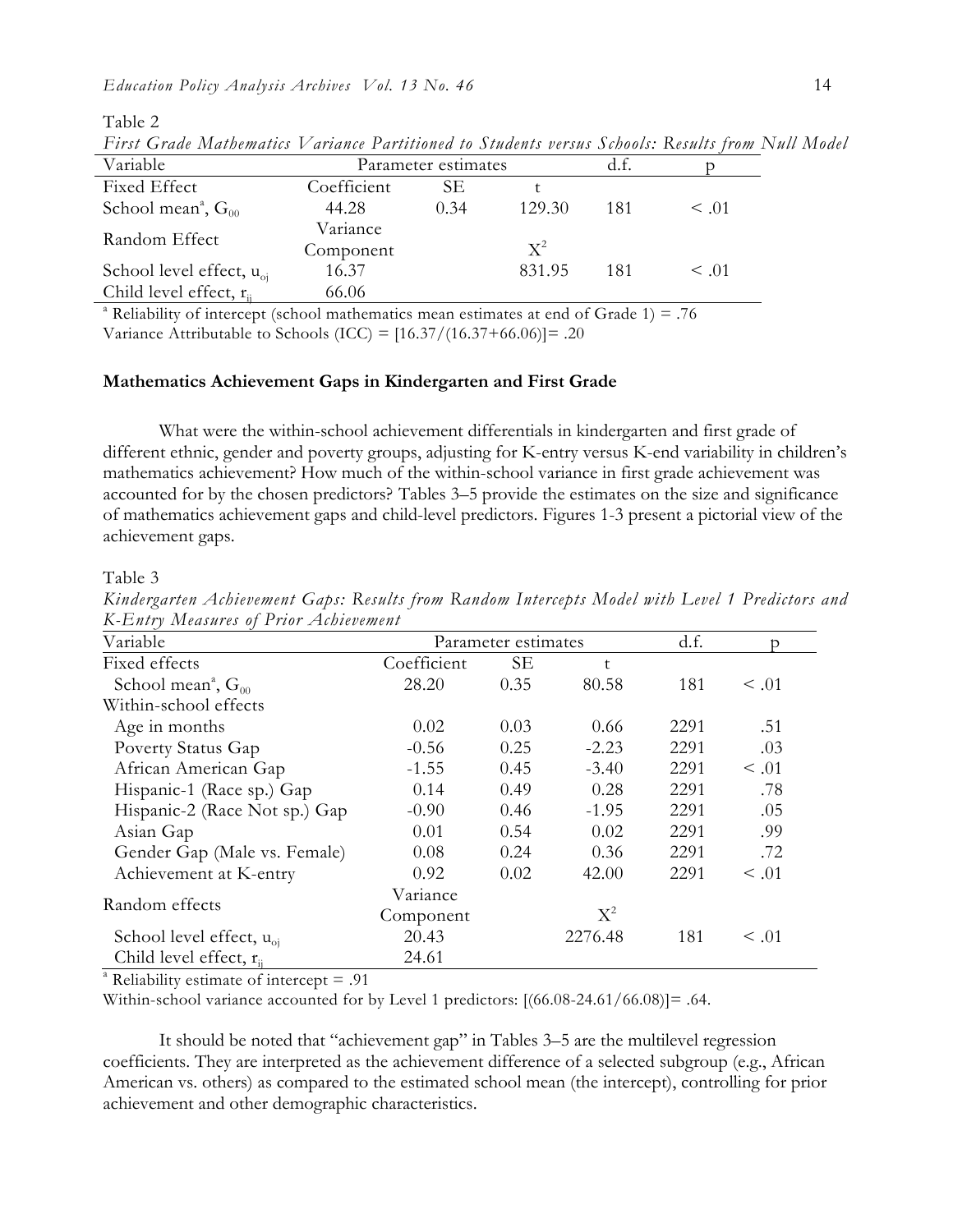Table 3 show that achievement gaps at the end of kindergarten, controlling for K-entry mathematics achievement, are significant in high poverty, African American, and Hispanic-2 (race not specified) subgroups. The school mean is estimated at 28.20. A high poverty child is estimated to score lower than the school mean by -0.56 units (*p*< .05); an African American child by -1.55 units (*p*< .001), and Hispanic-2 children by -0.90 (*p*=.05). There is *no* gender gap evident. Children who have higher mathematics scores at the start are predicted to do significantly better at the end of kindergarten with a coefficient of  $\pm$ .92 ( $p$ < .01), controlling for other factors within schools. About 64% of the variability in children's mathematics achievement at the end of kindergarten is explained by the predictors modeled.

Table 4 coefficients show that significant mathematics gaps are manifested again in first grade in African American children versus other ethnic groups (-2.01 points, *p*< .01) and in high poverty versus well-to-do children  $(-1.72, p<.01)$ , but not for the Hispanic subgroups. There is now a small but significant gender gap, with males showing an advantage over females (+0.53, *p*< .10). K-entry mathematics scores are modeled with other predictors as covariates. The within-school mean estimate is close to the estimate in Table 1, 44.96 (*SE*=0.36). About 43% of the variability in children's mathematics achievement in Grade 1 is explained by the predictors modeled, a lower proportion than that in Table 3 possibly because schooling and other background factors begin to influence mathematics outcomes more heavily in Grade 1 than at K-end.

Table 4

|          | First Grade Mathematics Achievement Gaps: Results from Random Intercepts Model with Level 1 |  |
|----------|---------------------------------------------------------------------------------------------|--|
|          | Predictors and Kindergarten Entry Measures of Prior Achievement                             |  |
| Variable | Parameter estimates                                                                         |  |

| Variable                                                                           | Parameter estimates | d.f. | D       |      |            |
|------------------------------------------------------------------------------------|---------------------|------|---------|------|------------|
| Fixed effect                                                                       | Coefficient         | SЕ   | t       |      |            |
| School mean <sup>a</sup> , $G_{00}$                                                | 44.96               | 0.36 | 122.15  | 181  | $\leq .01$ |
| Within-school effects                                                              |                     |      |         |      |            |
| Age in months                                                                      | $-0.05$             | 0.03 | $-1.33$ | 2291 | .18        |
| Poverty Status Gap                                                                 | $-1.72$             | 0.38 | $-4.49$ | 2291 | $\leq .01$ |
| African American Gap                                                               | $-2.01$             | 0.54 | $-3.70$ | 2291 | $\leq .01$ |
| Hispanic-1 gap (Race                                                               | 0.64                | 0.49 | 1.30    | 2291 | .19        |
| specified)                                                                         |                     |      |         |      |            |
| Hispanic-2 gap (Race not                                                           | $-1.00$             | 0.69 | $-1.43$ | 2291 | .15        |
| specified                                                                          |                     |      |         |      |            |
| Asian Gap                                                                          | $-0.48$             | 0.65 | $-0.74$ | 2291 | .45        |
| Gender Gap (Male vs. Female)                                                       | 0.53                | 0.27 | 1.89    | 2291 | .05        |
| Achievement at K-entry                                                             | 0.75                | 0.03 | 23.05   | 2291 | $\leq .01$ |
| Random Effect                                                                      | Variance            |      |         |      |            |
|                                                                                    | Component           |      | $X^2$   |      |            |
| School level effect, $u_{oi}$                                                      | 14.63               |      | 1178.73 | 181  | $\leq .01$ |
| Child level effect, r <sub>ij</sub>                                                | 37.77               |      |         |      |            |
| $\alpha$ and $\alpha$ are the set of $\alpha$ and $\alpha$ are the set of $\alpha$ |                     |      |         |      |            |

Reliability estimate of intercept  $= .83$ 

Within-school variance accounted for by Level 1 predictors:  $[(66.06-37.77)/(66.06) = .43$ .

With K-end mathematics scores used as prior achievement measures in Table 5, the gaps reduce marginally in size but remain statistically significant at the .05 alpha level in the *same groups* of children. The observed change in gap estimates is small, but the effects of the kindergarten year's experiences on Grade 1 mathematics achievement are evidenced in the 10% difference in achievement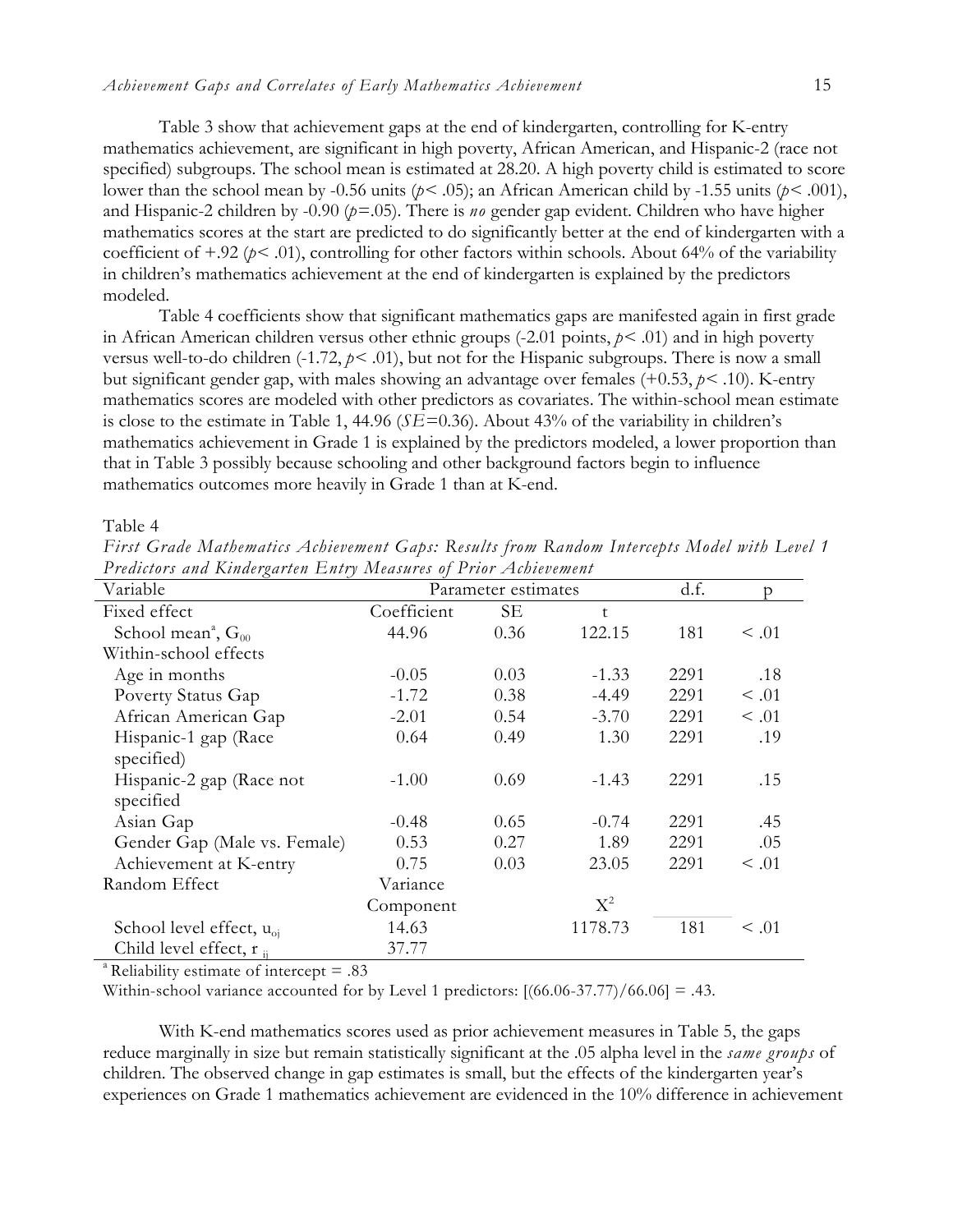variance explained. In all, 53% of the within-school variance in achievement is accounted for by the child-level predictors in the second model. The school-level mean in first grade mathematics achievement is again close at 44.71 (*SE*=0.36). The reliability of the school mean estimates in both first grade models is high at .83 and .87, respectively.

Table 5

*First Grade Mathematics Achievement Gaps: Results from Random Intercepts Model with Level 1 Predictors and K-end Measures of Prior Achievement* 

| Variable                            |             | Parameter values |         | d.f. | n          |  |
|-------------------------------------|-------------|------------------|---------|------|------------|--|
| Fixed effect                        | Coefficient | <b>SE</b>        | t       |      |            |  |
| School mean <sup>a</sup> , $G_{00}$ | 44.71       | 0.36             | 121.92  | 181  | $\leq .01$ |  |
| Within-school effects               |             |                  |         |      |            |  |
| Age in months                       | $-0.03$     | 0.03             | $-0.90$ | 2291 | .37        |  |
| Poverty Status gap                  | $-1.40$     | 0.33             | $-4.19$ | 2291 | $\leq .01$ |  |
| African American gap                | $-1.24$     | 0.50             | $-2.48$ | 2291 | .01        |  |
| Hispanic-1 gap (race specified)     | 0.39        | 0.52             | 0.76    | 2291 | .44        |  |
| Hispanic-2 gap (race not            | $-0.53$     | 0.66             | $-0.79$ | 2291 | .42        |  |
| specified                           |             |                  |         |      |            |  |
| Asian gap                           | $-0.53$     | 0.54             | $-0.99$ | 2291 | .32        |  |
| Gender gap (Male $=1$ )             | 0.49        | 0.25             | 1.95    | 2291 | .05        |  |
| Achievement at K-end                | 0.70        | 0.01             | 36.36   | 2291 | $\leq .01$ |  |
|                                     | Variance    |                  |         |      |            |  |
| Random Effect                       | Component   |                  | $X^2$   |      |            |  |
| School level effect, $u_{oi}$       | 16.19       |                  | 1524.32 | 181  | $\leq .01$ |  |
| Child level effect, $r_{ii}$        | 30.84       |                  |         |      |            |  |

<sup>a</sup> Reliability estimate of intercept = .87

Within-school variance accounted for by Level 1 predictors:  $[(66.06-30.84)/66.06] = .53$ .

As expected, gaps are slightly smaller in magnitude in Table 5 than those presented in Table 4. This is because children's initial mathematics variability is now statistically controlled using mathematics measures taken at K-end, just prior to their entry into first grade. The within-school Grade 1 results indicate the following (Table 5): an increase in children's age by one month marginally drops the school mathematics mean by 0.03 units (*p*=.37), children's membership in the high poverty group (poverty status=1, versus others) significantly decreases the mean by -1.40 units (*p*< .01). A male child, versus females, scores 0.49 units above the estimated school mean (*p*=.05) in mathematics. An African American child, versus others, is estimated at scoring -1.24 units below the estimated school mean (*p*< .01). Hispanic-1 children (race specified) score 0.39 units above; Hispanic-2 (race unspecified) children score -0.53 units below; while an Asian child is estimated to score -0.53 units below the school mean—but none of the achievement differentials for the last three ethnic groups are statistically significant at the 10% error level once K-end mathematics variability is controlled. Finally, for every unit increase in the mathematics achievement score at the end of kindergarten, a first grader scored 0.70 units higher on the first grade measure of mathematics  $(p<.01)$ .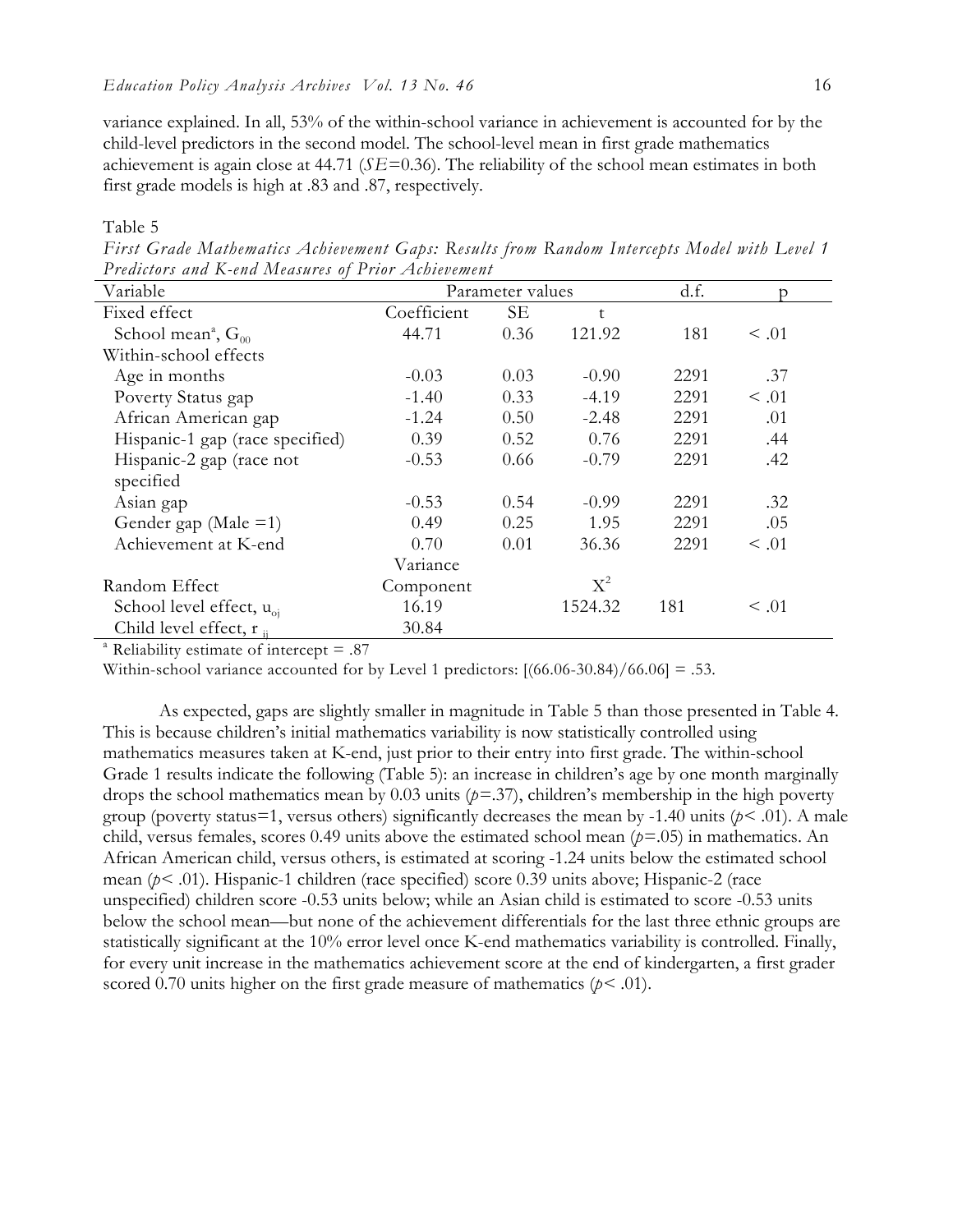

Figure 1. End of Kindergarten Math Achievement Gaps Controlling for K-Entry Achievement.



Figure 2. First Grade Math Achievement Gaps Controlling for K-Entry Achievement.



Figure 3. First Grade Math Achievement Gaps Controlling for K-End Achievement.

#### **School–Level Correlates of Mathematics Achievement**

Which school practice or policy variables influence mathematics achievement of first graders? The results are presented separately in Tables 6–7 for models that used K-entry versus K-end measures of mathematics as covariates in the Level 1 models, and show consistent results, with one exception. In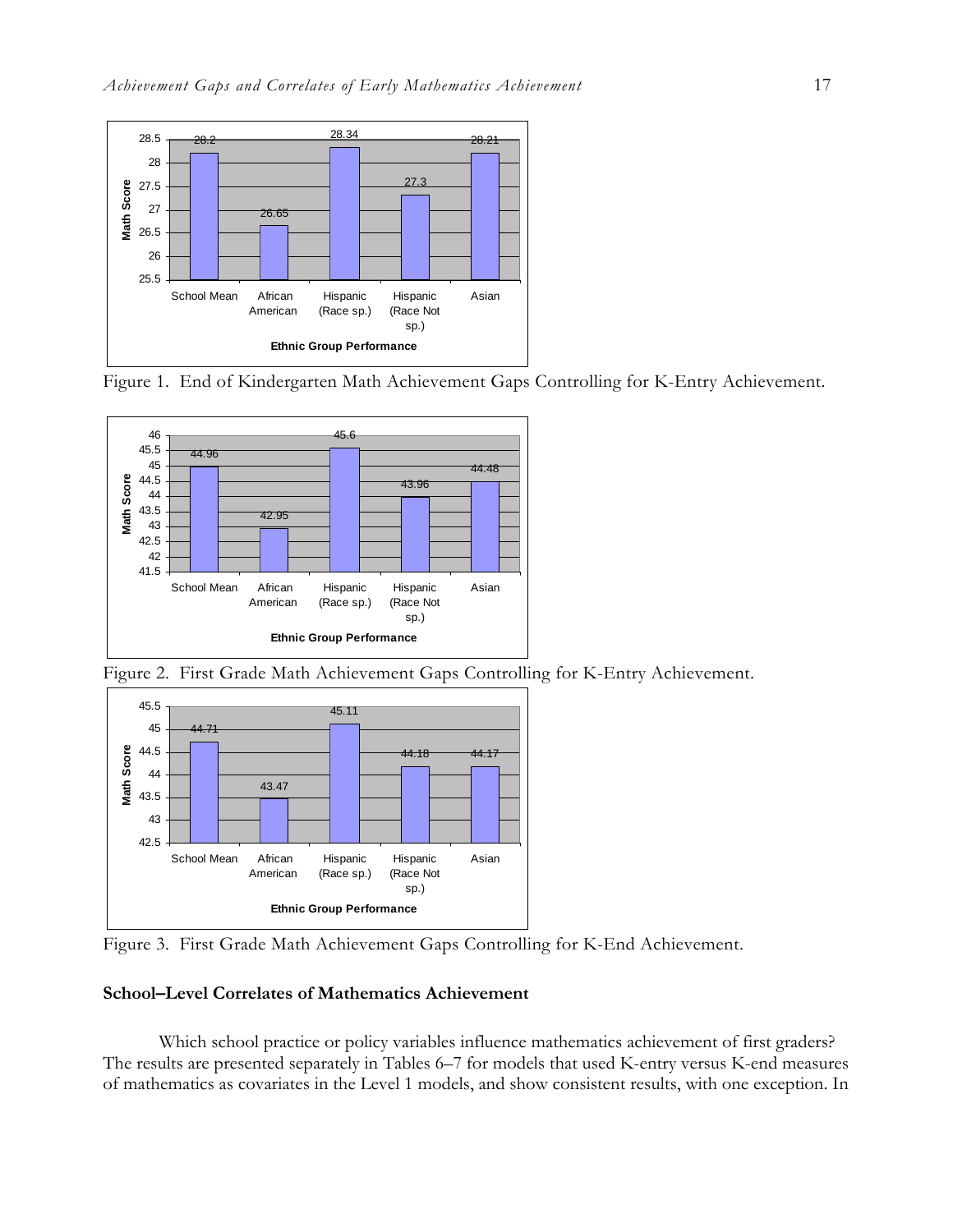all, 75–79*%* of the estimated between-school variance reported in Table 2 (16.37), was explained by the modeled school level predictors, showing the utility of the models (see table notes).

Table 6

*Main Effects of School Variables in Level 2: Results of HLM with Level 1 Covariates and K-Entry Measures as Controls* 

| $\mu$ , $\mu$ $\mu$ , $\mu$ , $\mu$ , $\mu$ , $\sigma$ , $\sigma$ , $\sigma$ , $\sigma$ , $\sigma$ , $\sigma$ , $\sigma$ , $\sigma$ , $\sigma$ , $\sigma$ , $\sigma$ , $\sigma$ , $\sigma$ , $\sigma$ , $\sigma$ , $\sigma$ , $\sigma$ , $\sigma$ , $\sigma$ , $\sigma$ , $\sigma$ , $\sigma$ , $\sigma$ , $\sigma$ , $\sigma$ , $\sigma$ , $\sigma$ , $\sigma$ , $\sigma$ , $\sigma$ , $\sigma$ ,<br>Variable |             | Parameter estimates |         | d.f. | p          |
|----------------------------------------------------------------------------------------------------------------------------------------------------------------------------------------------------------------------------------------------------------------------------------------------------------------------------------------------------------------------------------------------------------------|-------------|---------------------|---------|------|------------|
| Fixed school effect                                                                                                                                                                                                                                                                                                                                                                                            | Coefficient | <b>SE</b>           | t       |      |            |
| School mean <sup>a</sup> , $G_{00}$                                                                                                                                                                                                                                                                                                                                                                            | 44.47       | 0.28                | 154.62  | 166  | $\leq .01$ |
| Fixed school effects                                                                                                                                                                                                                                                                                                                                                                                           |             |                     |         |      |            |
| Class size                                                                                                                                                                                                                                                                                                                                                                                                     | $-0.05$     | 0.03                | $-1.64$ | 166  | .09        |
| Frequency of Individualized educational                                                                                                                                                                                                                                                                                                                                                                        | $-0.02$     | 0.02                | $-0.95$ | 166  | .34        |
| plans                                                                                                                                                                                                                                                                                                                                                                                                          |             |                     |         |      |            |
| Student attendance rate                                                                                                                                                                                                                                                                                                                                                                                        | 0.00        | 0.23                | 0.01    | 166  | .99        |
| Parental support for education                                                                                                                                                                                                                                                                                                                                                                                 | $-0.28$     | 0.23                | $-1.23$ | 166  | .21        |
| Parental satisfaction with school                                                                                                                                                                                                                                                                                                                                                                              | $-0.05$     | 0.25                | $-0.23$ | 166  | .81        |
| School size                                                                                                                                                                                                                                                                                                                                                                                                    | 0.95        | 0.55                | 1.71    | 166  | .08        |
| Public school                                                                                                                                                                                                                                                                                                                                                                                                  | 0.36        | 0.64                | 0.57    | 166  | .56        |
| Time parents read to children at home                                                                                                                                                                                                                                                                                                                                                                          | 1.73        | 1.04                | 1.65    | 166  | .09        |
| Parent Involvement levels                                                                                                                                                                                                                                                                                                                                                                                      | $-0.25$     | 0.37                | 0.69    | 166  | .48        |
| Teacher support                                                                                                                                                                                                                                                                                                                                                                                                | $-0.08$     | 0.07                | $-1.24$ | 166  | .21        |
| School success orientation                                                                                                                                                                                                                                                                                                                                                                                     | $-0.16$     | 0.10                | $-1.57$ | 166  | .11        |
| % Teachers with Elementary                                                                                                                                                                                                                                                                                                                                                                                     | 0.51        | 0.61                | 0.84    | 166  | .40        |
| Certification                                                                                                                                                                                                                                                                                                                                                                                                  |             |                     |         |      |            |
| Class time dedicated to reading and                                                                                                                                                                                                                                                                                                                                                                            | 0.24        | 0.18                | 1.28    | 166  | .19        |
| math                                                                                                                                                                                                                                                                                                                                                                                                           |             |                     |         |      |            |
| Context Controls at School-level                                                                                                                                                                                                                                                                                                                                                                               |             |                     |         |      |            |
| % Low SES students                                                                                                                                                                                                                                                                                                                                                                                             | $-0.002$    | 0.01                | $-0.19$ |      | .84        |
| K-Entry Achievement                                                                                                                                                                                                                                                                                                                                                                                            | 0.68        | 0.07                | 9.48    | 166  | $\leq .01$ |

<sup>a</sup> Reliability estimate for intercept  $= .55$ 

Between-school variance in achievement accounted for by school predictors: [(16.37-3.41)/16.37)]=.79.

In Table 6, effects are estimated following children's exposure to kindergarten and first grade experiences cumulatively, equalized across schools on K-entry mathematics scores but varying on ethnicity, poverty and gender. Consistent with prior research, class size has a small negative and significant effect at the 10% error level (-0.053,  $p$ < .10), showing that with average increases in teacherreported numbers of children in classrooms, there is a small drop in school mathematics means. Because the effects are estimated on school aggregates, the influences are smaller in magnitude than may be obtained for individual children's scores. A large positive correlate is the school's average on parent-reported at-home reading time. Here, a unit change (30 minutes or more versus less) in the predictor results in gains of 1.73 units on school mathematics achievement means (*p*< .10). School size is the third statistically significant correlate at the 10% level, but in an unexpected direction. Operationalized as 500+ versus less than 500 students (a binary variable), a value of 1 resulted in 0.95 point increase in school mathematics means, indicating that larger school sizes yielded higher mathematics scores in schools.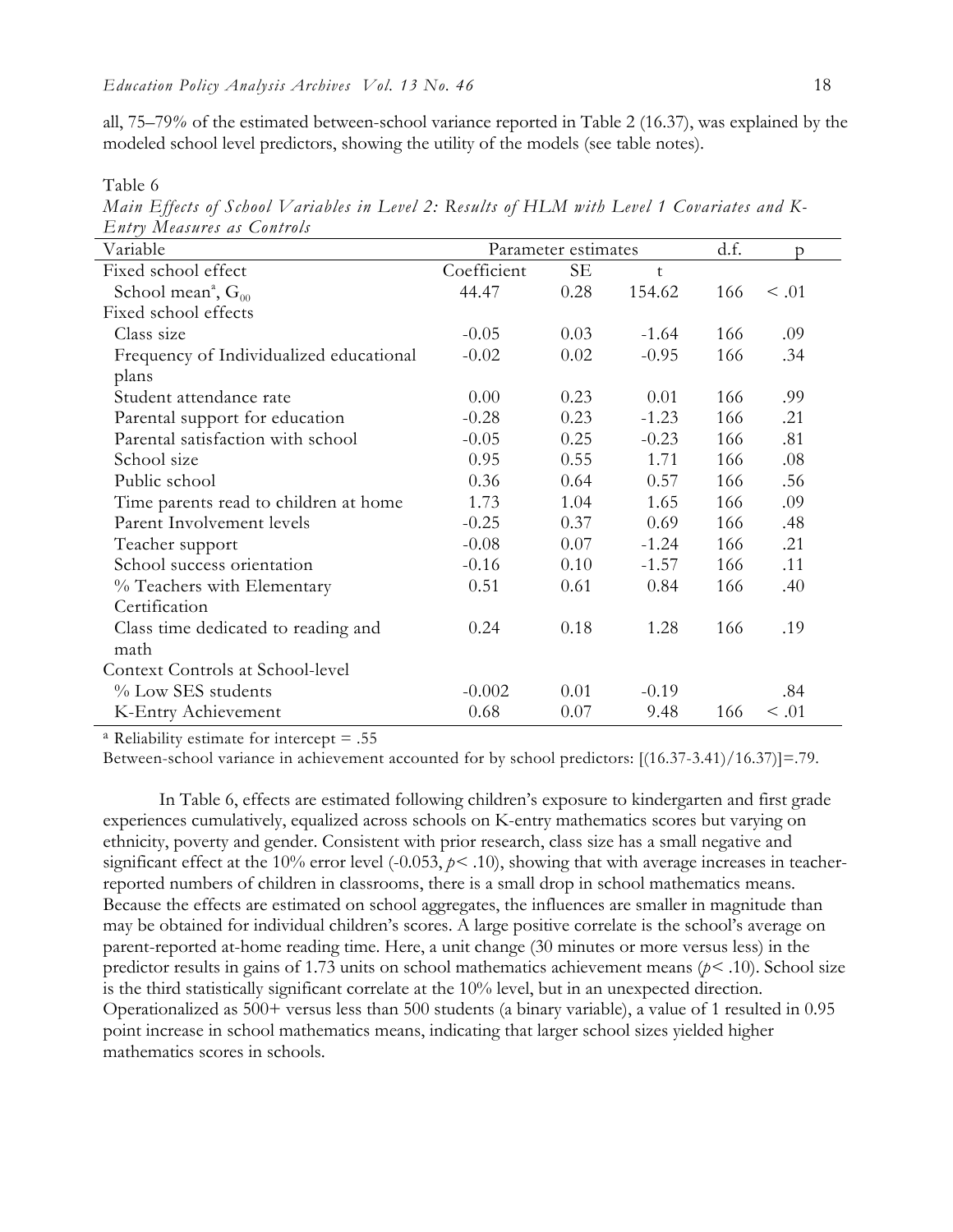Table 7

| Effects of School Variables: Results of HLM with Level 1 Covariates and K-end Measures of Prior |  |  |  |
|-------------------------------------------------------------------------------------------------|--|--|--|
| Achievement                                                                                     |  |  |  |

| Variable                            | Coefficient | SE   | t       | d.f. | p          |
|-------------------------------------|-------------|------|---------|------|------------|
| Fixed effect                        |             |      |         |      |            |
| School mean <sup>a</sup> , $G_{00}$ | 44.30       | 0.26 | 165.97  | 166  | $\leq .01$ |
| School effects                      |             |      |         |      |            |
| Class size                          | $-0.05$     | 0.03 | $-1.65$ | 166  | .09        |
| Frequency of Individualized         | $-0.01$     | 0.02 | $-0.92$ | 166  | .35        |
| educational plans                   |             |      |         |      |            |
| Student attendance rate             | 0.00        | 0.23 | 0.03    | 166  | .97        |
| Parental support for education      | $-0.30$     | 0.23 | $-1.31$ | 166  | .19        |
| Parental satisfaction with school   | $-0.05$     | 0.25 | $-0.20$ | 166  | .84        |
| School size                         | 0.89        | 0.54 | 1.64    | 166  | .09        |
| Public school                       | 0.45        | 0.63 | 0.72    | 166  | .47        |
| Time parents read to children at    | 1.71        | 1.06 | 1.61    | 166  | .10        |
| home                                |             |      |         |      |            |
| Parent Involvement levels           | $-0.34$     | 0.37 | $-0.90$ | 166  | .36        |
| Teacher support systems             | $-0.09$     | 0.07 | $-1.27$ | 166  | .20        |
| School success orientation          | $-0.17$     | 0.10 | $-1.66$ | 166  | .09        |
| % Teachers with Elementary          | 0.57        | 0.60 | 0.95    | 166  | .34        |
| Certification                       |             |      |         |      |            |
| Class time dedicated to reading     | 0.24        | 0.18 | 1.28    | 166  | .19        |
| and math                            |             |      |         |      |            |
| Context Controls in school-level    |             |      |         |      |            |
| equations:                          |             |      |         |      |            |
| % Low SES students (school          | $-0.00$     | 0.01 | $-0.40$ |      | .68        |
| aggregate)                          |             |      |         |      |            |
| K-end Achievement                   | 0.69        | 0.07 | 9.33    | 166  | $\leq .01$ |

<sup>a</sup> Reliability estimate for intercept = .63

Between-school variance in achievement accounted for by Level 2 predictors: [(16.67-4.00)/16.67)]=.76.

In Table 7, children vary in terms of gender, ethnicity, and poverty, and are now equalized on prior mathematics preparation at K-end. Thus, pupils can be expected to be less variable at the end of Grade 1 than the model in Table 6 and only Grade 1 effects are estimated. Again, class size, reading time at home and school size variables have similar and significant effects, in the same directions. In addition, a counter-intuitive result is obtained with the school success variable, where unit increases on the composite resulted in small drops in school means by -0.18 points  $(p< .10)$ . The other school predictors do not have significant main effects.

#### **Interaction of Child's African American Status with Schools**

Because African American children were found to have statistically significant gaps, a further question dealt with whether their performance varied by school when K-end measures were controlled. Other ethnic group interaction analyses were prohibited by a reduction in the number of schools available for analysis that included children from Asian and Hispanic subgroups.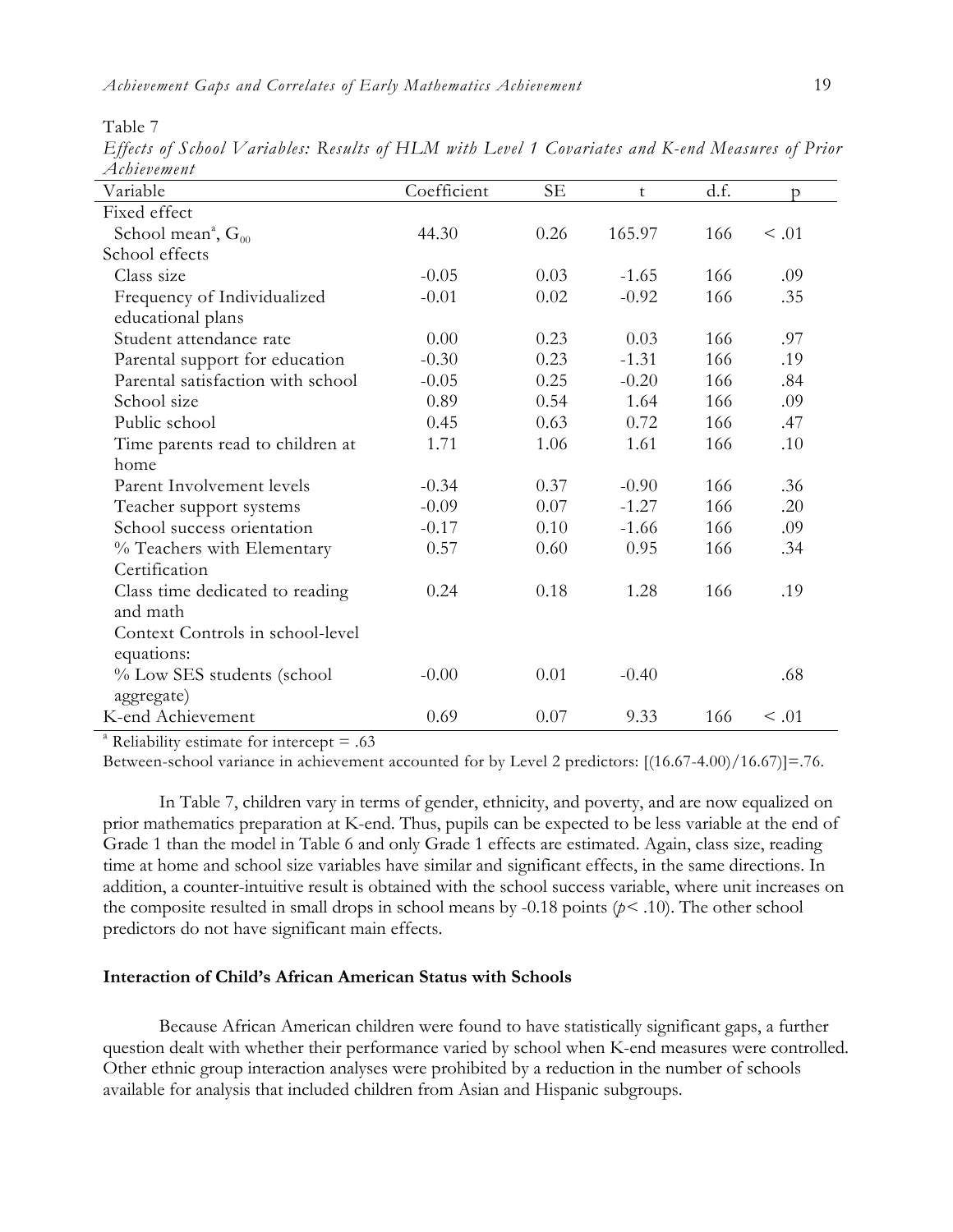Table 8

| Variable <sup>a</sup>                    | Parameter values   | d.f. |             |      |            |
|------------------------------------------|--------------------|------|-------------|------|------------|
| Random effects                           | Variance Component |      | $X^2$       |      |            |
| School level intercepts, $u_{oi}$        | 3.51               |      | 138.50      | 57   | $\leq .01$ |
| African American slopes, u <sub>3i</sub> | 4.36               |      | 82.62       | 72   | .18        |
| Child level effect, $r_{ii}$             | 37.44              |      |             |      |            |
| Fixed effects                            | Coefficient        | SE.  | t.          |      |            |
| Intercept for Af. Am. slope              | $-0.59$            | 0.43 | $-1.38$ 166 |      | .16        |
| Class size                               | $-0.18$            | 0.11 | 1.62        | -166 | .10        |
| % Low SES students                       | 0.06               | 0.02 | 2.85        | 166  | $\leq .01$ |
| School size                              | $-2.13$            | 1.10 | $-1.93$     | -166 | .05        |
| Parent involvement                       | $-1.81$            | 0.80 | $-2.25$     | -166 | .05        |

*Cross-level Interaction Effects of African American Group Membership and School on First Grade Mathematics* 

<sup>a</sup> Reliability estimate of intercept = .46; Reliability estimatee of slope = .19

Variance explained in slopes =  $(4.36-1.29)/4.36$  = .70.

Table 8 shows that there was no significant cross-level interaction between a child's membership in African American versus other ethnic group and their school, as evidenced in the results on the slope parameter. The intercept for the African American slope was -0.599 (*p*=.16), a statistically non-significant and somewhat lower value than the initial gap estimates in Tables 3-5. The initial variance estimate for school slopes was 4.36 ( $p = 18$ ). The lack of a significant interaction in this model was based on 73 schools only (see d.f. and chi squared value), and suggested that while African American children's mathematics achievement varied, it was not significantly different based on school membership.

Because initial deficit estimates were significant in this subgroup, an explanatory model was built to isolate school factors that accounted for whatever school slope variance was manifested in the data with 73 schools. These results showed that with increased class sizes, African American children scored significantly lower by -0.18 units, over and above the initial deficit estimate of -0.599 units  $(p=10)$ ; with increased school sizes, likewise, they scored significantly lower by -2.13 units ( $p=0.05$ ); in high versus low poverty schools their performance remained much the same (.06,  $p < .01$ ); in schools with higher parent involvement levels, their performance was significantly lower  $(-1.81, p=0.06)$ —a counter-intuitive finding. These variables dropped the initial variance estimate to 1.29, accounting for 70% of the variability evidenced in school slopes.

#### **Interaction of Child's Poverty Status with Schools**

Table 9 presents the results on the second interaction question showing that mathematics performance of high and low poverty children varied significantly by school (variance estimate of slope,  $u_{7i} = 5.51$ ,  $p = .000$ ). The intercept indicated that across all schools, high poverty children were scoring -1.01 units lower compared to low poverty children (compare with gap estimates in Tables 3- 5). Significant explanatory variables for slope variability were school averages on total time teachers gave per day to reading and mathematics instruction (30–60 minutes per day versus less) with a positive coefficient of  $+0.54$  ( $p=0.08$ ); IEPs in school, with a small negative coefficient of  $-0.06$  ( $p<$ .10); and public versus private sector with a larger negative effect of -2.60 (*p*=.03). The last result showed that public schools fare worse than private/other schools in affecting mathematics performance of high poverty students. In this analysis, schools with higher poverty rates scored as well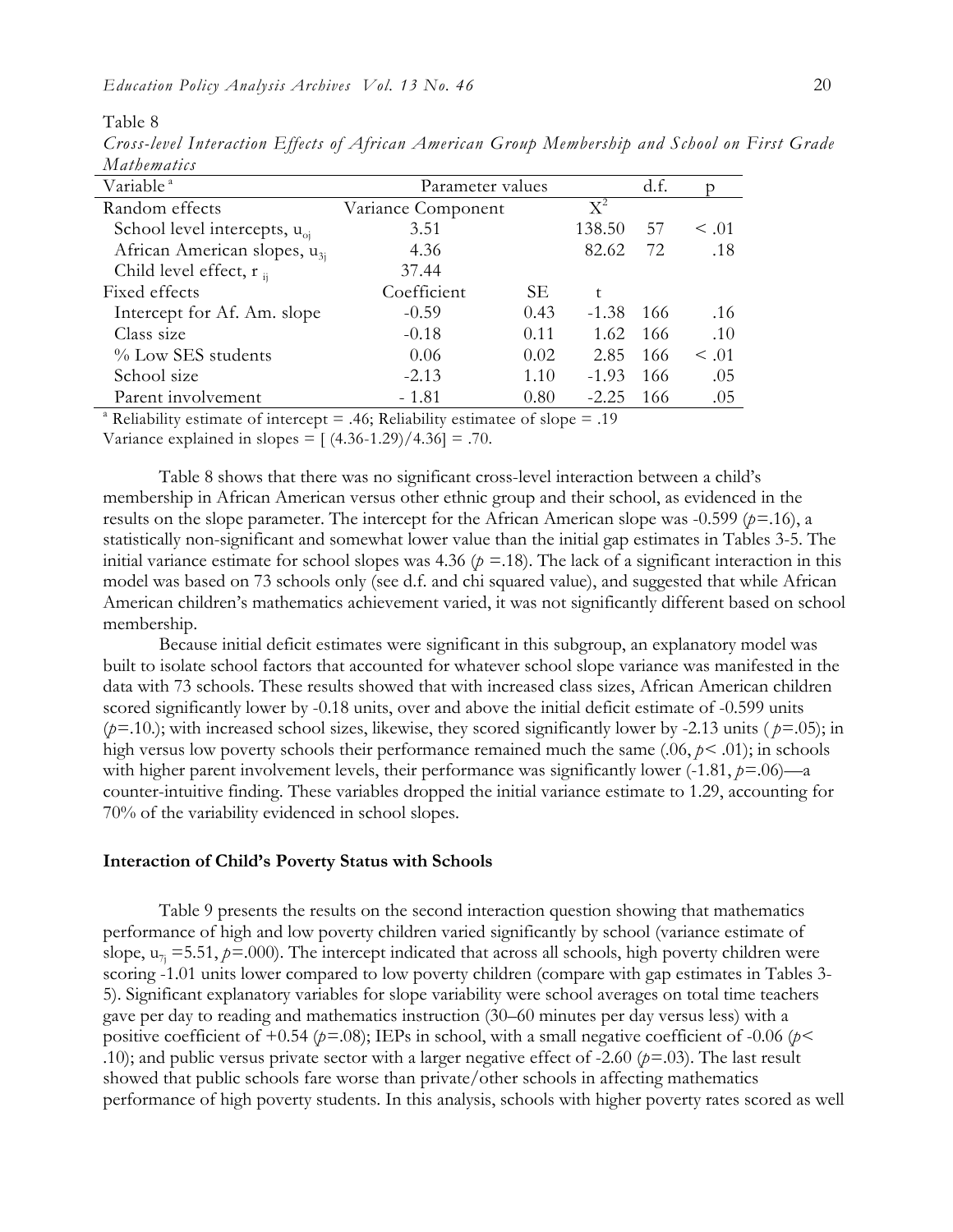as those with lower poverty rates  $(+0.03, p=.03)$ . The intercept reliability was found to be .47, and initial slope reliability was 0.31, with 10% of variance in slopes accounted for by the school factors modeled (final variance estimate=4.97).

#### Table 9

*Cross-level Interaction Effects of Poverty Group Membership and School on First Grade Mathematics* 

| Variable <sup>a</sup>                                                                     | Parameter estimates | d.f. |         |     |            |  |  |  |
|-------------------------------------------------------------------------------------------|---------------------|------|---------|-----|------------|--|--|--|
| Random Effect                                                                             | Variance            |      | $X^2$   |     |            |  |  |  |
|                                                                                           | component           |      |         |     |            |  |  |  |
| School level intercepts, $u_{oi}$                                                         | 3.54                |      | 258.56  | 137 | $\leq .01$ |  |  |  |
| School poverty slopes, $u_{8i}$                                                           | 5.51                |      | 222.14  | 152 | $\leq .01$ |  |  |  |
| Child level effect, $r_{ii}$                                                              | 29.88               |      |         |     |            |  |  |  |
| <b>Fixed Effect</b>                                                                       | Coefficient         | SE   | t.      |     |            |  |  |  |
| Intercept for Poverty Slope                                                               | $-1.01$             | 0.34 | $-2.94$ | 166 | $\leq .01$ |  |  |  |
| Class time to Reading and Math                                                            | 0.54                | 0.31 | 1.72    | 166 | .08        |  |  |  |
| Individualized Educational                                                                | $-0.06$             | 0.03 | $-1.69$ | 166 | .08        |  |  |  |
| Plans                                                                                     |                     |      |         |     |            |  |  |  |
| Public school                                                                             | $-2.60$             | 1.23 | $-2.14$ | 166 | .03        |  |  |  |
| % Low SES Students                                                                        | 0.03                | 0.02 | 1.75    | 166 | .07        |  |  |  |
| <sup>a</sup> Reliability estimate of intercept = .47; Reliability estimate of slope = .31 |                     |      |         |     |            |  |  |  |

Variance explained in slopes= (5.51-4.97)/5.51= .10.

#### **Interaction Effects of Child's Gender with Schools**

Finally, Table 10 shows that the effect of a child's gender on mathematics achievement varied by school (variance estimate of slope=2.11, *p*=.005). Overall, the intercept, reflecting the mean achievement of boys, was 0.30 units higher than for girls in first grade (the earlier gap estimates were around 0.49, about 0.19 units higher). One school-level factor, teacher certification rates in elementary education, yielded a statistically significant and large positive effect for boys versus girls (+2.49,  $p=0.009$ ). Statistically significant explanatory variables that had negative effects for boys versus girls were the following: schools' teacher support levels (-0.17,  $p=$ .05) and school averages on parent involvement  $(-0.87, p<.05)$ . To interpret these negative findings for teacher support, as an example, boys scored 0.17 units lower in mathematics than girls in schools where teacher support was reportedly a unit higher. The reliability of intercepts in the full analytic model was .54, and the reliability of the slope was .19. A total of 24% of the variance in slopes was explained by the modeled school variables (final variance estimate for slopes=1.61).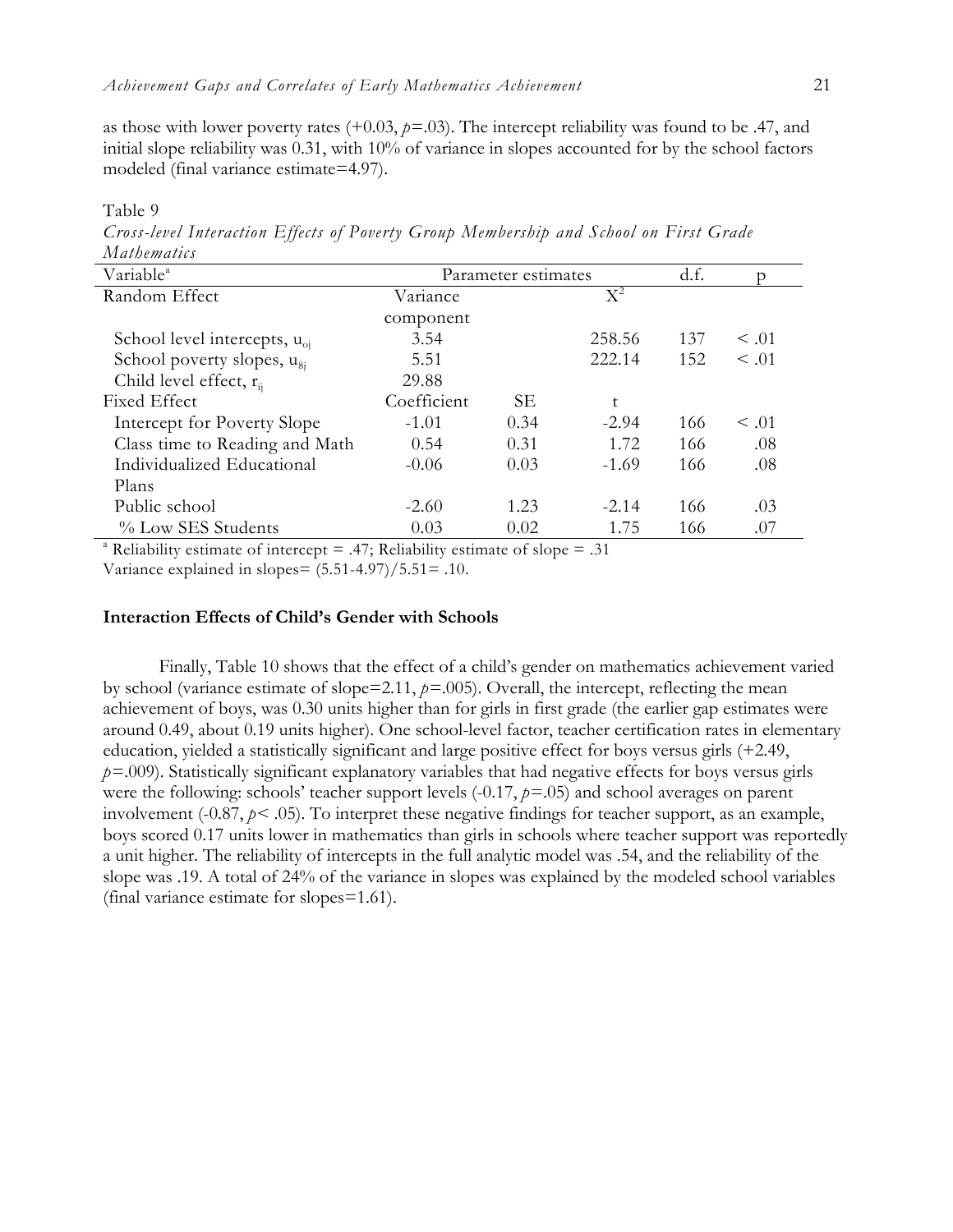Table 10

| 111 <i>01130111011003</i>                |                             |      |         |     |            |  |
|------------------------------------------|-----------------------------|------|---------|-----|------------|--|
| Variable <sup>a</sup>                    | Parameter estimates         | d.f. |         |     |            |  |
| Random effects                           | $X^2$<br>Variance Component |      |         |     |            |  |
| School level intercepts, u <sub>oi</sub> | 5.32                        |      | 375.99  | 162 | $\leq .01$ |  |
| School level slopes, $u_{8i}$            | 2.11                        |      | 229.98  | 177 | $\leq .01$ |  |
| Child level effect, $r_{ii}$             | 30.24                       |      |         |     |            |  |
| Fixed effects                            | Coefficient                 | SЕ   |         |     |            |  |
| Intercept for Male Slope                 | 0.30                        | 0.25 | 1.20    | 167 | 0.22       |  |
| <b>Elementary Teacher Certification</b>  | 2.49                        | 0.95 | 2.61    | 167 | $\leq .01$ |  |
| Teacher Support                          | $-0.17$                     | 0.09 | $-1.95$ | 167 | 0.05       |  |
| Parent Involvement                       | $-0.87$                     | 0.52 | $-1.66$ | 167 | 0.09       |  |
|                                          |                             |      |         |     |            |  |

*Cross-level Interaction Effects of Gender Group Membership and School on First Grade Mathematics* 

<sup>a</sup> Reliability estimate of intercept  $= .54$ ; Reliability estimate of slope  $= .19$ 

Variance explained in slopes =  $[(2.11 - 1.61)/2.11] = .24$ .

### **Discussion**

The ECLS data allowed a deeper examination of achievement gaps and school factors that directly affect or moderate children's mathematics achievement levels in isolated subgroups—thus addressing a void in the literature. The merit of particular school practices and policies, such as class size reduction and higher teacher qualifications, could also be evaluated in the context of mandatory school reforms ensuing from legislation such as the NCLB Act. Several findings in the present study support current educational policy directions; others contradict conventional or theoretical expectations. In conclusion, these findings are discussed along with limitations and areas for further research.

#### **Representativeness of the ECLS Data Set**

Table B1 (in Appendix B) and Table 1 show that the present sample was generally representative of the national ECLS sample in terms of gender and ethnicity, but somewhat underrepresented on the poverty status variable. The smaller number of cases (*N*=2300 in 182 schools) resulted from a search for an optimal data set with complete data on all school and child-level variables of interest in the present investigation. In the final data set, enough cases were present in each of the subgroups of interest and on variables selected for study to enable examination of main effects at each level and cross-level interactions on school practice/policy issues discussed in the review of literature.

#### **Mathematics Achievement Gaps**

In interpreting the achievement gaps in the present study, it should again be borne in mind that gap estimates are regression coefficients that represent differences of a defined group on the outcome measure, as compared to the school means and controlling for other modeled child background factors. This definition is different from the NCLB approach, which uses mean differences computed with a specified reference group in mind (e.g., African American versus White).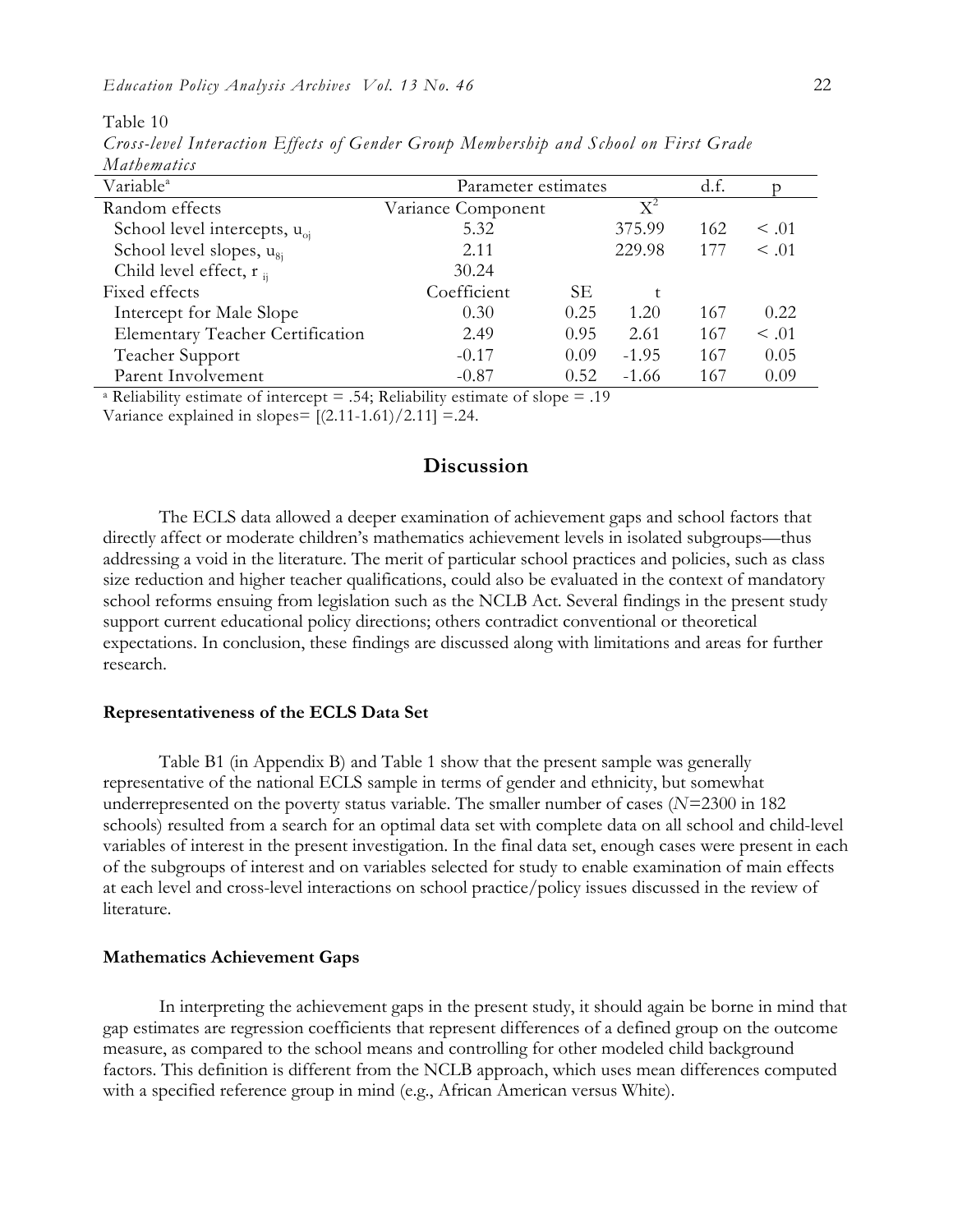The results show that the pattern of ethnic and gender gaps in mathematics changes from kindergarten to first grade. However the influence of higher poverty levels is consistently negative on achievement, even when prior knowledge, gender and ethnicity are controlled. Likewise, prior mathematics preparation has a strong positive and significant effect on subsequent achievement measures, with other factors held constant. In kindergarten, African Americans and one Hispanic group show signs of emerging gaps, but the gap in Hispanics declines to a non-significant level in Grade 1. Also, there is no gender gap evident until formal mathematics instruction begins in Grade 1.

The statistically significant advantages estimated for children who start with higher initial mathematics measures (measures taken either at K-entry or K-end) are consistent with prior research discussed in this paper. Institution of statistical controls on pre-Grade 1 mathematics achievement in the analytic models wipes out potential differences in quality of early childhood care, parenting, and known differences in full and half-day kindergarten exposure in different children in the ECLS sample. All these variables have been shown in the literature to be factors that influence school readiness of entering first graders, particularly those who start with academic challenges. The quality of educational experiences before and during the kindergarten year may be critical in influencing subsequent mathematics achievement patterns in diverse children.

From a school practice and policy perspective it is clear that children of different minority groups exhibit slightly different patterns of mathematics achievement in Grade 1. Contrary to expectations set by prior research on ethnic achievement gaps in both older and younger pupils (Lee, 2002; NCES, 1995a, 1995b; Zill & West, 2001), Hispanic children *did not* show statistically significant mathematics achievement gaps in first grade, irrespective of whether K-entry or K-end mathematics variability was controlled. Asians were estimated to score slightly lower, although this last coefficient was again not better than chance. That significant ethnic achievement gaps are manifested in African American, but not in other ethnic subgroups, when K-end or K-entry mathematics achievement variability is controlled in first grade children should be noted.

Likewise, that mathematics gender differences are small but significant as early as in first grade should be also noted by educators and policy-makers. The finding on mathematics gaps in children from economically disadvantaged families is consistent with results on national tests at all levels of schooling. It is imperative that such gaps are followed through elementary school and as children start their middle and high school years. Shifts in the size of the mathematics gaps should be closely monitored. More importantly, schools should find ways to address domain-specific needs of learners as they arise at the classroom level. Timely detection and diagnosis of curriculum-specific needs in learners would give schools and teachers the opportunity to prevent mathematics gaps from developing in later years.

#### **School Level Correlates of Mathematics Achievement**

When partitioned, about 20% of the total variability in children's mathematics achievement was between-schools variance. The main effects models explained about 75–79% *of that between-schools variance* estimate, showing class size, reading time at home, school size, and school success (academic press) orientation as significant school level correlates at the 10% error level—consistent outcomes on three counts controlling for K-entry or K-end variability (Tables 6–7). Alimitation is that these correlates were significant at the 10% error level.

However, the finding that class size negatively affected school achievement means is also consistent with results from other research efforts, such as the Tennessee STAR investigations (Finn & Achilles, 1999), which showed positive effects of reduced class size in early grades. The effects reported here are of unit increases in mean teacher-reported class size on school mathematics score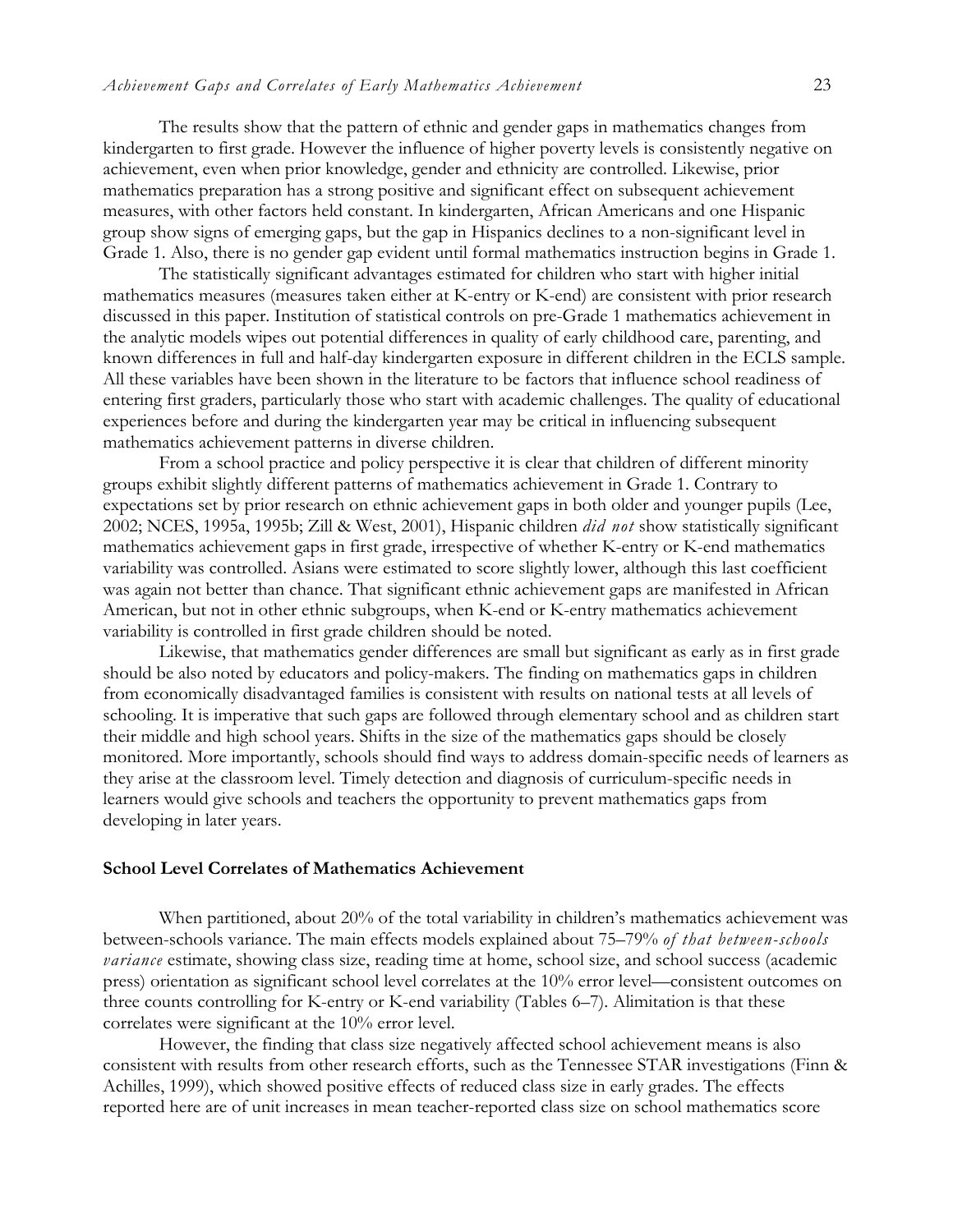averages; hence they are small in size. Each unit in the class size variable stands for an additional child. The descriptive data (Table 1) suggest that class sizes in ECLS schools went up to as many as 52 pupils in a class (Mean= 21.50, *SD*=4.74). The literature shows that with smaller classes, teachers are able to individualize their instruction more and employ a range of instructional practices (Molnar et al, 1999) that may be more developmentally appropriate.

More reading time given by parents, on average, had a large positive effect on school mathematics achievement means, controlling for children's background characteristics. Although the study did not establish causal links, the association of mathematics achievement with increased reading activities at home is encouraging. In early years, cognitive development in children may not be subjectspecific, hence increased at-home reading activities could potentially result in gains in both mathematics and reading.

A comment on some of the counter-intuitive findings. The positive rather than negative effects of larger school size on early mathematics achievement may have to do with larger schools having more resources. Another explanation may be the lack of representativeness of the sample on this variable. The breakdown on school size in the initially screened 12,710 ECLS cases had shown that 31% of the children were in schools with 300–499 students, with 19% in even smaller schools. This indicated that the remaining 50% belonged in schools that exceeded 500 students—a less than desirable school size for elementary schools. A 500 cut was thus used to define the school size variable. However, Table 1 shows that following selection of the study sample, just 15% of the 182 schools were "large" (with more than 500 students), while the remaining 85% were "small" schools. This distribution might have tilted results.

On the success orientation variable, schools dealing with challenging student populations often tend to have organizational cultures with high academic press values. Yet, they may show relatively poor academic outcomes because they serve struggling students. That administrator reports of school success orientation had a negative but statistically significant influence on mathematics achievement in schools might have resulted from this last reality. The low correlations in Table B2 (Appendix B) suggest that results were likely not affected by suppressor effects of other school-level variables in the models.

#### **Cross-level Interaction Effects**

The more interesting results of this study were on moderators of Grade 1 mathematics achievement gaps. Several cross-level interaction results were in expected directions and may point to some school policy/practice actions, keeping in mind that the evidence is correlational. With the achievement variability that was found in African American children by school, increased class and school sizes affected mathematics achievement negatively, and at-home reading time was positively associated with mathematics achievement. For poor versus well-to-do children, more instructional time per day to mathematics and reading had a positive and significant effect on school achievement means—another affirming finding. Further, higher teacher certification rates in elementary education affected boys' mathematics achievement in a clearly positive direction. As much as a 2-point gain in achievement was estimated to result for boys in schools with unit increases in schools' teacher certification rates. This last finding, although showing differential effects by gender on mathematics achievement, is consistent with the results of the companion ECLS study by this author, where the school certification rate showed a large positive main effect on first grade reading achievement. The need for improving qualified teacher recruitment and retention is currently emphasized in the NCLB legislation; however, policy implementation varies in some regions when certified teachers are in short supply.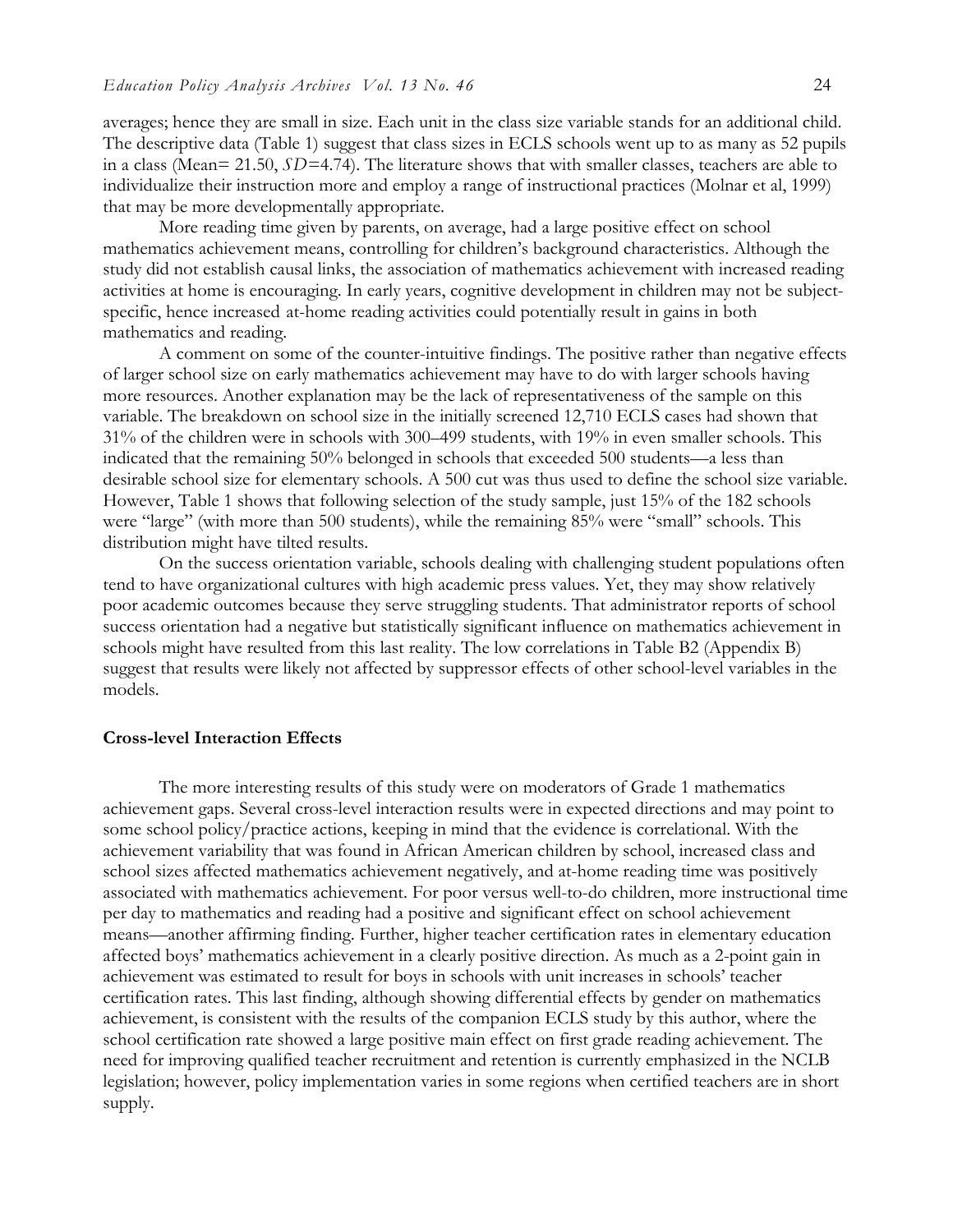Finally, increased IEPs in schools had a significant but small negative effect on mathematics school means of high poverty students. NCLB requires that schools set common benchmarks for achievement of special versus normally-achieving student populations; this may not be a reasonable expectation. It should be noted again in evaluating the implications of these findings that the IEP indicator in this study did not correspond to the percent of students with disabilities in the ECLS sample, and does not reflect national estimates of special education enrollments (Table B3).

#### **Limitations and Future Research**

Because secondary analysis of large scale national surveys does not permit causal interpretations of various school effects—the evidence presented here is correlational. The controls instituted were statistical rather than experimental. The composition of the data set, variable definitions, missing data on surveys, and particular variables selected for modeling, all affected findings obtained. Some of the significant negative coefficients obtained with parent, administrator, and teacher survey indices need further confirmation. Some ethnic group interactions could not be examined due to reduction in available cases. Future studies should thus attempt to further validate and replicate the findings reported here with multiple ECLS data sets. Direct and moderating effects of other variables, such as methods of mathematics instruction and children's cognitive development on mathematics achievement, should also be examined to better inform future school policies and practices.

Despite the limitations noted, several results were replicated across analytic models tested. Monitoring of achievement gaps and a search for significant correlates and moderators of achievement should thus continue in other similar populations, and especially with longitudinal data from the ECLS sample in Grades 3 and 5.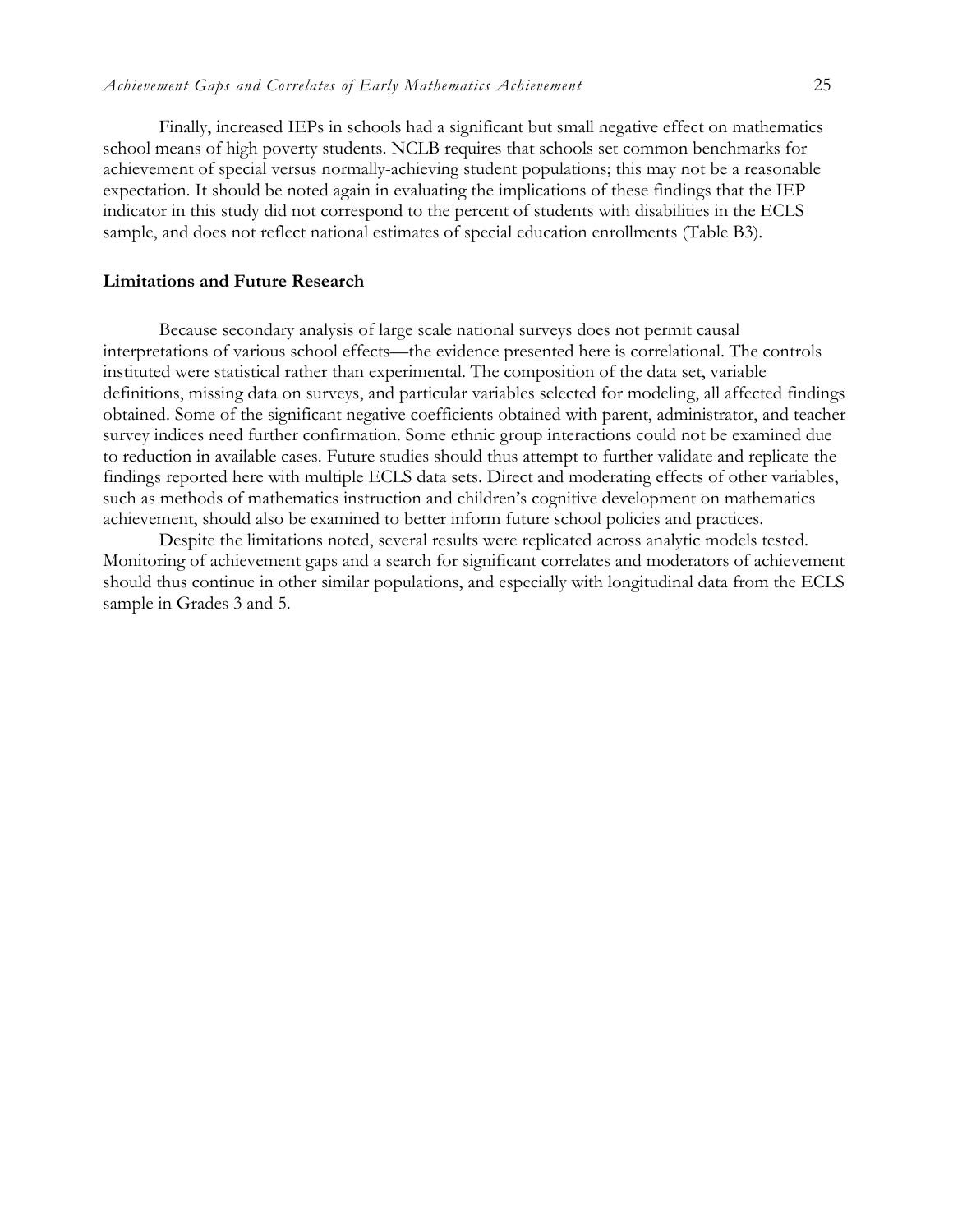### **References**

- Ayers, W., Bracey, G., & Smith, G. (2000). *The ultimate educational reform? Make schools smaller.* Tempe, AZ: EPSL, Educational Policy Research Unit. CERAI–00–35.
- Blatchford, P., Moriarty, V., Edmonds, S., & Martin, C.(2002). Relationships between class size and teaching: A multimethod analysis of English infant schools. *American Educational Research Journal, 39*(1), 101–132.
- Boethel, M. (2004). *Readiness: School, family & community* (Annual Synthesis 2004). Austin, TX: National Center for Family and Community Connections with School, Southwest Educational Development Lab.
- Brookover, W, Beady, C., Flood, P., Schweitzer, J, & Wisenbaker, J. (1979). *School social systems and student achievement: Schools can make a difference*. New York: Praeger Publishers.
- Chatterji, M. (2002). Models and methods for examining standards-based reforms and accountability initiatives: Have the tools of inquiry answered pressing questions on improving schools. *Review of Educational Research, 72*(3), 345–386.
- Clark, D.L., Lotto, L.S., & McCarthy, M.M. (1980). Factors associated with success in urban elementary schools. *Phi Delta Kappan, 61*, 467–470.
- Collins, W. A., Macoby, E., Steinberg, L., Hetherington, E.M., & Bornstein, M. (2000). Contemporary research on parenting: The case of nature versus nurture. *American Psychologist, 55*, 218–232.
- Darling-Hammond, L. (1998). Teachers and teaching: Testing policy hypotheses from a national commission report. *Educational Researcher, 27*(1), 5–15.
- Ferguson, R. F. (1991). Paying for public education: New evidence on how and why money matters. *Harvard Journal on Legislation, 28*(465), 465–498.
- Ferguson, R. F., & Ladd, H. F. (1996). How and why money matters: An analysis of Alabama schools. In H. Ladd (Ed.), *Holding Schools Accountable* (pp. 265–298 ). Washington, D.C.: Brookings Institution.
- Finn, J. D., & Achilles, C. M. (1999). Tennessee's class size study: Findings, implications, misconceptions. *Educational Evaluation and Policy Analysis, 21*(2), 97–109.
- Friedman, L. (1995). The space factor in mathematics: Gender differences. *Review of Educational Research, 65*(1), 22–50.
- Friedman, L. (1989). Mathematics and the gender gap: A meta-analysis of recent studies on sex differences in quantitative tasks. *Review of Educational Research, 59*, 185–213.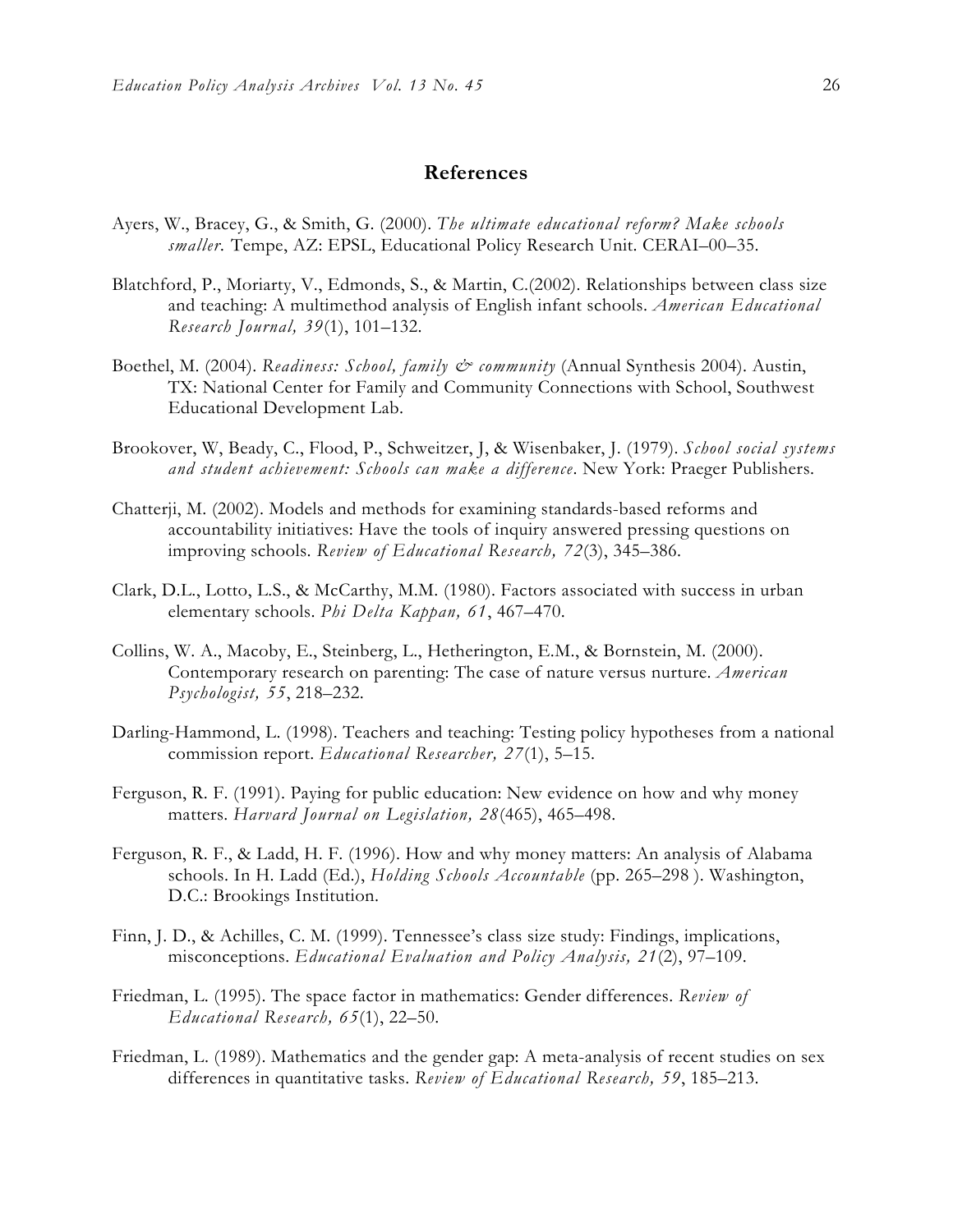Garmezy, N. (1993). Children in poverty: Resilience despite risk. *Psychiatry, 56*, 127–136.

- Gramezy, N. & Masten, A.S. (1986). Stress, competence, and resilience: Common frontiers for therapists and psychopathologists. *Behavior Therapy, 17*, 500–521.
- Grissmer, D., W, Kirby, S. N., Berends, M., & Williamson, S. (1994). *Student achievement and the changing American family.* Santa Monica, CA: RAND.
- Hannaway, J., & Talbert, J.E. (1993). Bringing context into effective schools research: Urbansuburban differences. *Education Administration Quarterly, 29*(2), 164–186.
- Hannaway, J., & Kimball, K. (1998). *Big isn't always bad: School district size, poverty, and standards-based reform*. Washington, D.C.: Urban Institute.
- Hubbs-Tait, L., Culp, A.M., Erron, H., Culp, R. et al (2002). Relation of Head Start attendance to children's cognitive and social outcomes: Moderation by family risk. *Early Childhood Research Quarterly, 17*, 539–558.
- Hyde, J.S., Fennema, E., & Lamon, S.J. (1990). Gender differences in mathematics performance: A meta-analysis. *Psychological Bulletin, 106*, 139–155.
- Knapp, Michael, S. (1997). Between systemic reforms and the mathematics and science classroom: The dynamics of innovation, implementation, and professional learning. *Review of Educational Research, 67*(2), 227–266.
- Laparo, K. & Pianta, R.C. (2000). Predicting children's competence in early school years: A meta-analytic review. *Review of Educational Research, 70*(4), 443–484.
- Lee, J. (2002). Racial and ethnic achievement gap trends: Reversing the progress towards equity. *Educational Researcher, 31*(1), 3–12.
- Lee, V.E., Brooks-Gunn, J., & Schnur, E. (1988). Does Head Start Work? A 1-year follow-up of comparison of disadvantaged children attending Head Start, no pre-school and other pre-school programs. *Developmental Psychology, 24*(2), 210–222.
- Linn, Robert L. (2003). Accountability: Responsibility and Reasonable Expectations. *Educational Researcher, 32*(7), 3–13.
- Linn, R. L., Baker, E.L., & Betebenner, D.W. (2002). Accountability Systems: Implications of requirements of the No Child Left Behind Act of 2001. *Educational Researcher, 31*(6),  $3-16.$
- Molnar, A., Smith, P. Zahorik, J., Palmer, A., Halbach, A., & Erle, K. (1999). Evaluating the SAGE program: A pilot program in targeted teacher-pupil reduction inWisconsin. *Educational Evaluation and Policy Analysis, 21*(2), 165–177.
- National Center for Educational Statistics (NCES) (1995a). *Findings from the condition of education 1995: The educational progress of African American students*. Washington, D.C.: U.S. Dept. of Education/OERI.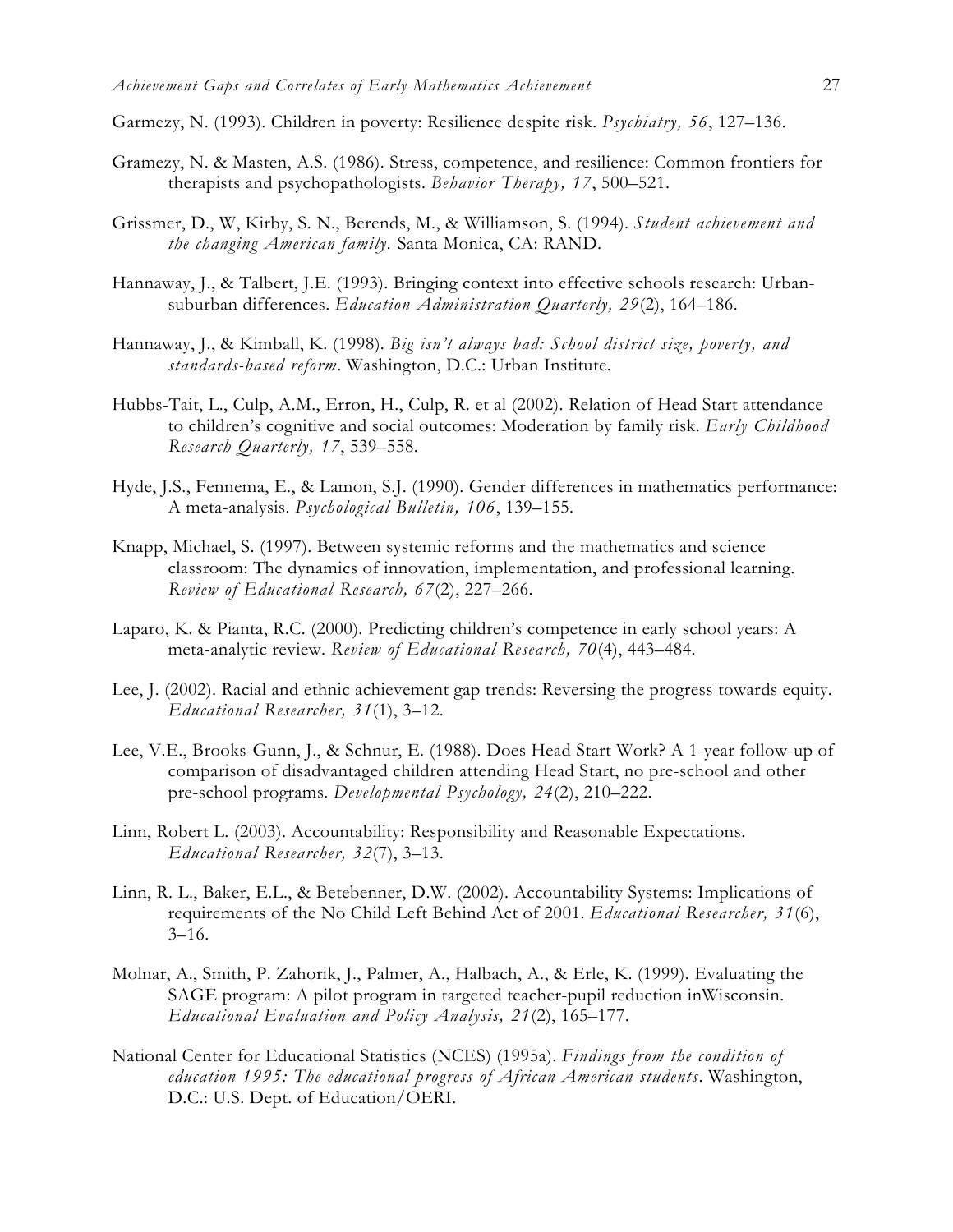- National Center for Educational Statistics (NCES) (1995b). *Findings from the condition of education 1995: The educational progress of Hispanic students*. Washington, D.C.: U.S. Dept. of Education/OERI.
- National Center for Educational Statistics (NCES) et al. (1999). *ECLS-K base year public use data files and electronic code book*.Washington, D.C.: U.S. Dept. of Education/OERI.
- National Governors Association (2005). *Closing the achievement gap*. Washington, D.C.: NGA Center for best Practices.
- No Child Left Behind Act of 2001, P.L. No. 107–110, 115 Stat. 1425 (2002).
- NICHD Early Child Care Research Network (2002). Early child care and children's development prior to school entry: Results from the NICHD study of early child care. *American Educational Research Journal, 39*(1), 133–164.
- Purkey, S.C. & Smith, M.S. (1983). Effective schools: A review. *Elementary School Journal, 84*(4), 427–452.
- Raudenbush, S., Bryk, A. Cheong, Y.F., & Congdon, R. (2001). *HLM 5: Hierchical linear and nonlinear modeling.* Lincolnwood, IL: SSI.
- Rosenholtz, S. (1985). Effective schools: Interpreting the evidence. *American Journal of*  Education, 93, 352–388.
- Rowan, B., Bossert, S.T., & Dwyer, D.C. (1983). Research on effective schools: A cautionary note. *Educational Researcher, 12*(4), 24–31.
- Sirotnik, K. A., & Kimball, K. (1999). Standards for standards-based accountability systems. *Phi Delta Kappan, 81*(3), 209–214.
- Walston, J. & West, J. (2004). *Full-day and half-day kindergarten in the United States: Findings from the ECLS, Kindergarten class of 1988–1989*. Washington, D.C.: U.S. Dept. of Education.
- Werner, E.E. (1993). Risk, resilience, and recovery: Perspectives from the Kauai Longitudinal Study. *Developmental and Psychopathology, 5*, 503–515.
- Williams, D.T. (1990). *The dimensions of education: Recent research on school size.* Working Paper Series. Clemson, SC: Clemson University, Strom Thurmond Institute of Government and Public Affairs (ERIC Reproduction Document No. ED 347 006).
- Zill, N. & West, J. (2001). *Entering kindergarten: Findings from the condition of education 2000*. Washington, D.C.: U.S. Dept. of Education/OERI.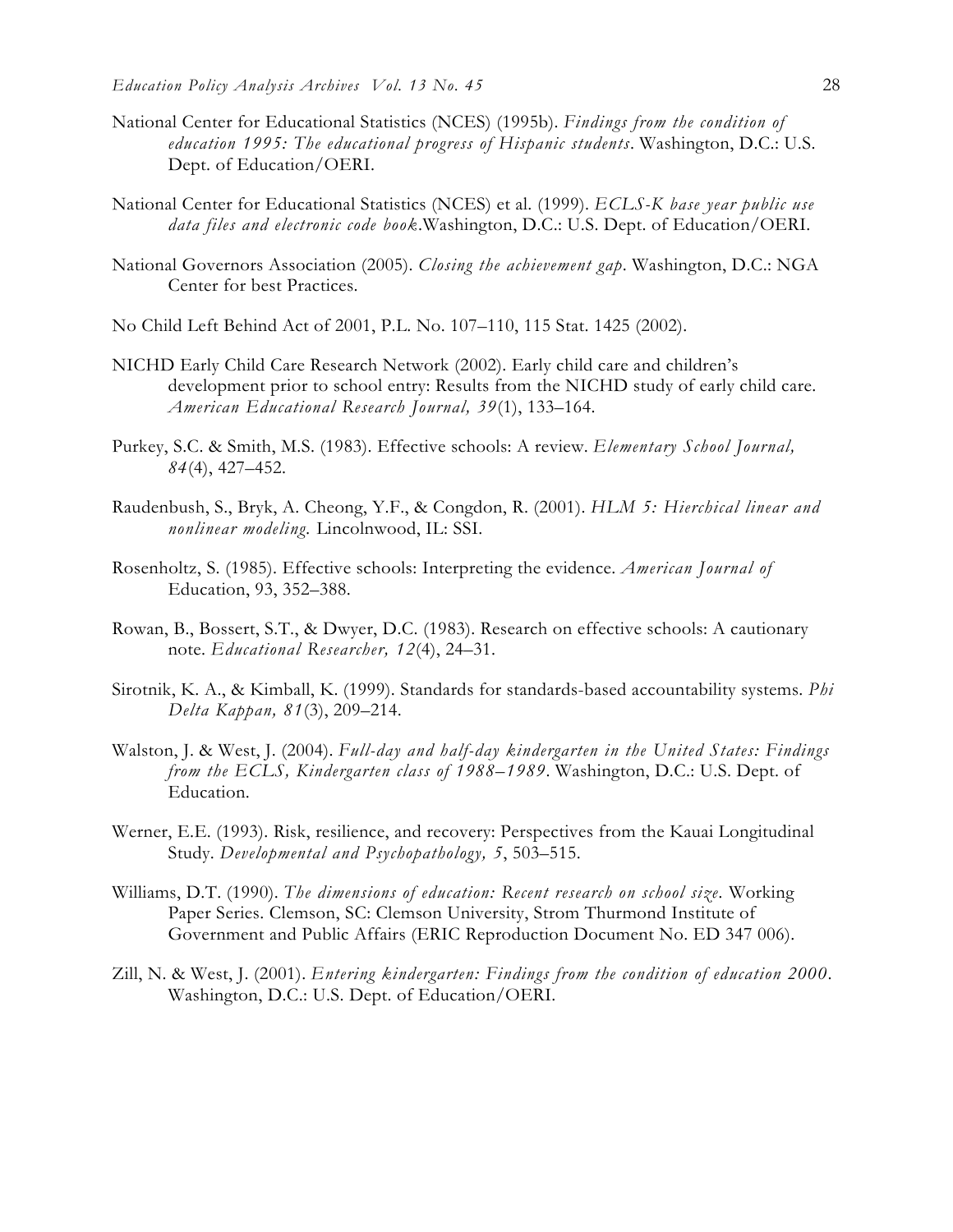#### **About the Author**

### **Madhabi Chatterji**

Teachers College, Columbia University

Email: mb1434@columbia.edu

**Madhabi Chatterji**, Associate Professor of Measurement, Evaluation, and Education at Teachers College, Columbia University, has research interests in designing classroom- and school-based assessment systems; development and validation of construct measures with classical and Rasch measurement methods; and in evaluating standards-based educational reforms and small- and large-scale interventions with systemic models. Her most recentlyinitiated research, supported by the National Science Foundation in 2004, deals with addressing K-12 achievement gaps in mathematics using a teacher-mediated model of "proximal" assessment and data use. Another line of inquiry deals with gathering research-based evidence on field interventions using mixed-method research designs.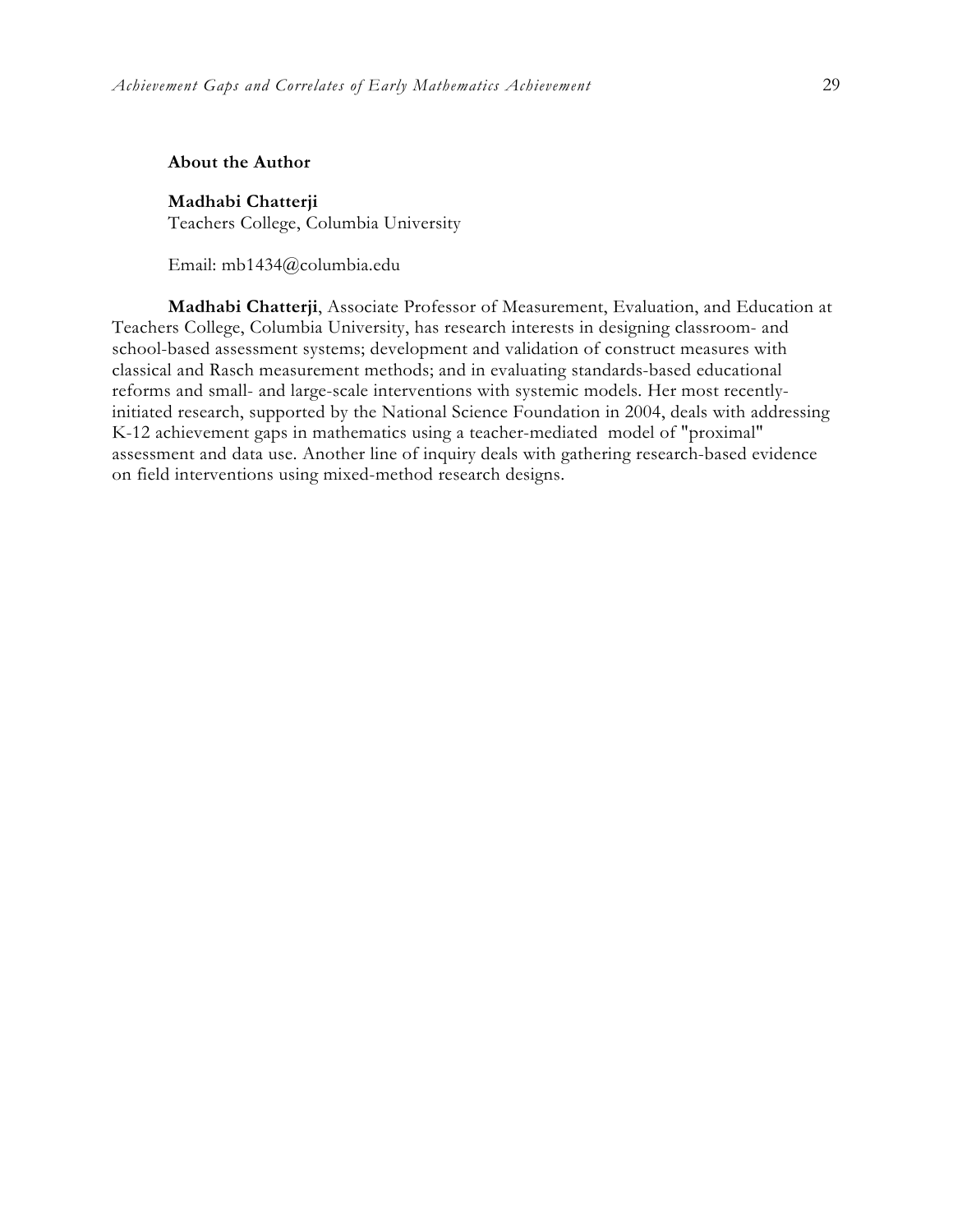### **Appendix A Description and Psychometric Properties of ECLS/Survey Indices**

#### **Child Variables**

*Child's socioeconomic status-poverty*: This index was based on a categorical measure of socio-economic status (W1SESQ5) provided by NCES that broke down a continuous measure of socio-economic status built on parent education, occupation, and income, into five categories by quintile. The first and second quintile categories were coded as 1 (low SES, High Poverty), and quintiles 3-5 were coded as 0 (high SES, Low Poverty). This measure yielded much the same results as the continuous SES composite and was used because of its interpretability. In different models, this measure was used as a Level 1 (based on child quintile category) as well as a Level 2 predictor (based on school means).

#### **Teacher Variables**

*Teacher certification variables*-ECERT, ECCERT (Source: Teacher Questionnaire B-B4ELEMCT, B4ERLYCT). These variables were dummy coded, with a 1 to indicate if the teacher had elementary certification (B4ELEMCT) versus not, 0; or early childhood certification (B4ERLYCT) versus not. Only the former was used in the final models based on preliminary findings. School aggregates on certification rates were entered in HLMs.

*Teacher support composite*-TSUP\_1 (Source: Administrator Questionnaire). This index was composed of four self-report items giving administrator reports on whether the school had an active professional development program and gave teachers planning time, time for professional growth and incentives for improvement (S2PRODEV, S2ACTSTF, S2ADEQTE, S2INCENT). The index was supported by results of a principal components analysis with a pre-rotation eigenvalue of 2.01, with component loadings following varimax rotation of .63 to .83. The Cronbach's alpha reliability estimate of composite scores was .71. This index is interpreted as the extent to which a child was exposed to a school with high levels of teacher supports. A school-level aggregate of TSUP was entered into HLMs at Level 2.

#### **School/Organizational Indices**

*School success orientation*- S\_SUC1 (Source: School Administrator Questionnaire). The S\_SUC1 composite was based on five self-report items indicating leader reports of the degree of success schools have in emphasizing childrens' academic learning, namely, raising test performance, providing challenges to high achievers, added help for low achievers, and being open to new ideas (S2SUCC6-7, 10-11). The factor yielded a pre-rotation eigenvalue of 1.19 using principal components analysis, and factor loadings of .53 to .77 following varimax rotation. The alpha reliability estimate of the composite was .73. Means at the school level were utilized for HLMs.

*Class size*, CSIZE: (Source: Teacher Questionnaire, Part A). This was a numeric index computed as follows with responses to two items on the teacher questionnaire asking separately for the # of boys versus # of girls in their classroom. CSIZE=A1BOYS+A1GIRLS. Again, means at the school level were used for HLMs.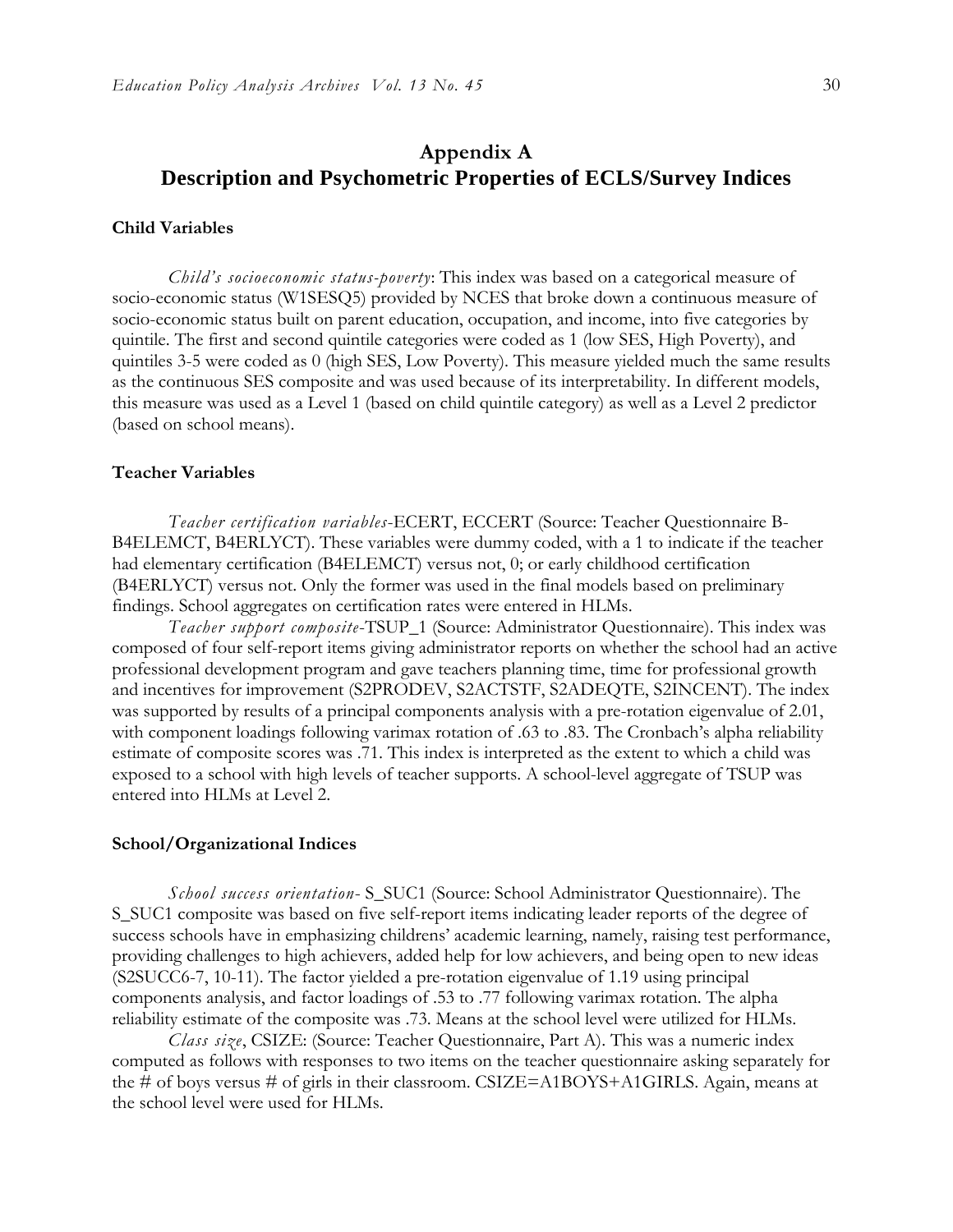*Class time to reading and math*, TIM\_1: (Source: Teacher Questionnaire Part A). This was a numeric index computed as follows with responses to two items on the teacher questionnaire, dealing with how much time in minutes, teachers dedicated to reading and math activities in their classrooms per day: TIM=A2MINRD +A2MINMTH. These two items loaded on a principal component with an eigenvalue of 1.57 before rotation, and had varimax rotated factor loadings of .88 and .83. The alpha reliability was .87. School-level means on the composite were used in HLMs.

#### **Parent Involvement Indices**

*Educational support*-EDSUP (Source: Parent Questionnaire). This index was based on parent/guardian reports of whether or not they did math, writing, and mathematics with their child at home. This 3-item set had a pre-rotation eigenvalue of 2.5, and factors loadings from .31 to.78 following varimax rotation. The Cronbach's alpha estimate was .65.

*Parent satisfaction with school activities*, PAR\_S (Source: Parent Questionnaire). This 4 item index was dealt with whether the school provides opportunities for parent and community involvement, and for tracking how their child is doing.

PARSCHL=HOWCHD+P2CHILDR+P2CHANCV+P2COMMUN. PAR\_S was the school mean. Following satisfactory factor extraction, the obtained alpha reliability of the composite was .75.

*Parent involvement*, PARINV (Source: Parent Questionnaire). COMPUTE PARINV=P2ATTENB+ P2PARGRP +P2ATTENS +P2VOLUNT+ P2FUNDRS. This index showed the degree to which parents reported involvement in school based on attending events and functions, volunteering, fundraising etc. As in the others, principal components analysis helped identify this subset of items; however, it yielded a lower alpha reliability of .56. P\_INV was the school mean.

#### **Other Child-level Demographic/Background Variables**

At the child level, several background variables were dummy-coded for analysis. These were gender (Male=1, Female=0), ethnicity in groups of interest (Asian=1, Others=0; African American=1, Others=0; Hispanic (race specified)=1, Others=0; and Hispanic (race unspecified)=1, Others=0). In addition, age of the child in months in grade 1, a continuous measure, was included in the preliminary analysis.

#### **Other School-Level Variables**

At the school level, urbanicity (urban=1, other (rural/ suburban)=0), school size(greater than or equal to  $500=1$ , less than  $500=0$ ), and school sector (public=1, other=0) were dummy coded. Each school's total IEPs, an index of exceptional education services (SPCED) provided by the school, was computed. Likewise, student attendance was computed as a percent of total days attended in the school year. This last index was based on the number of absences reported for each child in the ECLS database. All school level indices were aggregated across children within each school.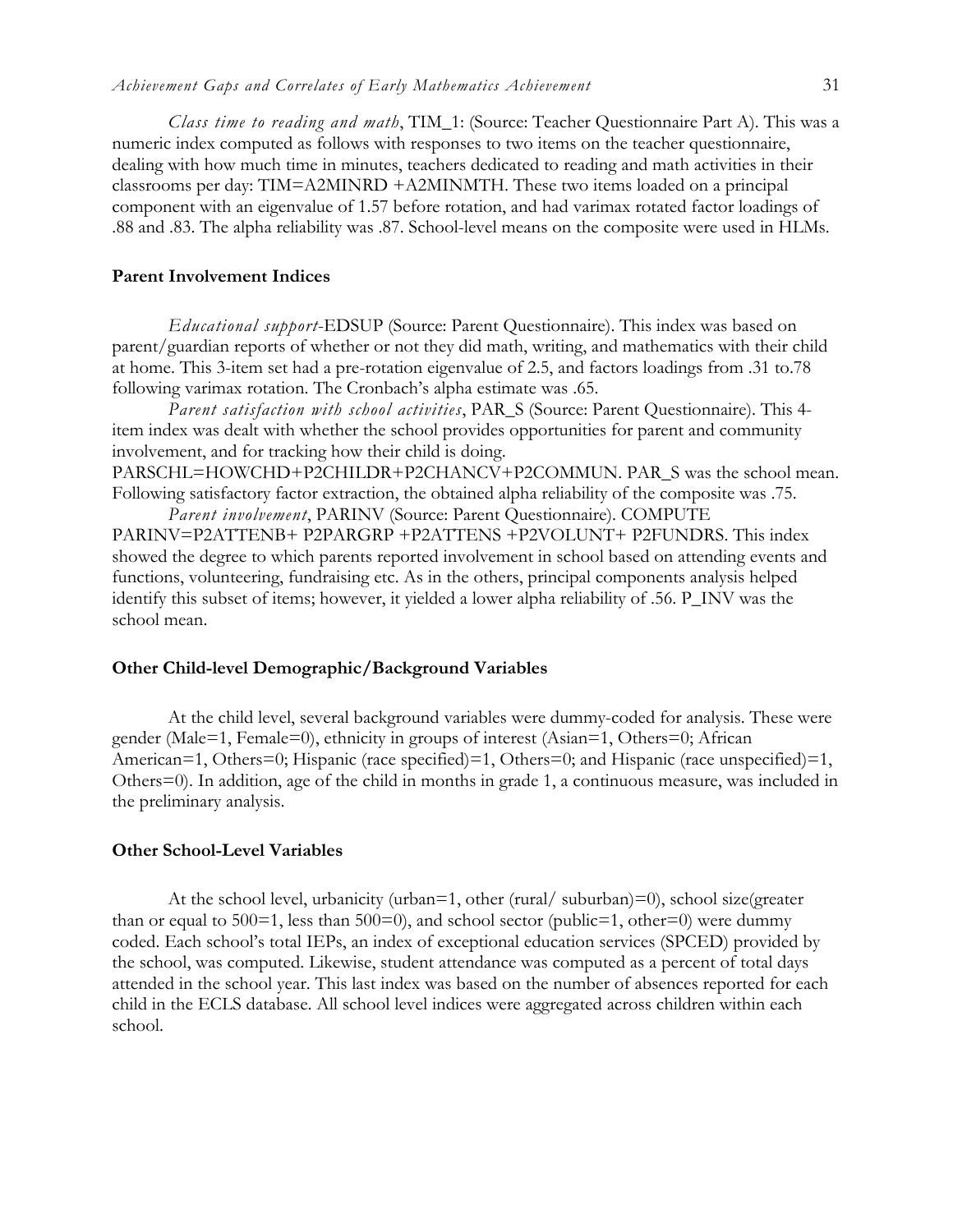### **Imputed Values:**

The number of values imputed with the mean substitution procedure of SPSS was as follows: EDSUP\_1, 1 case; TSUP\_1, 23 cases; S\_SUCC, 33 cases; S\_ATT, 38 cases; CSIZ\_1, 15 cases; TIM\_1, 55 cases.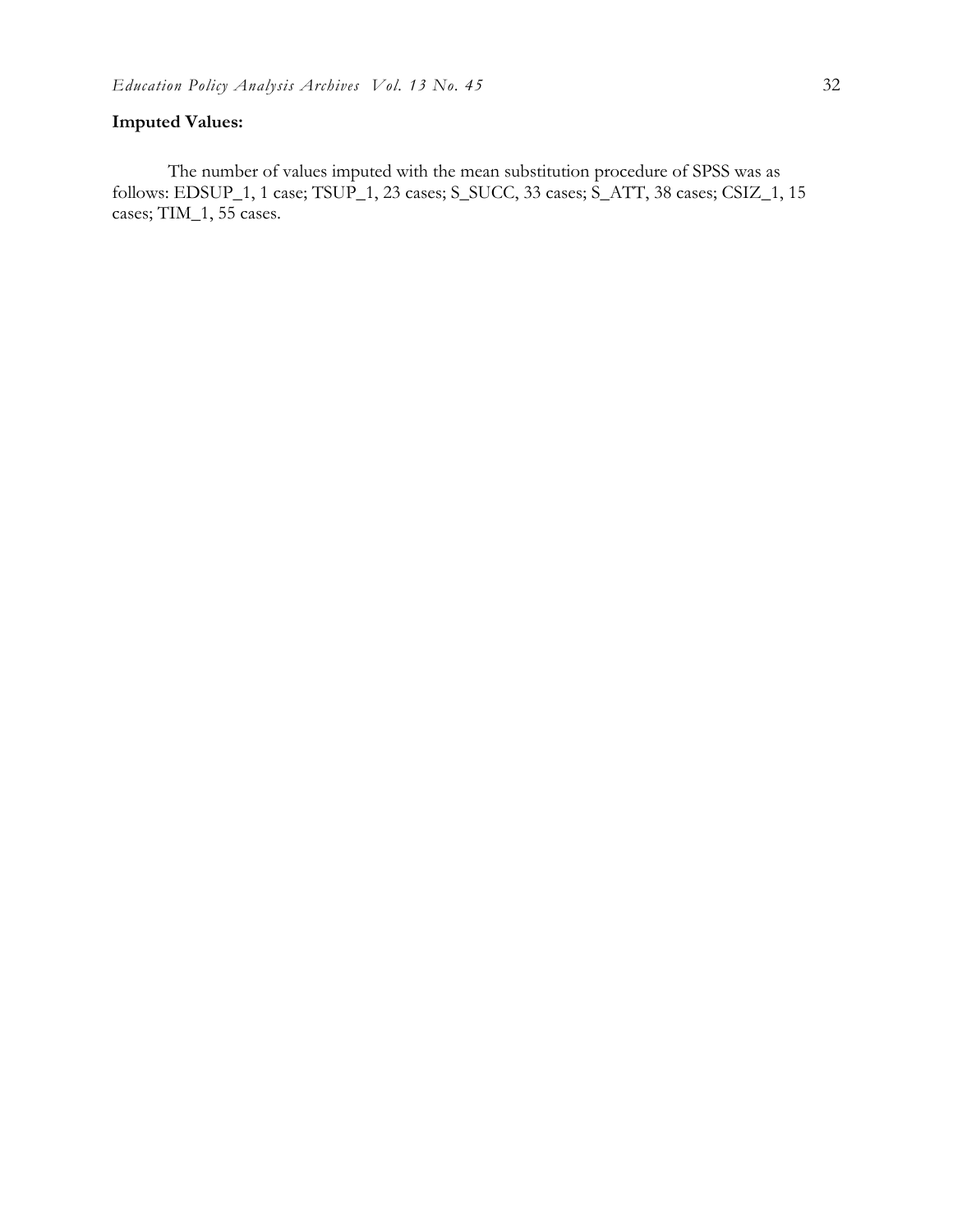### **Appendix B Supplementary Tables**

Table B1

*Representiveness of Final Data Set as compared with ECLS Sample* 

| Variable             | ECLS-K Sample   | Initially Screened | Final Data Set  |  |  |
|----------------------|-----------------|--------------------|-----------------|--|--|
|                      |                 | Study Sample       |                 |  |  |
|                      |                 | (weighted)         |                 |  |  |
| Number of cases      | 17212           | 14742              | 2300            |  |  |
| Poverty Status (Low  | 6958 $(40.4\%)$ | 5885 (39.9%)       | 667(29%)        |  |  |
| SES,                 |                 |                    |                 |  |  |
| Gender (Males)       | 7429 (50.4%)    | 8867 (49%)         | 1127 $(51.6\%)$ |  |  |
| Ethnicity-Black      | 2441 (14.2%)    | $2374(16\%)$       | 276 (12%)       |  |  |
| Ethnicity-Hispanic 1 | 1388 (8.1%)     | 1346 $(9\%)$       | 138 $(6%)$      |  |  |
| Ethnicity-Hispanic 2 | 1560 $(6.4\%)$  | 1430 $(9.7\%)$     | $115(5\%)$      |  |  |
| Ethnicity-Asian      | $1093(6.4\%)$   | 448 (3%)           | 69 $(3\%)$      |  |  |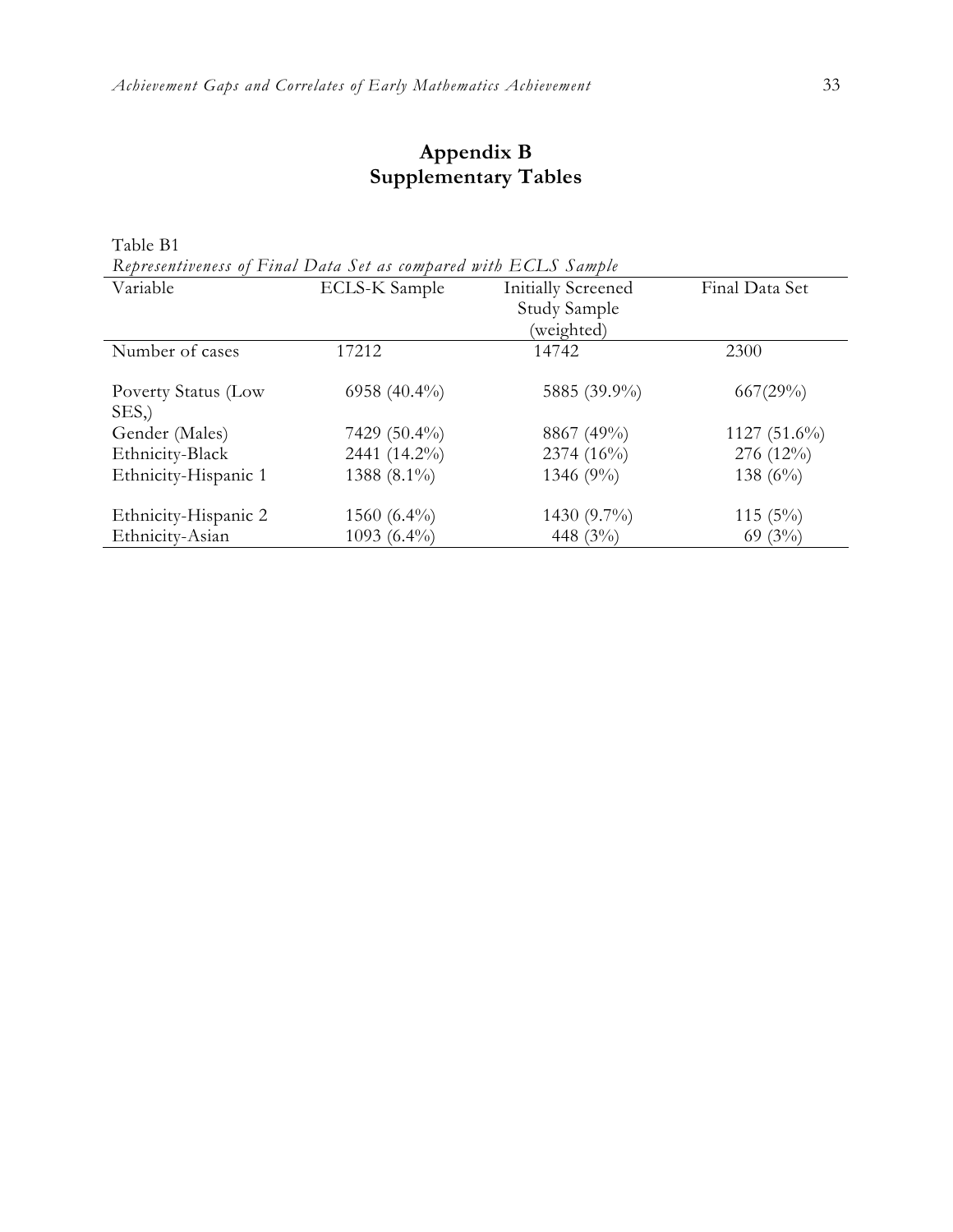### *Education Policy Analysis Archives Vol. 13 No. 45* 34

### Table B2 *Correlations of School-level Variables*

| Variable                      | Teacher Support | <b>School Succes</b> | School-Attend. | Suppt.<br>Educ. | Parent<br>Satis. | Class size | reading/math<br>Class time to | Poverty  | School size | IEPs | At home reading<br>time |
|-------------------------------|-----------------|----------------------|----------------|-----------------|------------------|------------|-------------------------------|----------|-------------|------|-------------------------|
| Teacher                       |                 |                      |                |                 |                  |            |                               |          |             |      |                         |
| Support<br>School Success     | $.165***$       |                      |                |                 |                  |            |                               |          |             |      |                         |
| School<br>Attendance          | $-.042$         | $-.057$              |                |                 |                  |            |                               |          |             |      |                         |
| Educational<br>support        | $-.010$         | .028                 | .002           |                 |                  |            |                               |          |             |      |                         |
| Parent<br>Satisfaction        | .001            | $-.125*$             | $-.064$        | $-.083$         |                  |            |                               |          |             |      |                         |
| Class size                    | $-.004$         | $-.041$              | $.184**$       | $-.009$         | $-.012$          |            |                               |          |             |      |                         |
| Class time to<br>reading/math | $.132*$         | $-.144*$             | $-.152*$       | $-.028$         | $-.112$          | $.128*$    |                               |          |             |      |                         |
| Poverty                       | $.097*$         | $-.200**$            | .035           | $-.033$         | $-.013$          | $.117*$    | $.278**$                      |          |             |      |                         |
| School<br>size                | $.126**$        | .031                 | .061           | $-.023$         | $-.095*$         | $.150**$   | $-.073$                       | $.078\,$ |             |      |                         |
| <b>IEPs</b>                   | $.097*$         | $-.002$              | .003           | $-.006$         | .025             | $-.068$    | .036                          | .083     | .025        |      |                         |
| At home<br>reading time       | $.121*$         | .008                 | $-.037$        | $.180**$        | .014             | $-.114*$   | .117                          | $-.087$  | .012        | .067 |                         |
| Parent<br>Involvement         | $.114*$         | $-.169**$            | .022           | $-.003$         | $.206**$         | $.103*$    | $.186**$                      | .484**   | .228**      | .071 | .004                    |

 $\frac{11133122121}{p} < .05; **p < .01$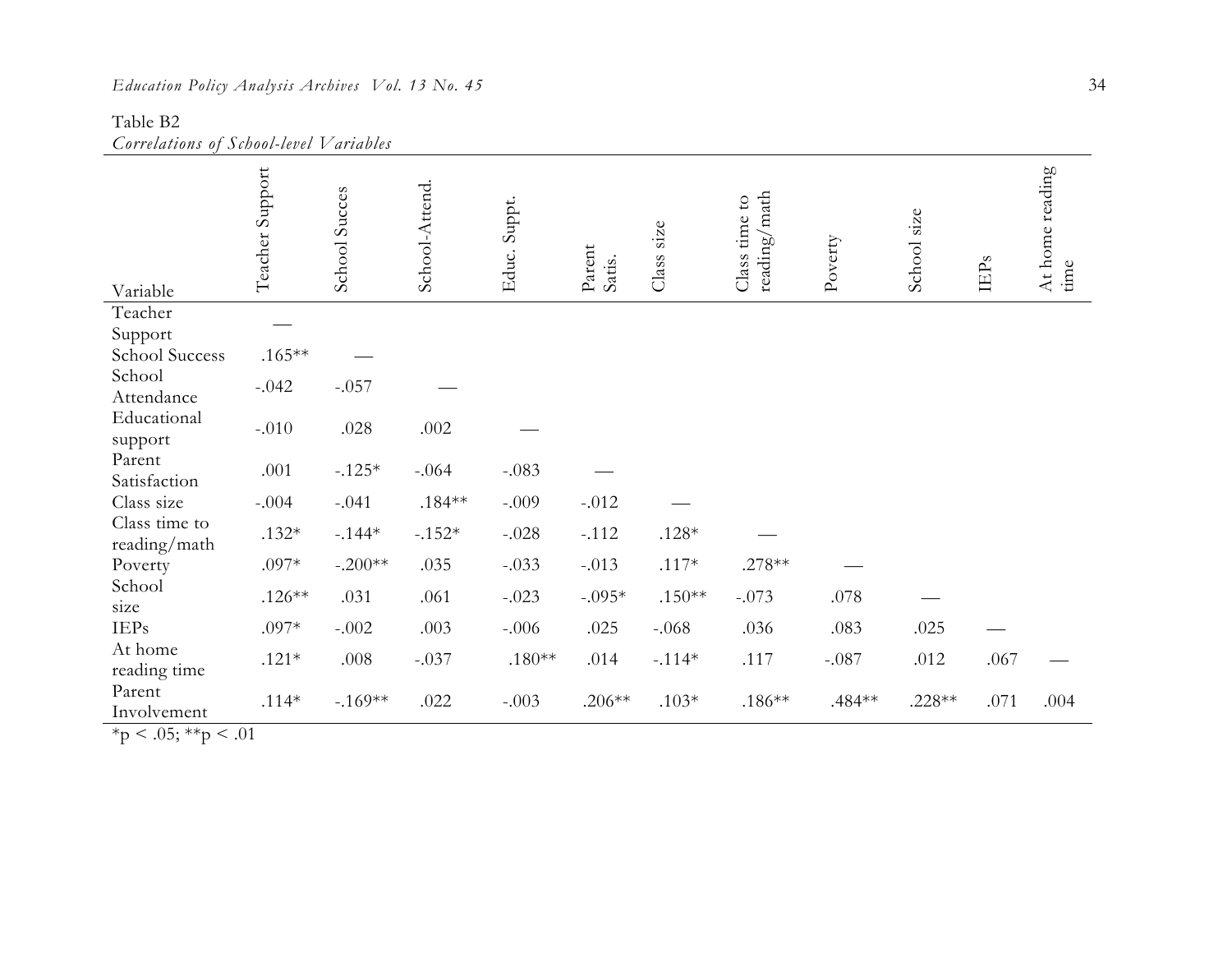Table B3

*Frequency distributions on Selected Variables in Initially Screened Sample* 

| Category                                                                                | ECLS sample within category |  |  |  |  |
|-----------------------------------------------------------------------------------------|-----------------------------|--|--|--|--|
| Total school enrollment (used in study)                                                 |                             |  |  |  |  |
| $0-149$                                                                                 | 445                         |  |  |  |  |
| 150-299                                                                                 | 1915                        |  |  |  |  |
| 300-499                                                                                 | 3996                        |  |  |  |  |
| 500-749                                                                                 | 3620                        |  |  |  |  |
| $800+$                                                                                  | 2734                        |  |  |  |  |
| Individualized Education Plans (Variable:                                               |                             |  |  |  |  |
| U4IEP, used in study)                                                                   |                             |  |  |  |  |
| Does not have IEP                                                                       | 9012                        |  |  |  |  |
| Has IEP                                                                                 | 775                         |  |  |  |  |
| Diagnosed Learning Program (Variable: P3 HEQ020; not used in study due to missing data) |                             |  |  |  |  |
| $\rm No$                                                                                | 213                         |  |  |  |  |
| Yes                                                                                     | 270                         |  |  |  |  |
| Missing                                                                                 | 12436                       |  |  |  |  |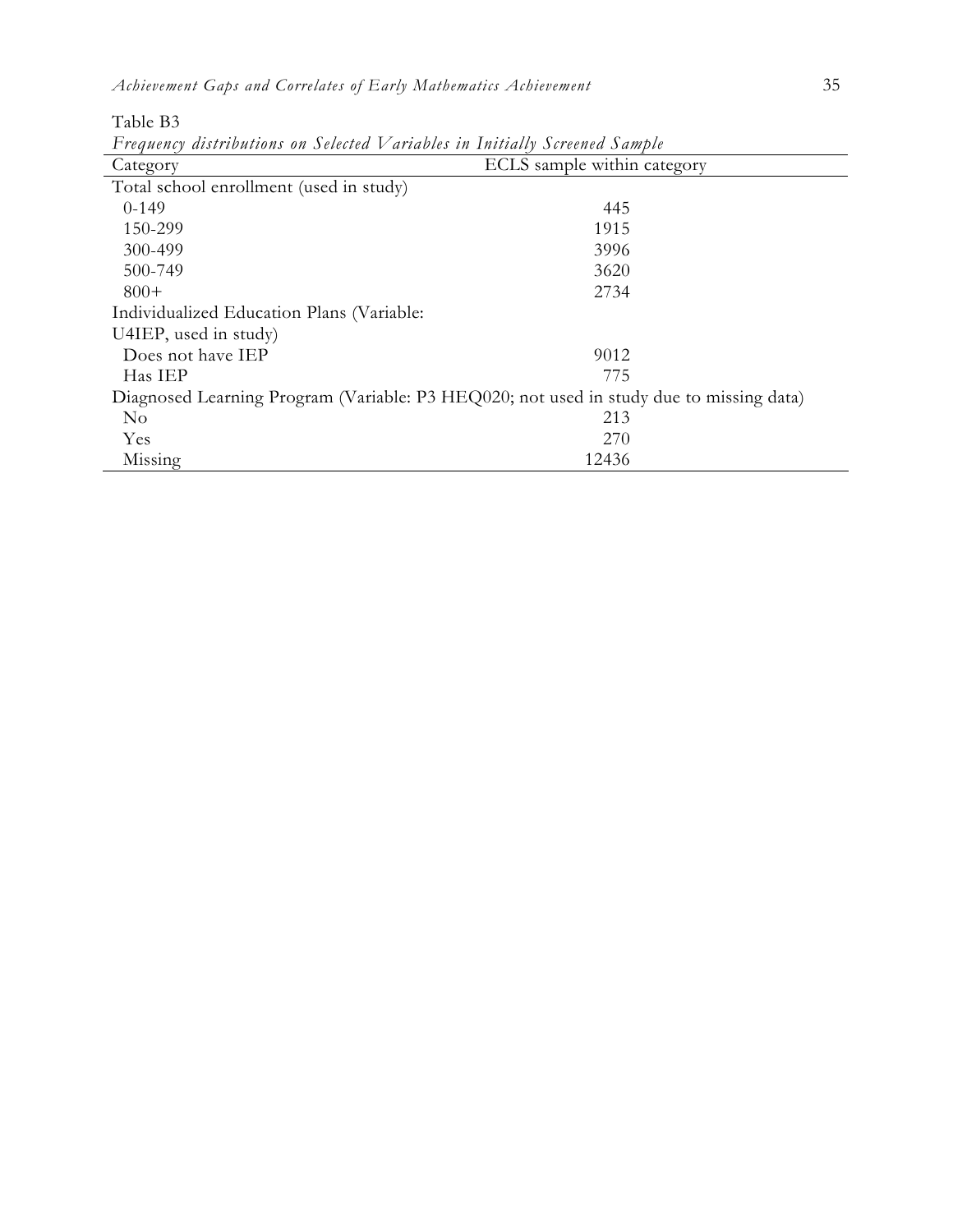### **EDUCATION POLICY ANALYSIS ARCHIVES http://epaa.asu.edu**

### **Editor: Sherman Dorn, University of South Florida**

Production Assistant: Chris Murrell, Arizona State University

General questions about appropriateness of topics or particular articles may be addressed to the Editor, Sherman Dorn, epaa-editor@shermandorn.com.

### **Editorial Board**

**Michael W. Apple** University of Wisconsin

**Greg Camilli** Rutgers University

**Linda Darling-Hammond**  Stanford University

**Gustavo E. Fischman** Arizona State Univeristy

**Gene V Glass**  Arizona State University

**Aimee Howley** Ohio University

**William Hunter** University of Ontario Institute of Technology

**Daniel Kallós** Umeå University

**Thomas Mauhs-Pugh** Green Mountain College

**Heinrich Mintrop**  University of California, Berkeley

**Anthony G. Rud Jr.** Purdue University

**Terrence G. Wiley** Arizona State University **David C. Berliner**  Arizona State University

**Casey Cobb**  University of Connecticut

**Mark E. Fetler** California Commission on Teacher Credentialing

**Richard Garlikov** Birmingham, Alabama

**Thomas F. Green** Syracuse University

**Craig B. Howley** Appalachia Educational Laboratory

**Patricia Fey Jarvis**  Seattle, Washington

**Benjamin Levin** University of Manitoba

**Les McLean** University of Toronto

**Michele Moses** Arizona State University

**Michael Scriven** Western Michigan University

**John Willinsky** University of British Columbia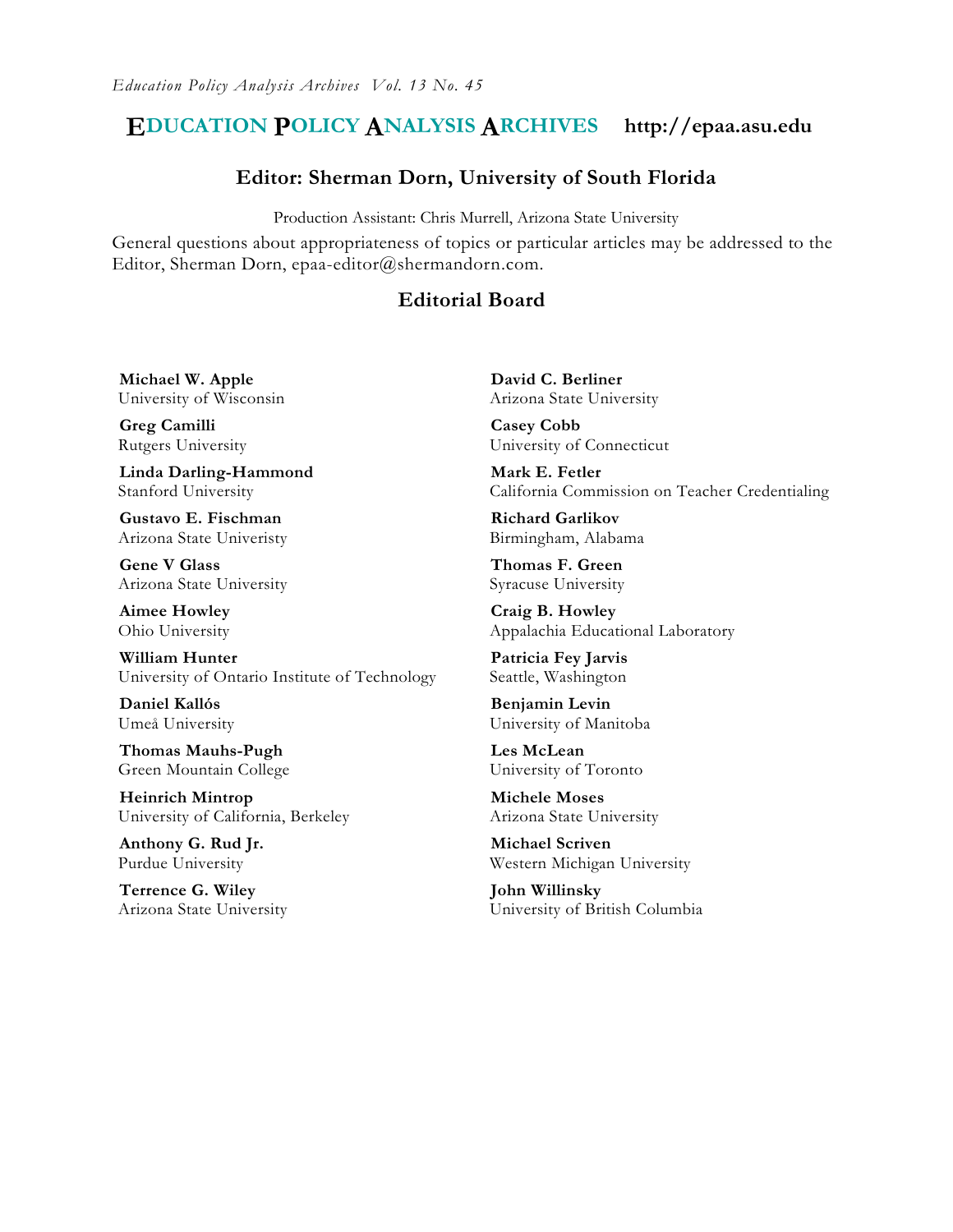## **EDUCATION POLICY ANALYSIS ARCHIVES English-language Graduate-Student Editorial Board**

**Noga Admon** New York University

**Cheryl Aman** University of British Columbia

**Marisa Cannata** Michigan State University

**Carol Da Silva**  Harvard University

**Camille Farrington** University of Illinois Chicago

**Amy Garrett Dikkers** University of Minnesota

**Jake Gross**  Indiana University

**Jennifer Lloyd**  University of British Columbia

**Shereeza Mohammed** Florida Atlantic University

**John Weathers** University of Pennsylvania **Jessica Allen** University of Colorado

**Anne Black** University of Connecticut

**Chad d'Entremont** Teachers College Columbia University

**Tara Donahue** Michigan State University

**Chris Frey** Indiana University

**Misty Ginicola** Yale University

**Hee Kyung Hong** Loyola University Chicago

**Heather Lord** Yale University

**Ben Superfine** University of Michigan

**Kyo Yamashiro** University of California Los Angeles